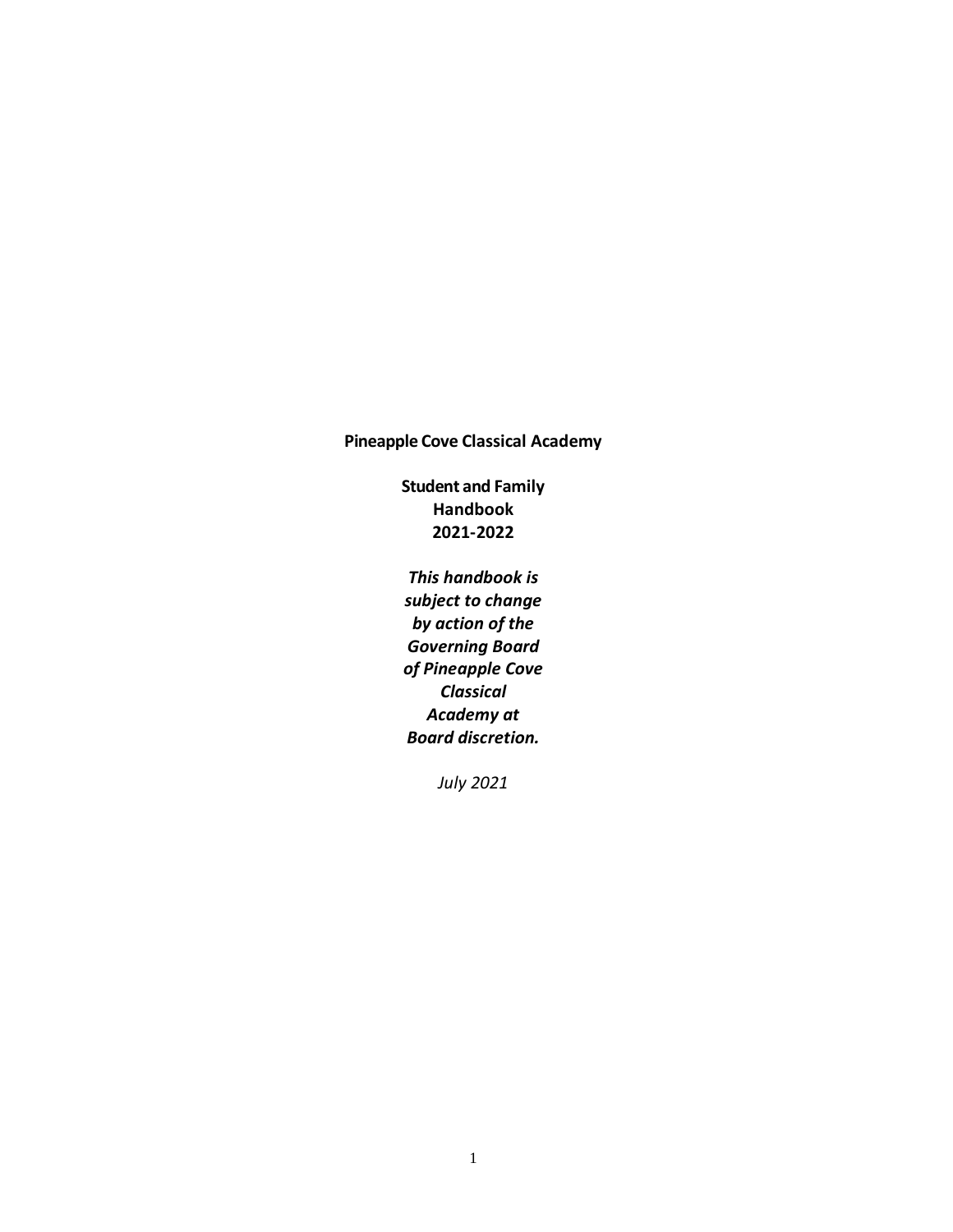| I.             |    |  |
|----------------|----|--|
| А.             |    |  |
| Β.             |    |  |
|                |    |  |
|                | 1. |  |
|                | 2. |  |
|                | 3. |  |
|                | 4. |  |
|                | 5. |  |
|                |    |  |
| D.             |    |  |
| E.             |    |  |
|                |    |  |
|                | 2. |  |
|                | 3. |  |
|                | 4. |  |
|                | 5. |  |
|                | 6. |  |
| F <sub>r</sub> |    |  |
| G.             |    |  |
|                | 1. |  |
|                | 2. |  |
|                | 3. |  |
| H.             |    |  |
| L.             |    |  |
|                |    |  |
|                |    |  |
|                |    |  |
| П.             |    |  |
|                |    |  |
| <b>B.</b>      |    |  |
| C.             |    |  |
| D.             |    |  |
| E.             |    |  |
| F <sub>r</sub> |    |  |
| G.             |    |  |
| H.             |    |  |
| L.             |    |  |
| J.             |    |  |
|                |    |  |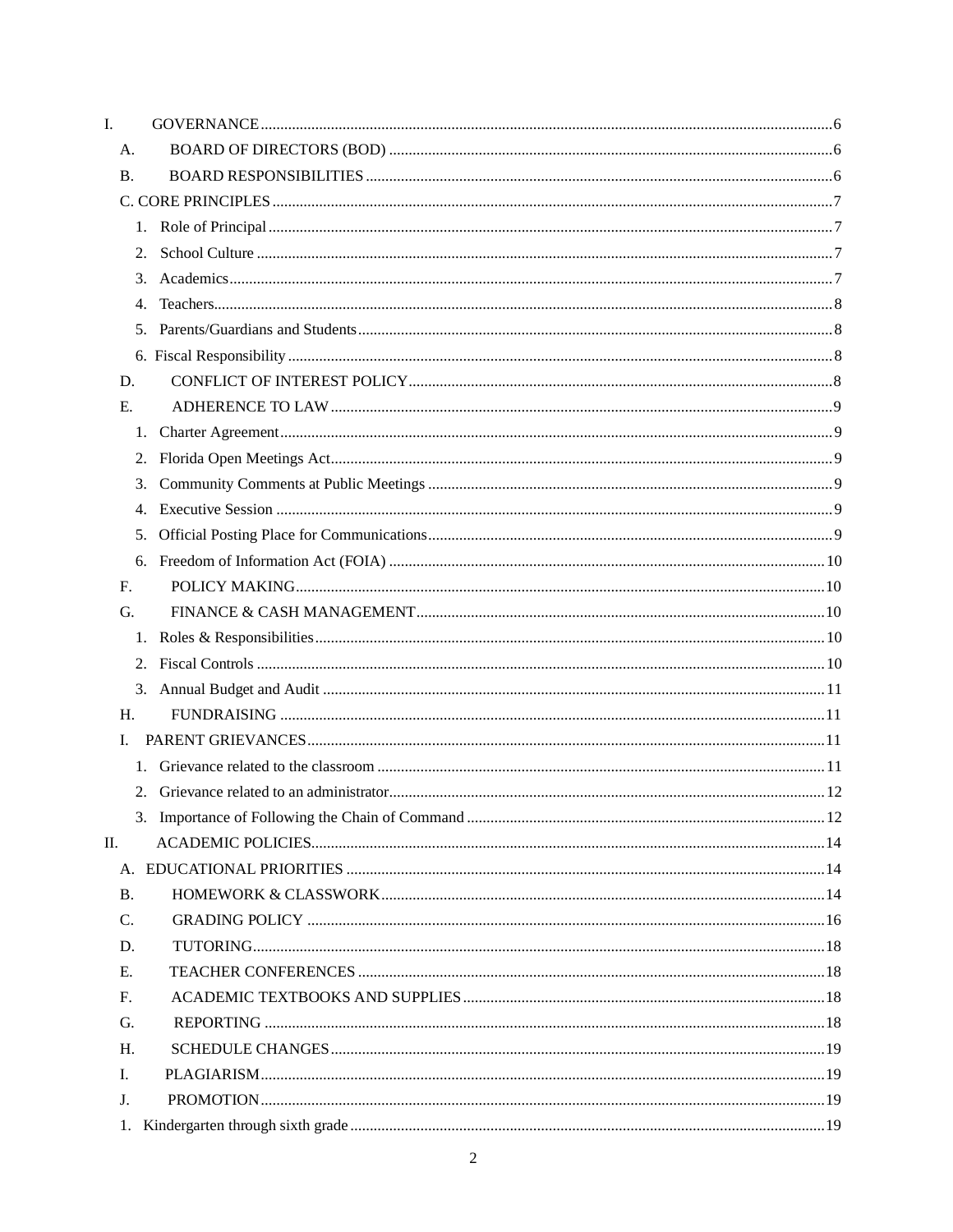| K.              |                                                                        |  |
|-----------------|------------------------------------------------------------------------|--|
| L.              |                                                                        |  |
| M.              |                                                                        |  |
| N.              |                                                                        |  |
| O.              |                                                                        |  |
| P.              | PARTICIPATION IN EXTRACURRICULAR ACTIVITIES BY NON-ENROLLED STUDENTS23 |  |
| Q.              |                                                                        |  |
| R.              |                                                                        |  |
| S.              |                                                                        |  |
| T.              |                                                                        |  |
| U.              |                                                                        |  |
|                 |                                                                        |  |
|                 |                                                                        |  |
|                 |                                                                        |  |
| Ш.              |                                                                        |  |
| A.              |                                                                        |  |
| <b>B.</b>       |                                                                        |  |
| $\mathcal{C}$ . |                                                                        |  |
| D.              |                                                                        |  |
|                 | $1_{-}$                                                                |  |
|                 | 2.                                                                     |  |
|                 | 3.                                                                     |  |
|                 |                                                                        |  |
|                 |                                                                        |  |
|                 |                                                                        |  |
|                 |                                                                        |  |
|                 | 2.                                                                     |  |
|                 | 3.                                                                     |  |
|                 | 4.                                                                     |  |
|                 | 5.                                                                     |  |
|                 | 6.                                                                     |  |
| F.              |                                                                        |  |
|                 |                                                                        |  |
| Н.              |                                                                        |  |
| Ι.              |                                                                        |  |
|                 |                                                                        |  |
|                 |                                                                        |  |
|                 |                                                                        |  |
|                 |                                                                        |  |
|                 |                                                                        |  |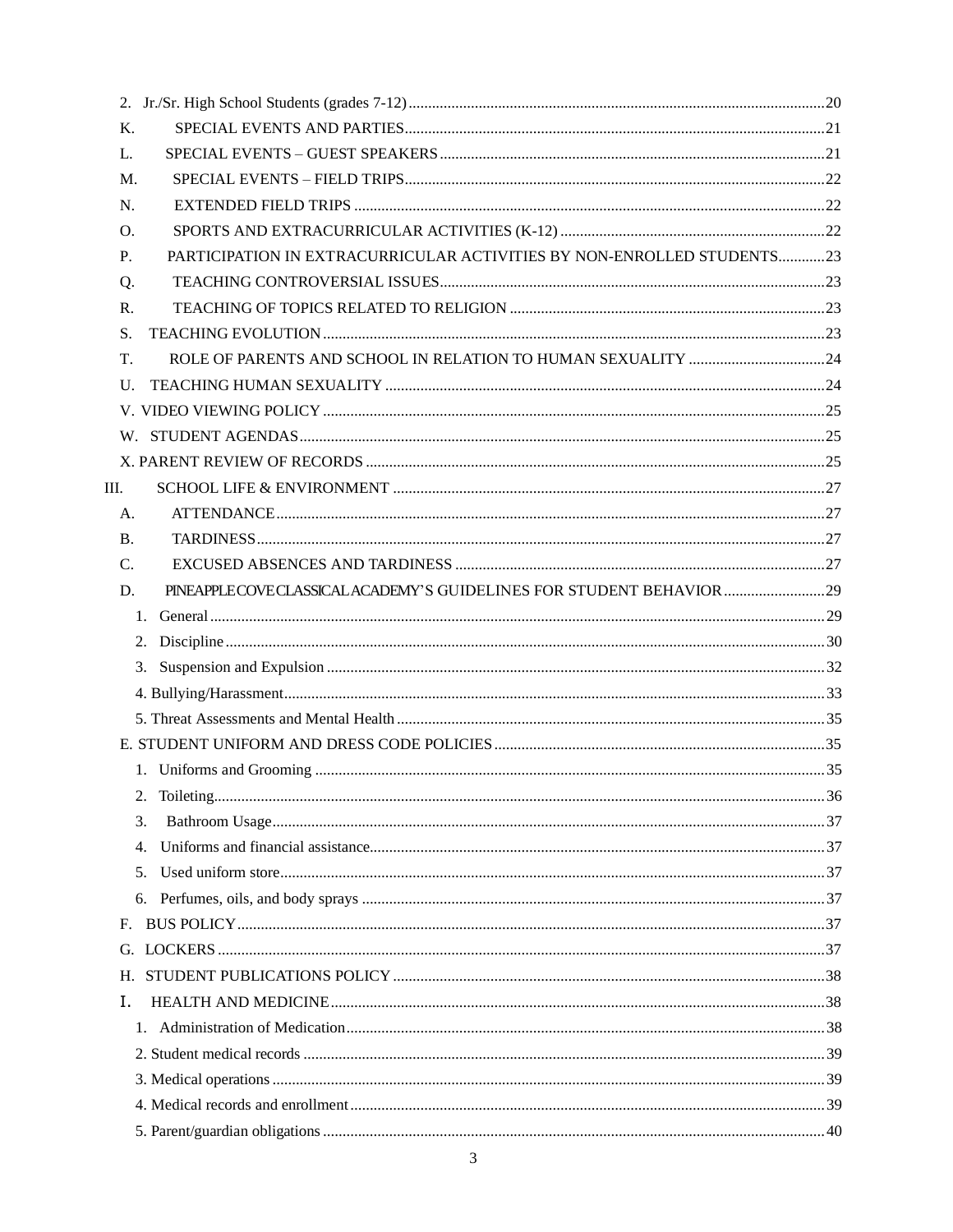| J.              |  |
|-----------------|--|
|                 |  |
|                 |  |
|                 |  |
|                 |  |
|                 |  |
|                 |  |
|                 |  |
| IV.             |  |
|                 |  |
| <b>B.</b>       |  |
|                 |  |
|                 |  |
| Е.              |  |
| V.              |  |
| A.              |  |
|                 |  |
|                 |  |
|                 |  |
| Е.              |  |
| F.              |  |
| VI.             |  |
|                 |  |
|                 |  |
| $\mathcal{C}$ . |  |
| D.              |  |
| E.              |  |
| F.              |  |
| G.              |  |
| H.              |  |
| I.              |  |
| VII.            |  |
| VIII.           |  |
|                 |  |
|                 |  |
| $C_{\cdot}$     |  |
|                 |  |
| А.              |  |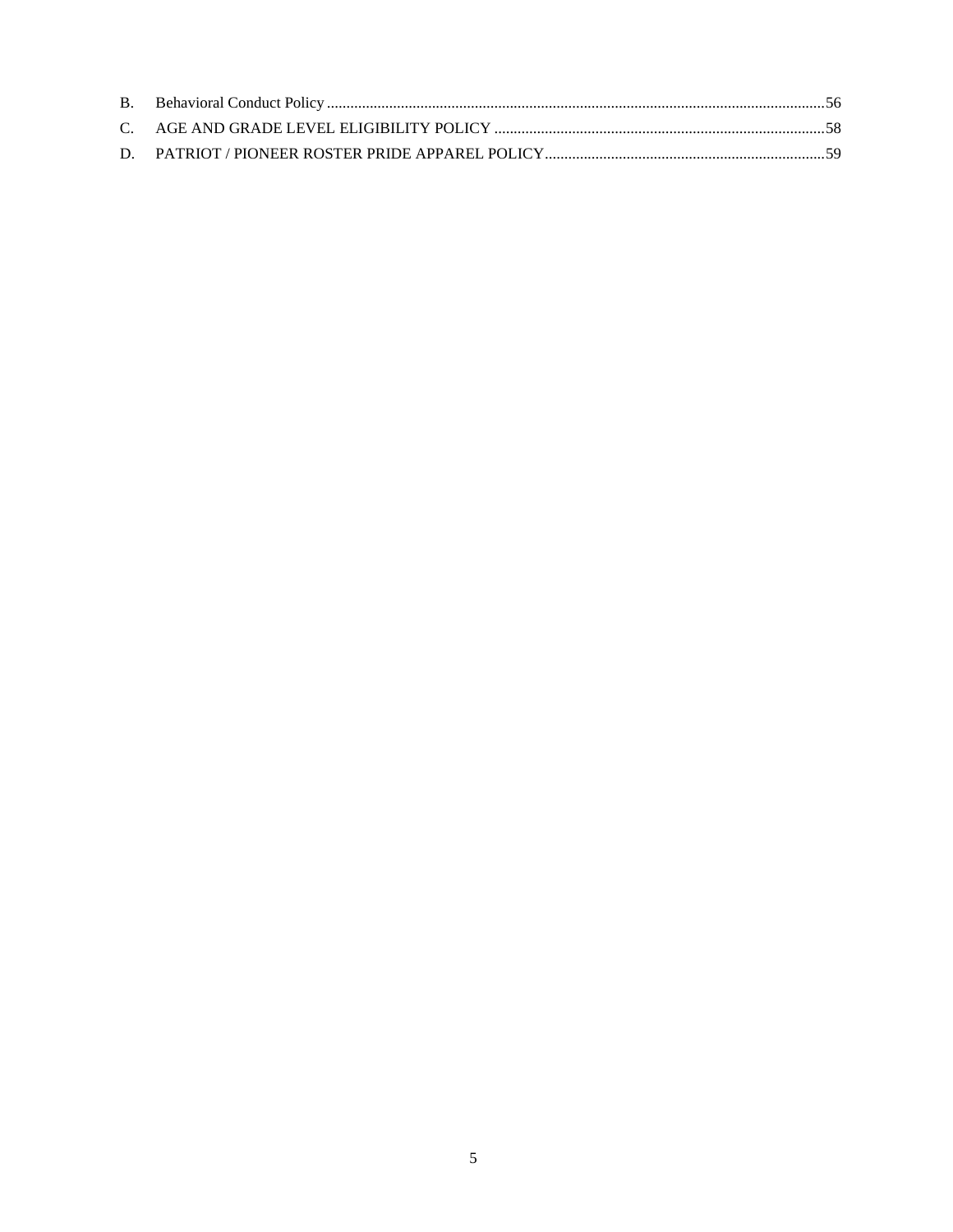# <span id="page-5-0"></span>**I. GOVERNANCE**

### <span id="page-5-1"></span>**A. BOARD OF DIRECTORS (BOD)**

Pineapple Cove Classical Academy ("PCCA" or the "School") is governed by its Board of Directors (the "Board" or "BOD"). The BOD will operate in accordance with the school's bylaws. The Board has entered into a Charter Agreement with Florida Department of Education and Brevard Public Schools. The bylaws shall be available on the School's website, www.pineapplecoveclassicalacademy.com.

### <span id="page-5-2"></span>**B. BOARD RESPONSIBILITIES**

The Board is the governing body of the school and in this office is responsible for overseeing the effective, faithful execution of the mission.

The Founding Board has created Pineapple Cove Classical Academy specifically to implement a traditional, classical, liberal-arts education according to the following mission:

> *"To develop graduates in mind and character through a classical, content-rich curriculum that emphasizes the principles of virtuous living, traditional learning, and civic responsibility. We are building intelligent, virtuous American citizens."*

The Board oversees budgeting and spending, community outreach, charter fidelity, compliance with applicable laws and regulations, and development to support the mission.

More specific responsibilities of the board include but are not limited to:

#### *Advocacy*

• Serving as ambassadors for the school by clearly protecting and articulating the school's mission and goals and by garnering support of the community.

### *School Leader Support*

- Providing input and feedback to the school leader on campus-specific issues and concerns (e.g. school culture, discipline policy, student recruitment, etc.)
- Supporting the principal by ensuring that she has the moral and professional support she needs to further the goals of the school.

### *Fiscal accountability*

- Participating in the budgeting process each year, providing advice and feedback to the principal.
- Monitoring the management of financial resources by approving the annual budget and ensuring that proper financial controls are in place.
- Financial reporting of the Treasurer to the board as required in the by-laws to ensure the board is "hands-on" as it relates to fiscal controls and responsibility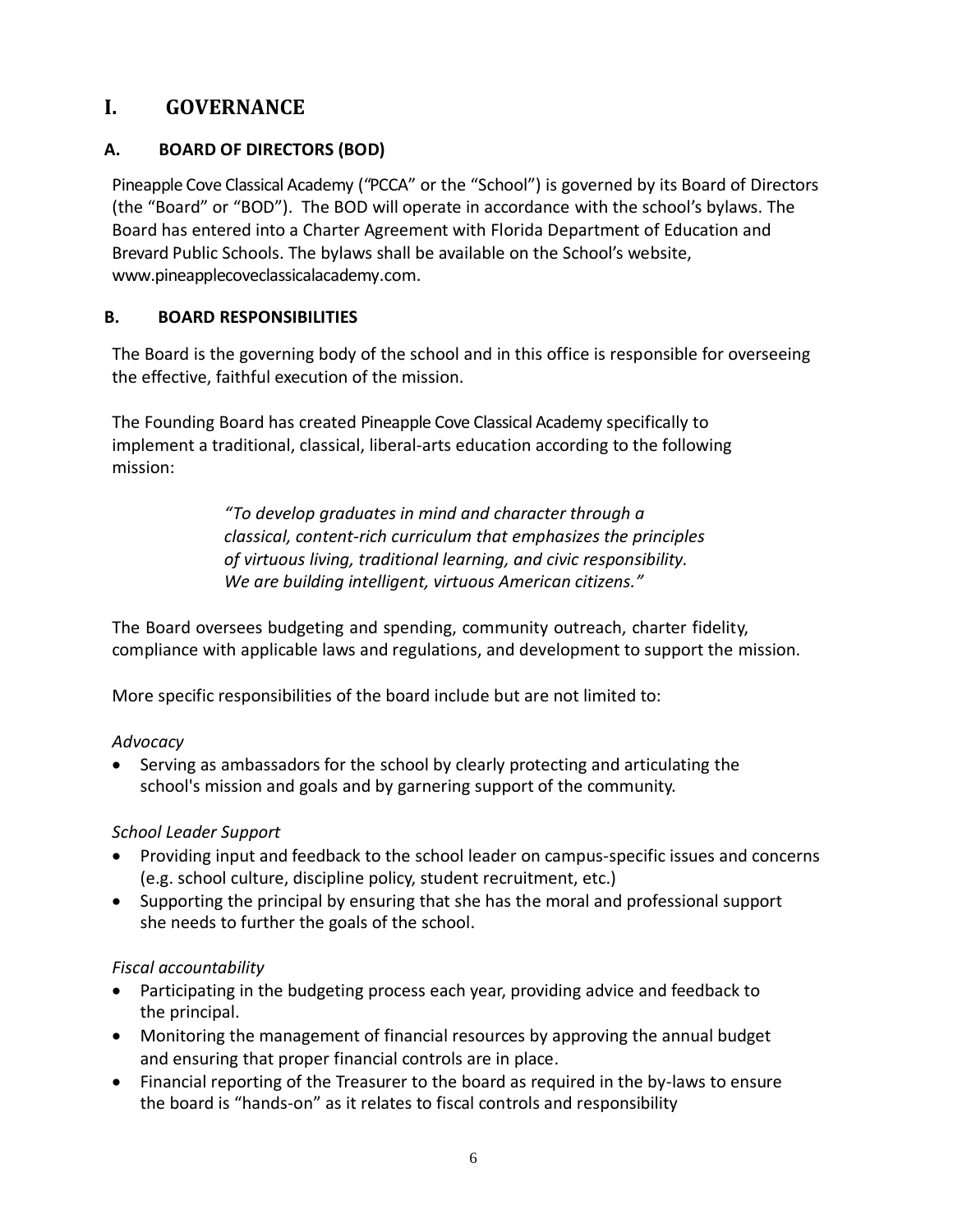### *Development / fundraising*

• Assuring there are adequate resources for the school to fulfill its mission.

### *Compliance*

- Monitoring and ensuring compliance with the Florida Department of Education regulatory statutes and other local, state, and federal laws by regularly reviewing school policies, programs, and practices.
- Reviewing school data against charter and charter goals to ensure compliance with the vision, strategies, and objectives identified herein.

#### *Other*

- Serving as the grievance board for parent and staff concerns that are unable to be resolved by the school leader.
- Actively recruiting new board directors and advisory council members.
- Selecting and supporting the principal.

In summary, the Board is accountable for the academic, financial, legal, and operational performance of the school. The Board places responsibility for implementing its policies with the Principal, but the Board remains accountable.

### <span id="page-6-1"></span><span id="page-6-0"></span>**C. CORE PRINCIPLES**

### **1. Role of Principal**

- The Principal will implement a traditional, classical, liberal-arts curriculum.
- The Principal makes final decisions on curriculum, subject to the approval of the Board of Directors.
- <span id="page-6-2"></span>The Principal, while chiefly the academic leader, is also responsible for the discipline, moral culture, operations, and financial priorities of the school.

### **2. School Culture**

- Employees will uphold and encourage students to uphold the school's core virtues: courage, courtesy, honesty, perseverance, self-government, and service.
- **Pineapple Cove Classical Academy is an open enrollment school with no enrollment** criteria outside of statutory and contractual requirements.
- Pineapple Cove Classical Academy practices require a small K-12 atmosphere with a closed campus. This conscious choice ensures that all students are known and educated by our faculty and staff.
- The Principal is accountable for the well-being of every student. Faculty members personally know each of their students as well as others.
- Students and employees will adhere to a dress code
- Discipline policies are designed to prevent interruption of teaching and learning as well  $\mathbf{u} = \mathbf{0}$ as reinforce the core virtues.

# **3. Academics**

<span id="page-6-3"></span>Our educational philosophy is expressed by the writings of E. D. Hirsch, Jr., other essays by T. O. Moore, and James Kilpatrick's *Why Johnny Can't Tell Right From Wrong*.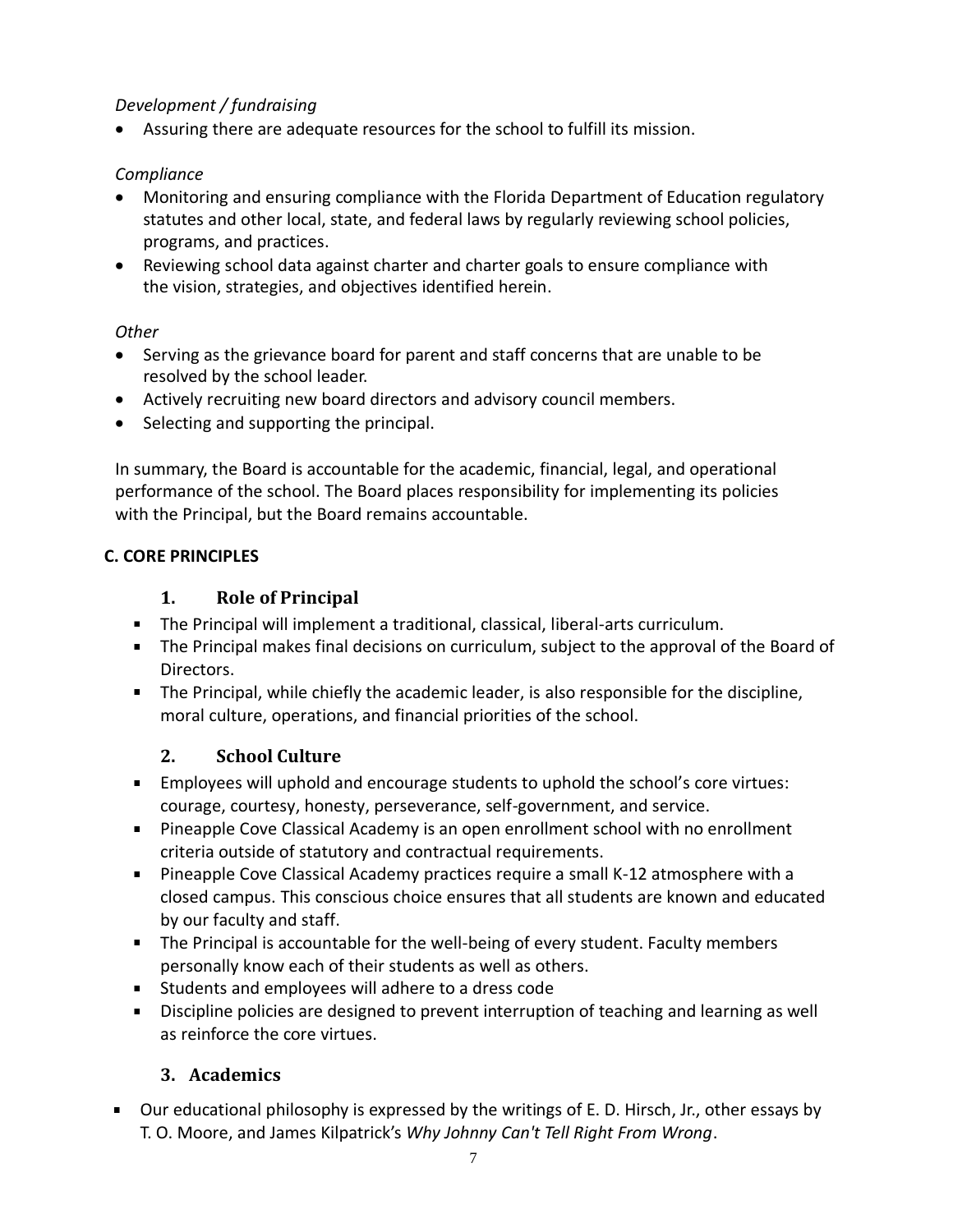- Student Support and Special Education provide services for all students with academic and behavioral needs. Interventions utilized to achieve Pineapple Cove Classical Academy's expectations are targeted and specific to each individual.
- Pineapple Cove Classical Academy resists grade inflation and social promotion. Mastery of core subjects always takes priority.
- Latin is a key element of our classical academic model. Latin is introduced in the middle elementary grades; it is taught explicitly beginning in sixth grade.
- Students will be academically prepared to pursue multiple post-secondary options. The school hopes that the majority of graduates will go on to college, but students who do not intend to attend college will also benefit from the education provided by Pineapple Cove Classical Academy.
- Literacy is taught through an explicit phonics program. Math is taught conceptually. Teachers frequently employ the Socratic method of discussion.
- <span id="page-7-0"></span>Standardized tests do not drive the curriculum.

### **4. Teachers**

- The Principal employs teachers based on their mastery of an academic discipline, their ability to convey knowledge to young people, and their capacity to maintain order and decorum in the classroom.
- **Pineapple Cove Classical Academy teachers are treated as professionals. Their professional** development consists in certain required training sessions throughout the school year, to be coordinated by the Principal.

# **5. Parents/Guardians and Students**

- <span id="page-7-1"></span>Parents and guardians' (hereafter referred to as "parents") support of the school's academic and moral mission is essential. Parents are encouraged to learn more about the school's philosophy and curriculum in order to help support and guide their students.
- <span id="page-7-2"></span>**Therm 20 To thrive at Pineapple Cove Classical Academy, students must be polite and attentive in** class and have a strong work ethic and willingness to learn.

# **6. Fiscal Responsibility**

**Dur budgeting philosophy is conservative. We do not expend funds until we know they are** in our possession. When budgeting, first priority is given to safety and security, then instructional materials, then faculty salaries, then other areas of the school deemed important by the Board and administration.

### <span id="page-7-3"></span>**D. CONFLICT OF INTEREST POLICY**

Board Members will confirm annually that they have no inappropriate conflicts that would preclude them from faithfully serving Pineapple Cove Classical Academy with fidelity. Board Members shall keep on file and update at least annually the Conflict of Interest disclosure forms as required by Brevard Public Schools and the Florida Department of Education.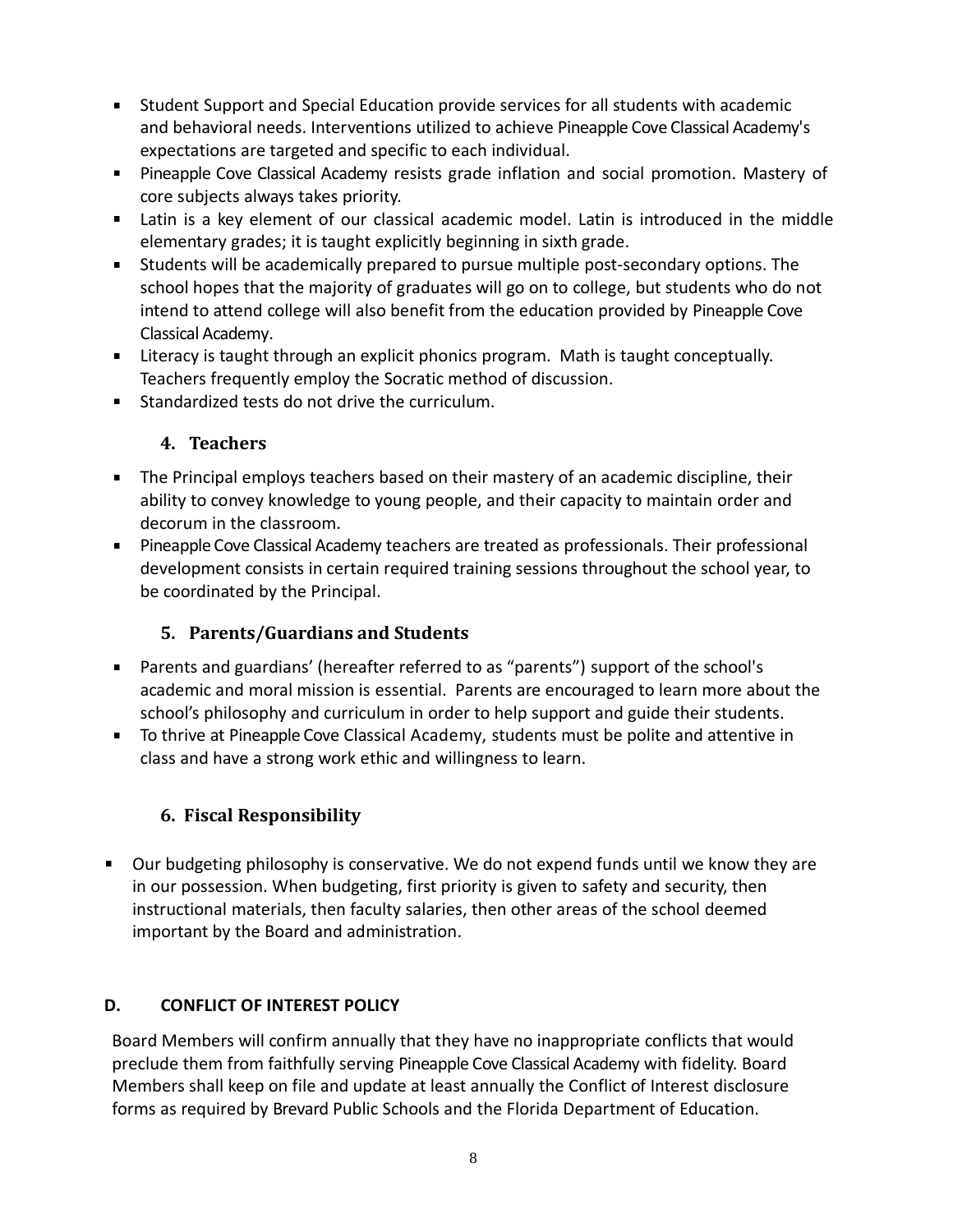#### <span id="page-8-1"></span><span id="page-8-0"></span>**E. ADHERENCE TO LAW**

### **1. Charter Agreement**

The Board will adhere to federal, state, and local laws identified explicitly or implicitly in the Charter Agreement. In most instances, when the Board has been granted autonomy through its full flexibility waiver, the Board will develop its own policy.

# **2. Florida Open Meetings Act**

<span id="page-8-2"></span>The Board will adhere to the Florida Sunshine Laws. Based on the current requirements of that law, the Board will:

- **Establish a set schedule of meetings;**
- **Post meeting dates in a conspicuous location (date, time, location);**
- **Post agendas not more than 2 weeks in advance but at least one week before a meeting;**
- **Post and place 24-hour notice for emergency called meetings in a local news vehicle (e.g.,** paper) and MUST state the reason for the emergency meeting in the notice;
- **Provide specific agendas for meetings to advise the public of the matters expected to come** before the board. Matters outside of the agenda can be addressed if they were not anticipated before the meeting by amending the agenda;
- <span id="page-8-3"></span>Keep minutes of all Board Meetings, including members present, description of motions or proposals, record of votes.

# **3. Community Comments at Public Meetings**

The Board welcomes public comments at each board meeting. Community comments are limited to 2 minutes. To ensure the accurate representation of the comments in the board's meeting minutes and to ensure that the board can accurately address the issues presented, it is requested that these comments also be submitted in writing.

If a non-board member would like to make a comment, offer information, or has a question, he should raise his hand to indicate a desire to speak. Comments must be relevant and not reflect information about a specific student, faculty member, or a personally identifying situation. Such interjections will be recognized at the discretion of the Board Chair.

# **4. Executive Session**

<span id="page-8-4"></span>The Board Chair shall permit Executive Sessions for meetings when discussing or deliberating upon the appointment, employment, compensation, hiring, disciplinary action or dismissal, or periodic evaluation or rating of a(n) employee or interviewing applicants for (a) position of (employment). The vote on any matter covered in this paragraph (if required) shall be taken in public.

# **5. Official Posting Place for Communications**

<span id="page-8-5"></span>Committee meeting times and agendas are posted on the web site. Board of Directors meeting agendas are also posted on the web site.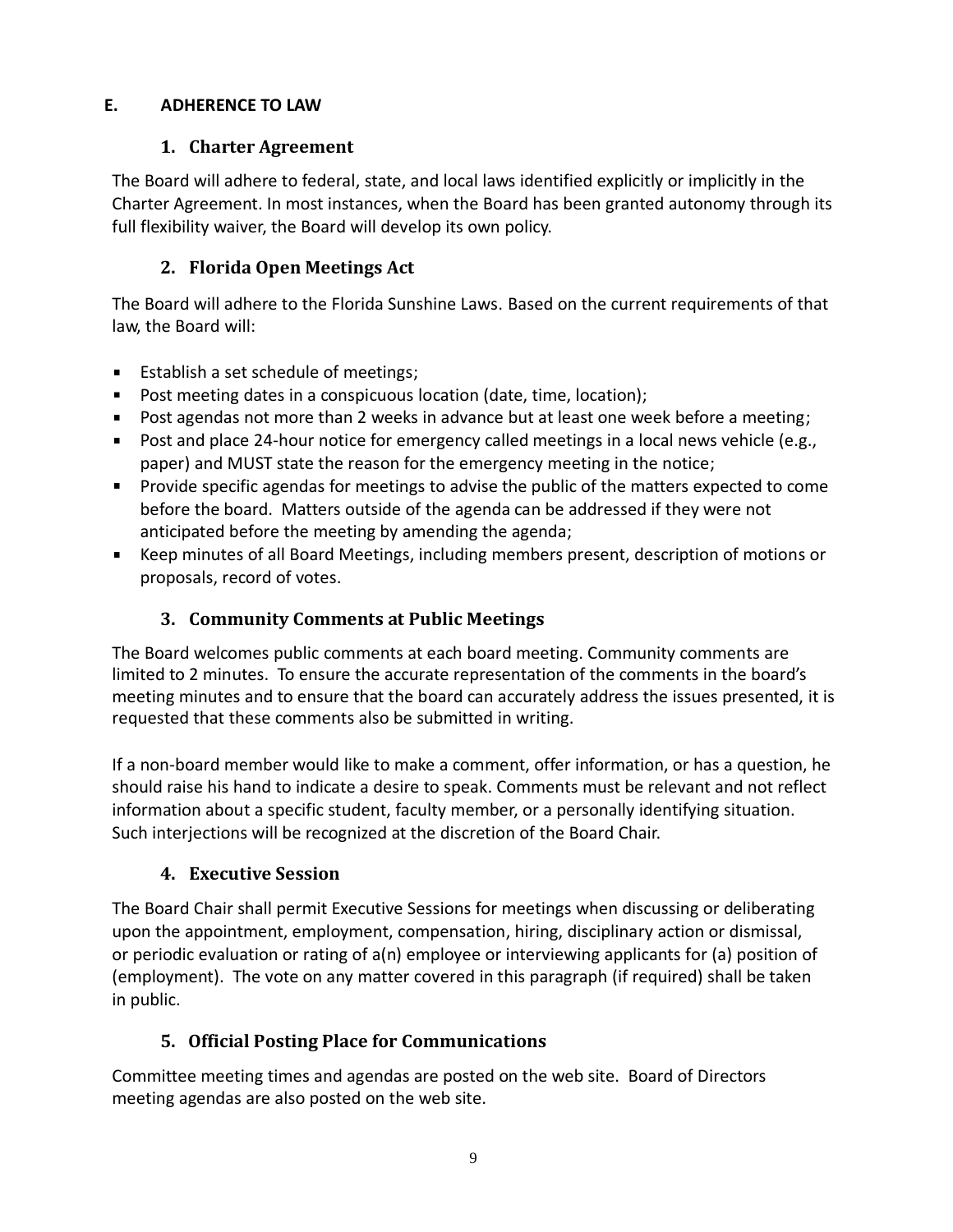### **6. Freedom of Information Act (FOIA)**

<span id="page-9-0"></span>The Board shall be subject to Freedom of Information Act (FOIA) requirements.

### <span id="page-9-1"></span>**F. POLICY MAKING**

The BOD shall be solely responsible for adopting, repealing, or amending policies for Pineapple Cove Classical Academy. Action by the BOD shall be accomplished as set forth in the bylaws.

The BOD's policy is expressed primarily in the Family Handbook and Employee Handbook. The BOD's policy may be amended by the affirmative vote of a two-thirds majority of the Directors then in office at any meeting of the Board of Directors, provided that the Directors shall be provided with at least two (2) days prior notice that an amendment will be brought to a vote, which notice shall include a draft of the proposed amendment, and that no such amendment shall authorize the Board of Directors or the officers of the Corporation to conduct the affairs of the Corporation in any manner or for any purpose contrary to the provisions of Section 501(c)(3) of the Code.

### <span id="page-9-2"></span>**G. FINANCE & CASH MANAGEMENT**

<span id="page-9-3"></span>This section of the Handbook constitutes the Board's primary policies related to finances and cash flow management.

# **1. Roles & Responsibilities**

The Board has a fiduciary duty to manage and protect the financial resources of the school. The Board has established a standing Finance Committee to oversee, in part, this portion of its duty. The Finance Committee will operate in accordance with the Bylaws and the Committee's Charter. The Board Treasurer shall be the chair of the Finance Committee.

The Board delegates authority to the Principal to implement the budget and financial policies of the school. The Principal shall authorize expenditures in accordance to the annual budget, consult the Board regarding extraordinary expenditures, oversee and approve teacher employment arrangements, and manage the business operations of the school with and through the Business Manager.

# <span id="page-9-4"></span>**2. Fiscal Controls**

- a) *Cash Flow*  On a monthly basis, the Director of School Operations will prepare financial reports and review them with the Board Treasurer. These reports will include, at minimum, financial performance (budget vs. actual) and cash flow (actual and projected). The Board Treasurer will include these in routine reports to the Board.
- b) *Purchasing -* The Director of School Operations is responsible for processing all purchase requests. The Principal will review invoices against materials request forms. Any purchase request over \$10,000 must be signed by the Board Treasurer.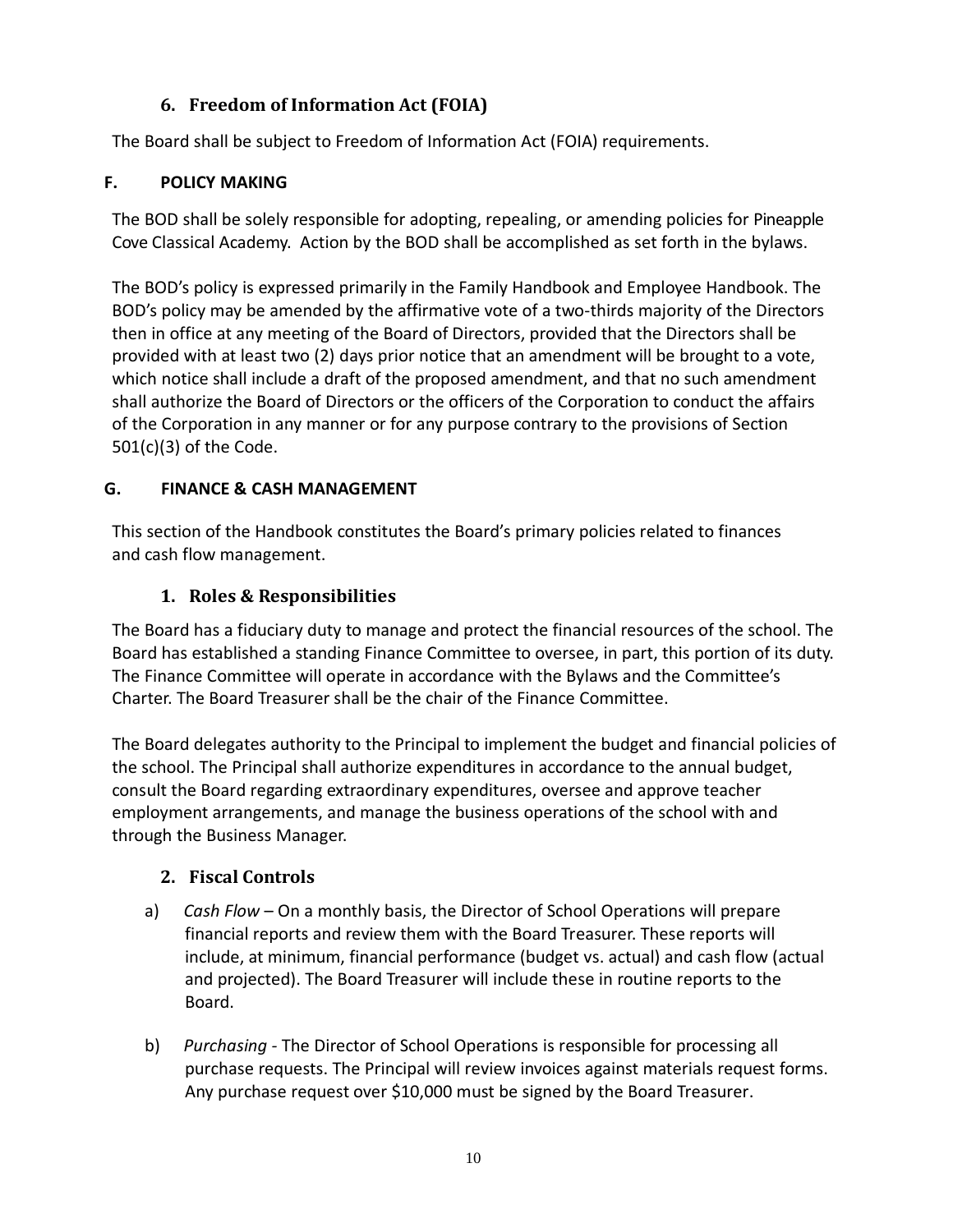c) *Payroll* – The school will use a payroll vendor and ensure that payroll disbursements are properly recorded, compliance with legal requirements is maintained, and disbursements are only made upon authorization to employees. The Director of School Operations is responsible for managing the school's payroll with proper authorization procedures to verify hours and payment amounts.

### **3. Annual Budget and Audit**

<span id="page-10-0"></span>The annual fiscal period will run from July 1 through June 30.

The Principal will prepare an annual budget for the Finance Committee's approval. The Finance Committee, chaired by the Board Treasurer, will submit the budget for the following fiscal year to the Board each spring, and the final annual budget shall be approved by the Board no later than the Board's May meeting each year.

Each year, the school will initiate an audit of its financial statements and its financial policies and procedures. The audit will be performed by an outside, independent, Florida-licensed Certified Public Accountant acceptable to the school and the Sponsor. In accordance with Florida law, the school shall provide an audit, an annual report, and a schedule of appropriate capital assets, as required, to the Florida Department of Education and the Brevard Public Schools by October 1 of each year.

#### <span id="page-10-1"></span>**H. FUNDRAISING**

Fundraising activities must not undermine the mission and philosophy of the school. All fundraising must be coordinated through the chair of the Board's Fundraising Committee. Students of Pineapple Cove Classical Academy will not engage in door-to-door sales.

From time to time, the Parent Teacher Organization ("PTO") may support the Board's fundraising efforts.

All requests of monetary donations and fees must be approved by the BOD.

### <span id="page-10-3"></span><span id="page-10-2"></span>**I. PARENT GRIEVANCES**

### **1. Grievance related to the classroom**

This school firmly believes that adults must be models of good character even in the most difficult situations. Should a parent have a grievance concerning a particular class or the administration of the school, that grievance should be resolved using the following chain of command. Issues that arise in a particular classroom should always be addressed to the teacher first since the teacher always has more direct knowledge of the student than anyone else.

a) The teacher: Parents should schedule a meeting with the teacher by calling the school or sending an email directly to the teacher. Except in emergency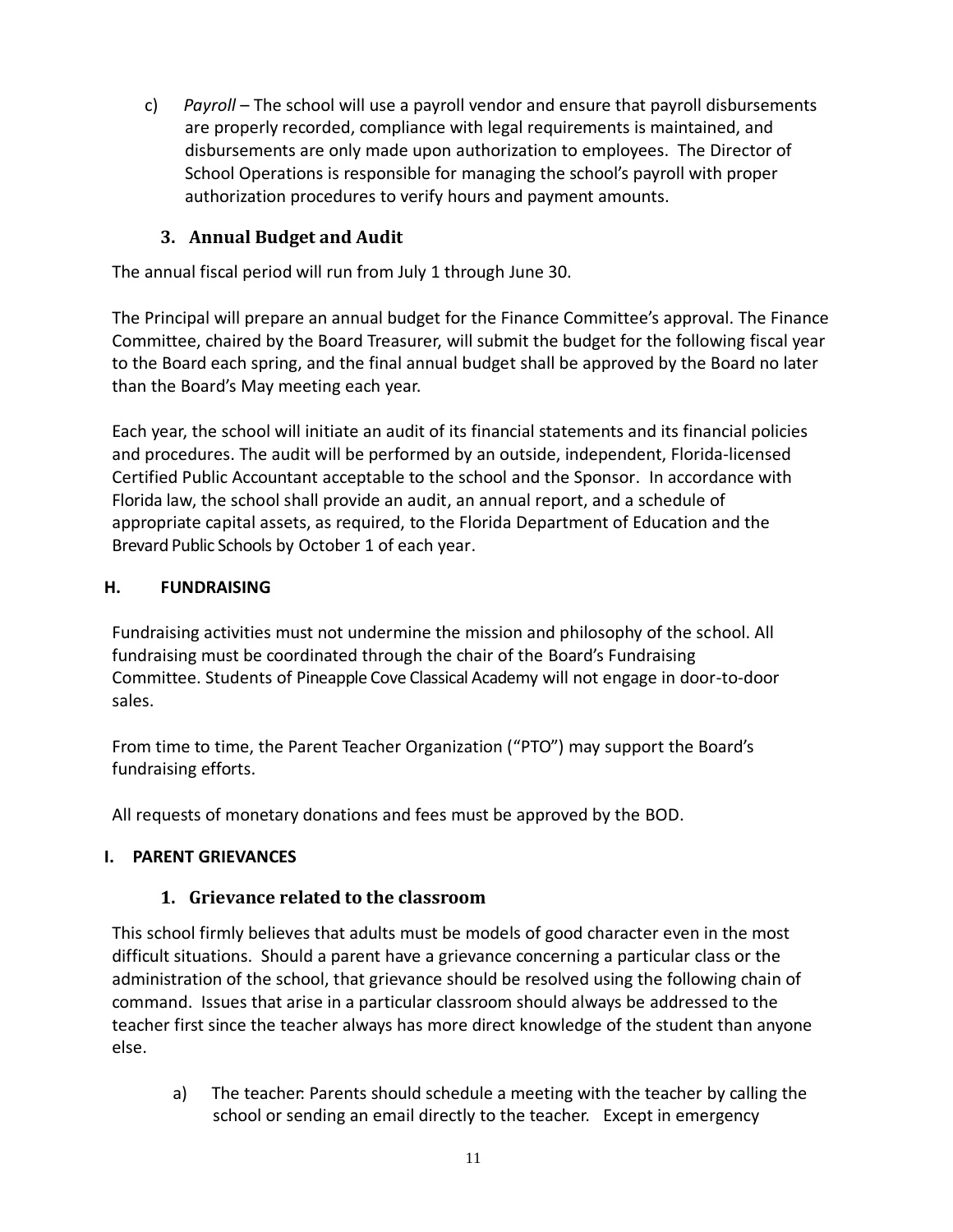circumstances or situations involving imminent danger, parents shall not confront a teacher about an issue with students present, including his own. If the teacher and parent agree that it is in the best interest of the student to have a discussion in the presence of the student, they may do so.

- b) The Assistant Principal: If the grievance cannot be resolved with the teacher, the parent should discuss the matter with the Assistant Principal.
- c) The Principal: If the grievance cannot be resolved with the Assistant Principal, the parent should discuss the matter with the Principal. If a discipline matter is not resolved by the teacher and Assistant Principal, the parents should discuss the matter with the Principal before approaching the BOD.
- d) The Board of Directors via the Parent Liaison: If the grievance cannot be resolved after talking with the teacher or the appropriate party, then a parent must submit the grievance in writing to the Parent Liaison of the Board.

If resolution is not achieved by the foregoing process, two other options are available:

- e) The grievance can be submitted to the BOD in writing.
- f) Parental concerns and grievances may also be raised during the community comments portion of the Board of Directors meeting. The concern or grievance must be submitted in writing, and no more than three minutes will be granted. Grievances or discussions involving specific personnel will not be entertained at a public meeting. It is recommended that the concern or grievance be addressed in one of the aforementioned steps before using this option.

### **2. Grievance related to an administrator**

<span id="page-11-1"></span><span id="page-11-0"></span>Grievances regarding an administrator should be directed to the individual first, then in writing to the BOD.

#### **3. Importance of Following the Chain of Command**

The practice of following the chain of command in communications with the school on matters concerning particular students encompasses far more than grievances. It refers to parents' communication of any kind that seeks or requires an action on the part of the school regarding their students. Pineapple Cove Classical Academy understands that parents will have questions, opinions, and comments that need to be expressed concerning their children's education. Such communication can be very helpful to the running of the school.

Our preference is that such communication be expressed initially to the teacher or teachers of the child. If further communication is warranted, the parent should consult the appropriate principal, according to whether the matter concerns discipline or academics. If further communication is warranted after seeing a principal, then the parent should go to the Board or the Board's accountability committee, as needed.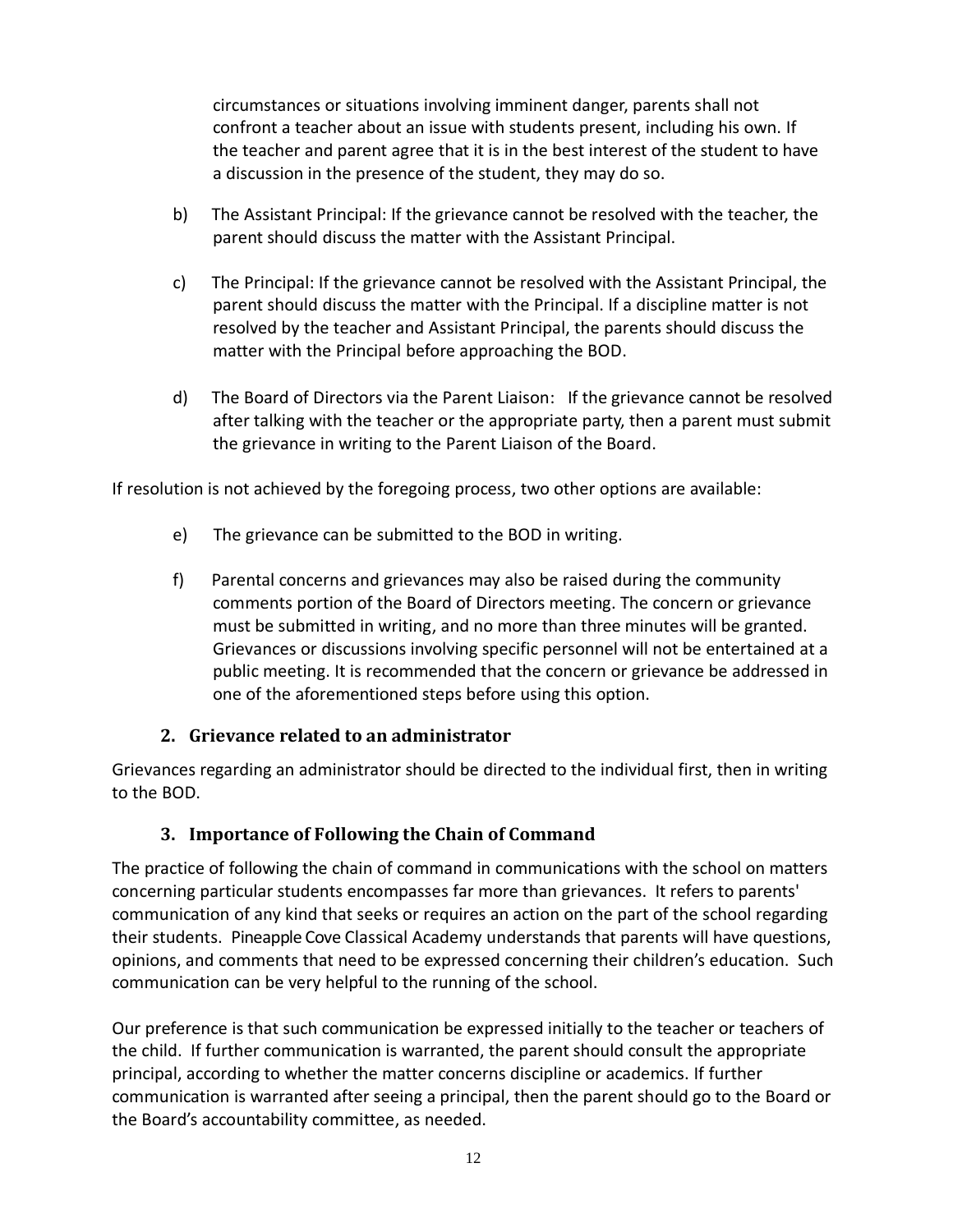The BOD is not the first point of contact and, therefore, will refer communications that seek response or action to the appropriate members of the administration.

The reason for this chain of command is that the teacher invariably has the most direct knowledge of the child and can usually do more to remedy or ameliorate a situation than can a principal or board member. We understand that some parents are "conflict averse" and do not want to bring up a potentially difficult issue with a teacher. Nonetheless, the teachers are eager to help each child in whatever way possible.

Some situations, admittedly, seem by their very nature to warrant a discussion with a principal initially. For example, parents may have questions or concerns about the overall homework load or a particular way of teaching. As a result, it is easier and more expedient to speak to the principal first. In these cases, however, it is always better for the parent to have as much specific information as possible so the principal can act on that information. General comments such as "Pineapple Cove Classical Academy is really hard" may be true but cannot be acted on as effectively as specific comments about the nature of the coursework or the teaching. The Board of Directors will refer to the appropriate school leader communications that seek a response or action.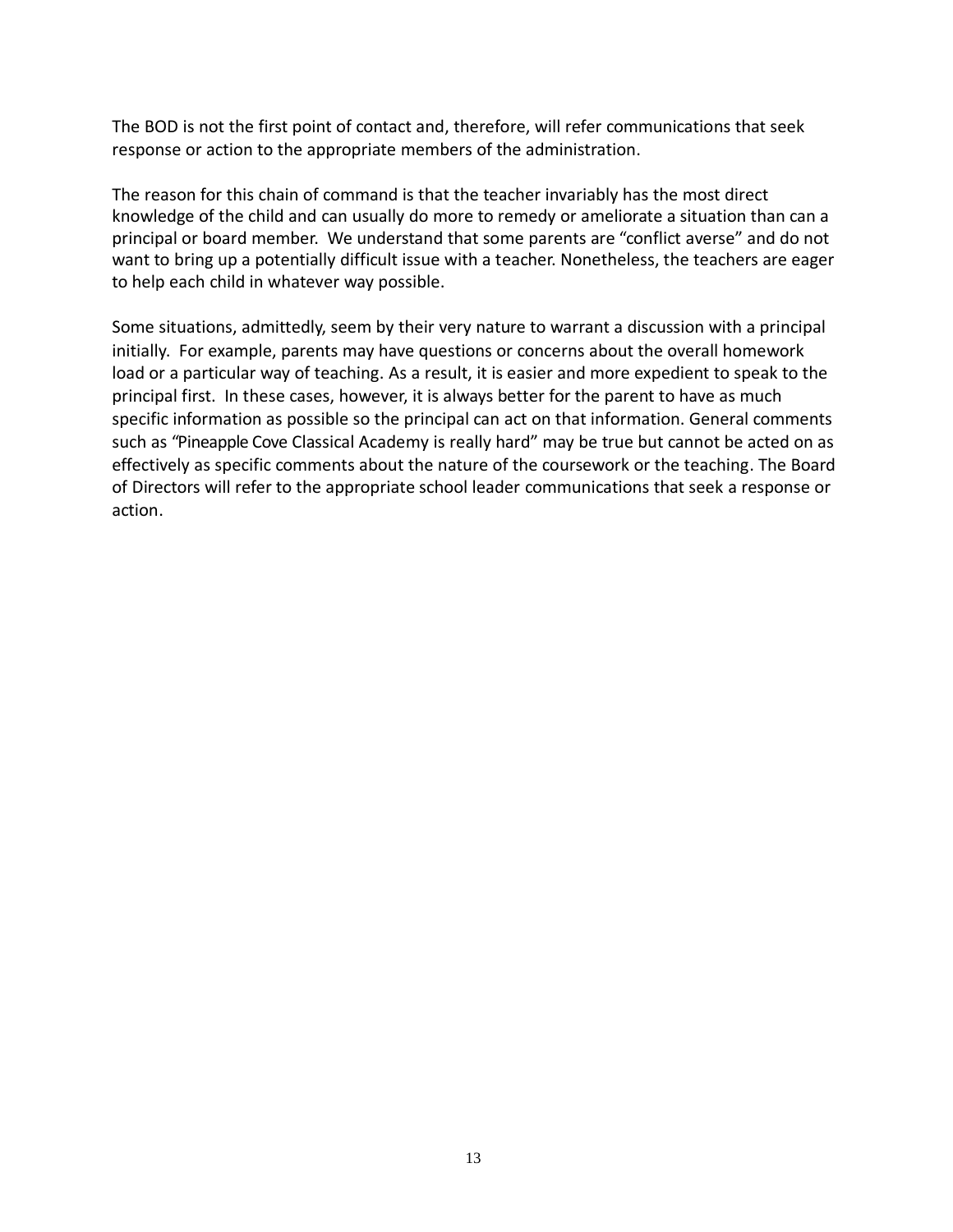# <span id="page-13-0"></span>**II. ACADEMIC POLICIES**

#### <span id="page-13-1"></span>**A. EDUCATIONAL PRIORITIES**

The BOD desires that all students receive a classical, liberal education. To this end the BOD has determined the following educational priorities.

- Basic cognitive skills and academic fundamentals: reading/writing/mathematics;
- Core subjects: English language and literature; history, geography, and government; physical and biological sciences; mathematics;
- **Deta** Other classical subjects: music; art; Latin;
- Auxiliary subjects: foreign languages, P.E., performing arts, other social sciences; and
- Extracurricular activities as defined by the Principal.

The school is operationally organized according to the Elementary School (Kindergarten through sixth grade) and the Jr./Sr. high school (grades seven through twelve). Elementary School students will have a primary "homeroom" teacher, and they will travel together to "specials". Jr./Sr. high school students will change classrooms individually to meet with subject matter specialists. Having made that organization distinction, the curricular content is organized in this way:

K-8: The K-8 curriculum will follow the Core Knowledge Sequence. Occasionally, the school will diverge from the Core Knowledge Sequence in order to raise the standards in teaching a particular skill or subject. The BOD and Principal will determine these instances. The Principal will ensure that all skill areas in the K-8 Core Knowledge Sequence are taught at some point in grades K-8.

Grades 9-12: The 9-12 curriculum will follow the recommendations of Hillsdale College with modifications to the course sequence as outlined by State and District standards.

Teachers must develop their courses under the direction of the Principal, who is the chief academic leader and accountable to the BOD.

#### <span id="page-13-2"></span>**B. HOMEWORK & CLASSWORK**

Homework is a fundamental part of our general academic program. It prepares students for Jr./Sr. high school and college and for entry into the working world upon graduation. It also helps develop a strong work ethic and habits of organization. Homework's immediate educational purpose is:

- to reinforce skills, concepts, and knowledge learned in class;
- to develop good skills and habits of study;
- to practice skills and reinforce knowledge in ways that are not readily accomplished in the classroom;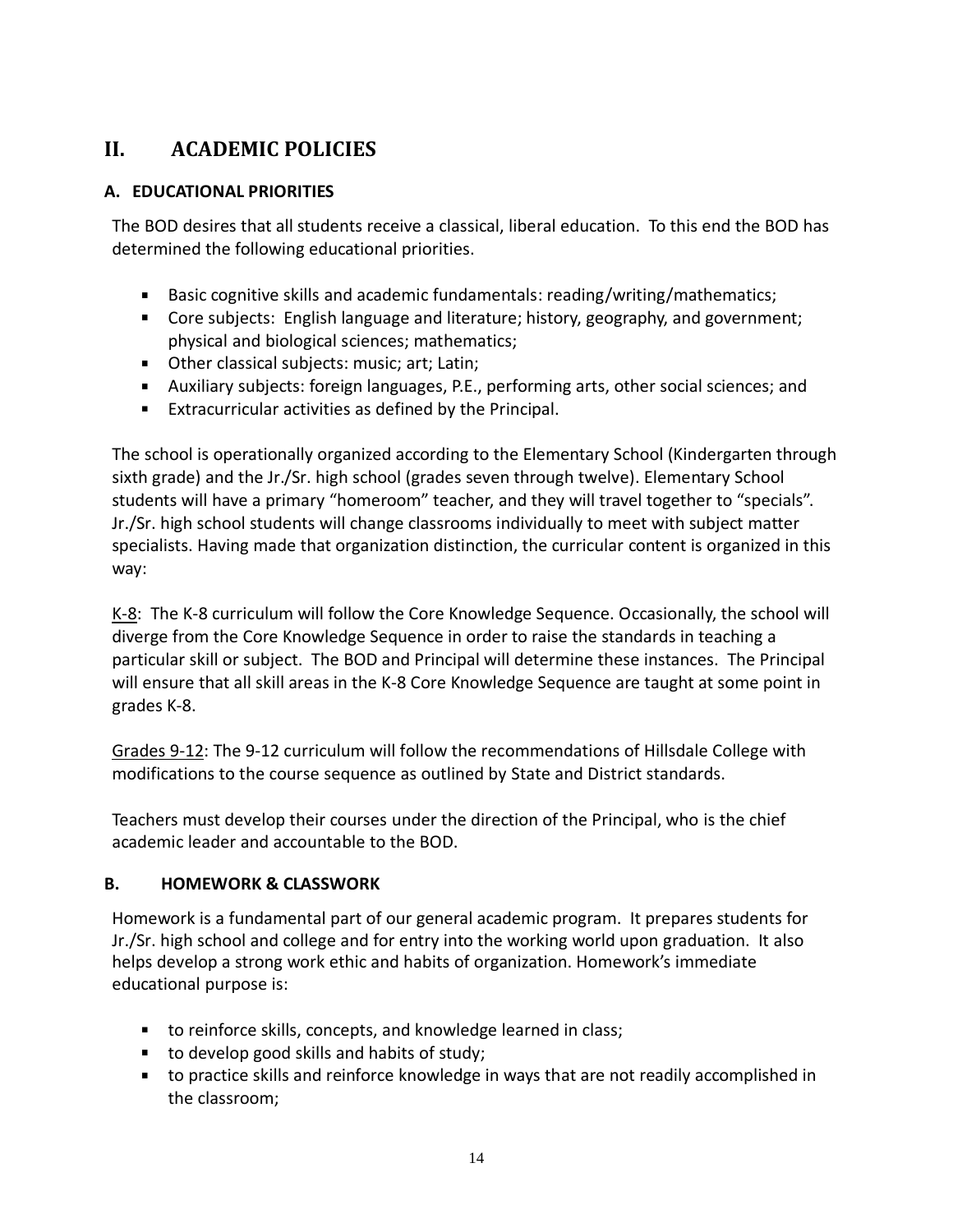- to work on assignments, such as the writing of papers, and prepare for exams that require a great deal of sustained, individual attention;
- to prepare for the following day's work so that the most can be made of class time; and
- to inform parents of what is being taught in the classroom.

In addition to regular classroom assignments, we would like each younger child to read, or be read to, at least three times a week and preferably every day. As cited in *A Nation at Risk*, "the single most important factor for determining whether children will go to college is being read to as a child." Going to college is not necessarily a goal for everyone, but becoming a thoughtful reader should be if one hopes to be knowledgeable, wise, insightful, and competitive throughout one's lifetime. We believe that becoming a competent reader is critical to being a good student and the first step to being able to explore the world. Reading to a child encourages the child's growth and also elevates and informs conversation within the family. In the upper grades, the extra reading time (roughly half an hour) allows for the increasing length of great works of literature.

The expected homework time allotment for each grade is as follows:

| Kindergarten | 10 minutes plus family reading time |
|--------------|-------------------------------------|
| Grade 1      | 10 minutes plus family reading time |
| Grade 2      | 20 minutes plus reading time        |
| Grade 3      | 30 minutes plus reading time        |
| Grade 4      | 40 minutes plus reading time        |
| Grade 5      | 50 minutes plus reading time        |
| Grade 6      | 60 minutes plus reading time        |
| Grade 7      | 70 minutes plus reading time        |
| Grade 8      | 80 minutes plus reading time        |
| Grades 9-12  | 100 minutes plus reading time       |

The designated times serve as guidelines and may vary depending on the work assigned on a given day, the schedule, the student's organizational skills and study habits, the varying abilities of the students, and the nature of the assignments. Students are expected to learn how to use their time effectively to complete the required work at each grade level. Parents are expected to support their children in this endeavor. Advanced or honors classes may require additional homework time. It is generally understood that writing papers and studying for exams take more time than regular classroom assignments. For that reason, the end of a term does result in a peak in the homework load (followed by a break, fortunately). Nonetheless, teachers will make every effort to give assignments well enough in advance, and students will be encouraged to work on those longer assignments steadily, so that students are able to manage their homework along with other activities and adequate sleep. In the Jr./Sr. high school, students may have the opportunity of taking a study hall, thus reducing the amount of time at home that must be devoted to homework.

Weekends and breaks will, for the purposes of homework, be considered one day rather than two or more.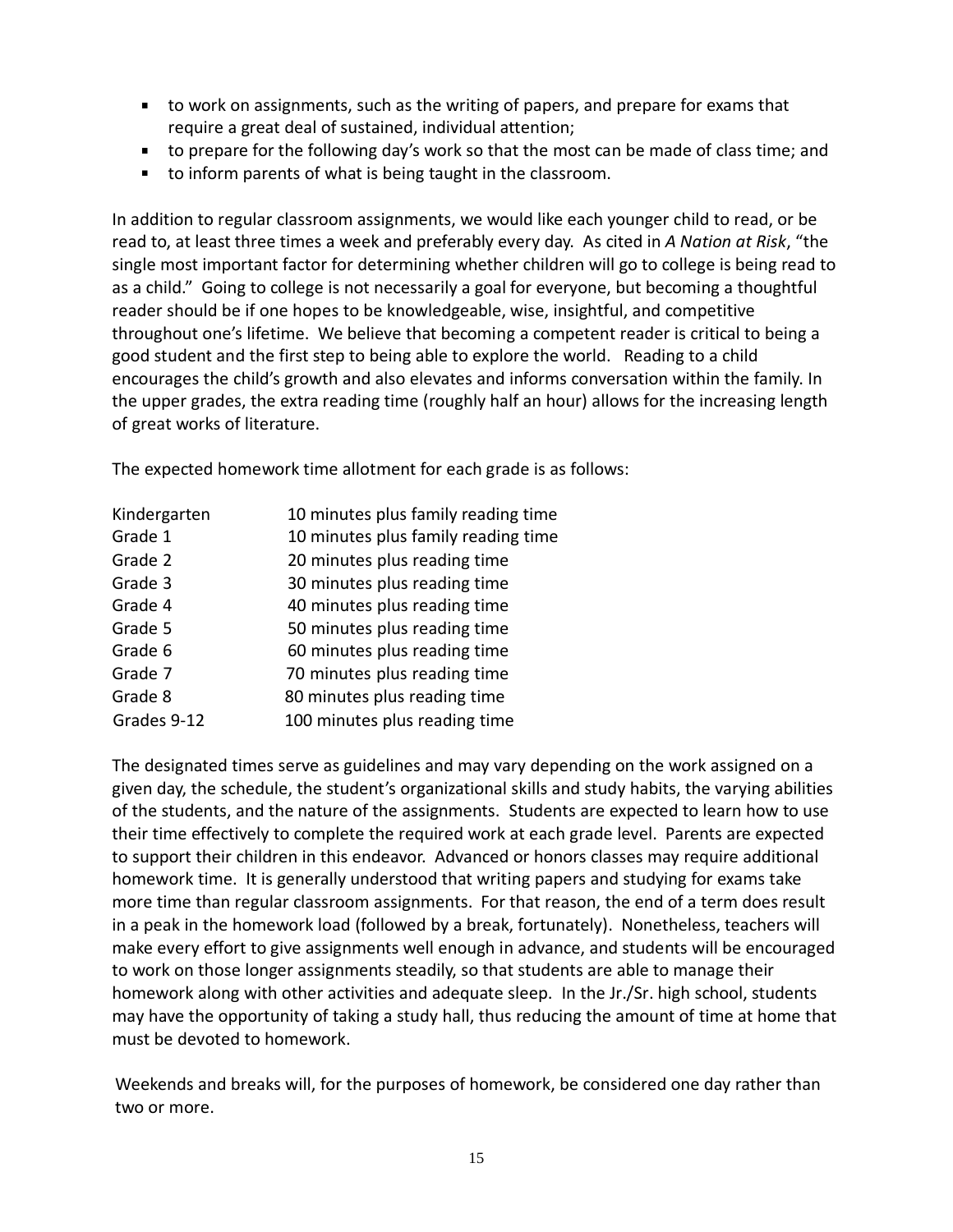For poor or uncompleted work, teachers may require students to redo an assignment. Whether such work is given any credit is left to the discretion of the teacher. So-called "passes" that allow students not to do homework for a day will not be entertained at Pineapple Cove Classical Academy.

### <span id="page-15-0"></span>**C. GRADING POLICY**

Grading is not the be-all and end-all of education. The grade a student receives in a class is subordinate to the knowledge the student acquires. Still, grades are a useful tool to evaluate the extent to which a student has mastered a particular subject. Therefore, grades will be assigned in all classes and subjects. Pineapple Cove Classical Academy will assign grades in order to reflect accurately the range between true mastery and insufficient knowledge of a subject. Grade inflation will be discouraged.

The grades used for primary students (K-2) measure academic performance and are used as a means of reporting achievement relative to Florida Standards and other curriculum objectives. Students in kindergarten through second grade are assessed using the following grading scales:

Kindergarten:

4 = Meets and applies expectations/standards independently

3 =Meets and applies expectations/standards with support

2 =Does not meet expectations/standards; shows growth with additional support

1 =Does not meet expectations/standards; shows no growth even with support

First and Second Grades:

- O = Outstanding
- S = Satisfactory
- N = Not demonstrated
- U = Unsatisfactory

In relation to the student's performance, the following letter grades have these meanings for grades 3-12:

| А | Mastery                  | 89.5-100% | 4.0 |
|---|--------------------------|-----------|-----|
| B | Proficiency              | 79.5-89.4 | 3.0 |
| C | Sufficiency (Competence) | 69.5-79.4 | 2.0 |
| D | Insufficiency            | 59.5-69.4 | 1.0 |
| F | Failing                  | < 59.5    | 0.0 |

Pineapple Cove Classical Academy uses a 4.0 grading scale. Parents and students should be regularly informed of the student's progress. Each course will be comprised of the following weighted categories:

> Tests 40% Quizzes 30% Classwork 20%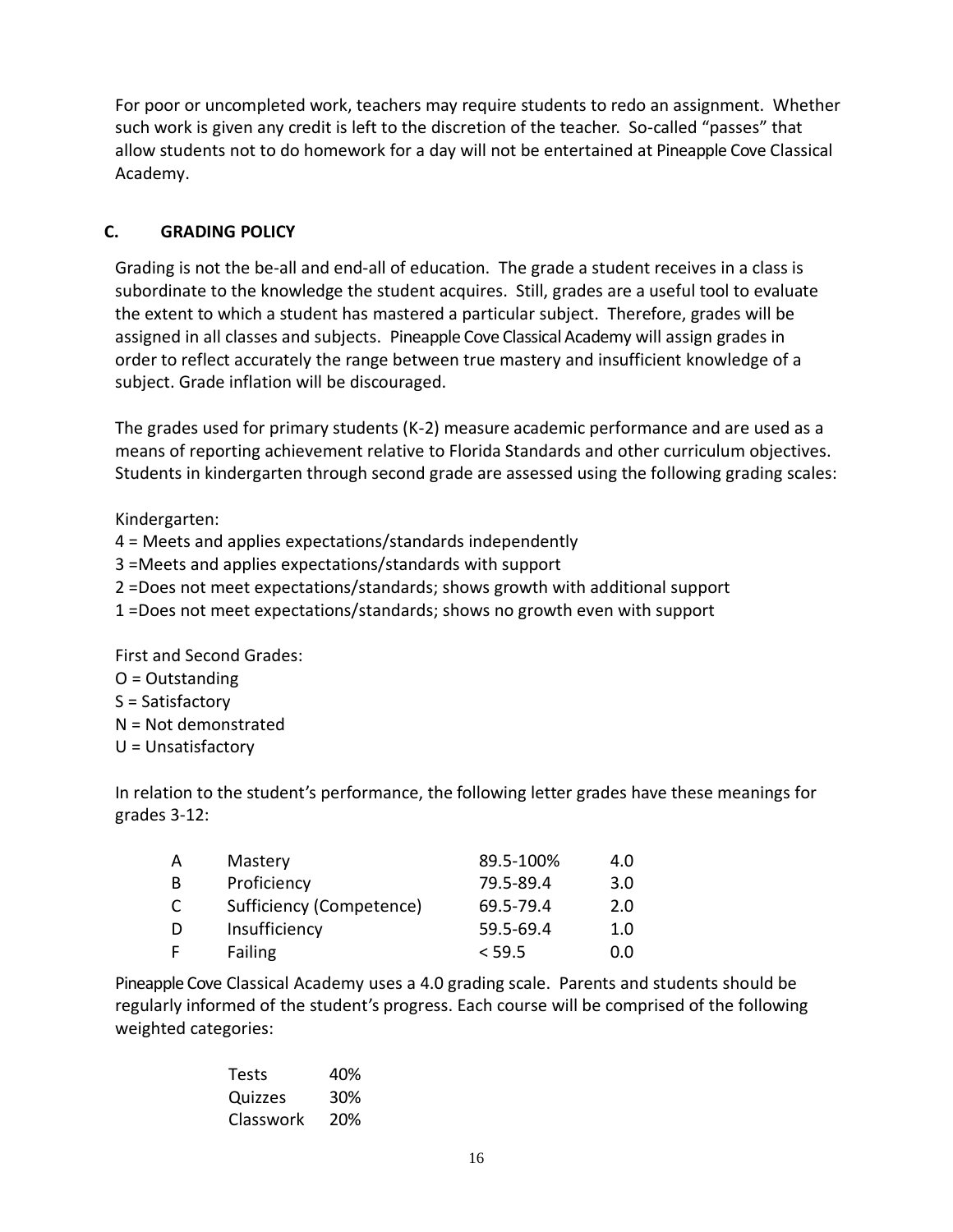#### Homework 10%

"Extra credit," whether to make up for work not turned in on time or to increase a student's grade, will be discouraged at Pineapple Cove Classical Academy.

Semester examinations shall be required for all Jr./Sr. high school courses. Semester and/or Final Exams are not permitted to be taken early under any circumstances unless approved by the principal. If a student does not take their final exam on the scheduled day, they will receive a zero. Once a student takes their semester or final exam, the grade will be recalculated.

In calculating the semester average (for 7th through 12th grades), each nine-week mark shall count as 40% of the semester grade and the Semester Exam will count as 20%. In calculating the final yearly average, the average of both semester grades will be taken.

First semester exams must be completed by the last day of the first semester and second semester final exams must be completed by last day of school. If final exam make-ups are not completed within the designated due dates, the final grade will remain.

Course Exceptions to the Above Grading Criteria

• End of Course Exams (EOC) are required for Civics, Algebra 1, Geometry, Biology, and U.S. History. Final Course Grade for EOC courses will be calculated and determined as follows:

1st Semester Average = 35%; 2nd Semester Average= 35%; EOC Exam = 30%

- Elective courses will not include a midterm or final exam, but may include a semester-end project.
- Physical Education (PE) Grades for PE will be dependent on participation and scholars dressing out for class. Scholars will follow their schedule to determine PE days and be prepared to dress out on those days. It is imperative that scholars maintain proper hygiene and always have a clean uniform to dress out in on their scheduled PE days.

Ninth grade scholars will take the Health Opportunities through Physical Education (HOPE) course as a high school graduation requirement.

#### **Late Assignments/Absences**

Late work will be accepted with the following penalties:

- Grades 3-4:
	- $\blacksquare$ Submission one day after the due date will result in a 10% reduction of the score earned. Submission two or three days after the due date will result in additional 10% reduction each day. (e.g. one day: an earned score of 80% will be reduced to 70%; three days: an earned score of 80% will be reduced to 50%)
	- Work turned in four days late or more will receive no credit.
- Grades 5-12:
	- Submission one day after the due date will result in a 10% reduction of the score earned. (e.g. A score of 80% will be reduced to 70%).
	- Work turned in two days late will result in a 50% reduction of the score earned.
	- Work turned in three days late or more will receive no credit.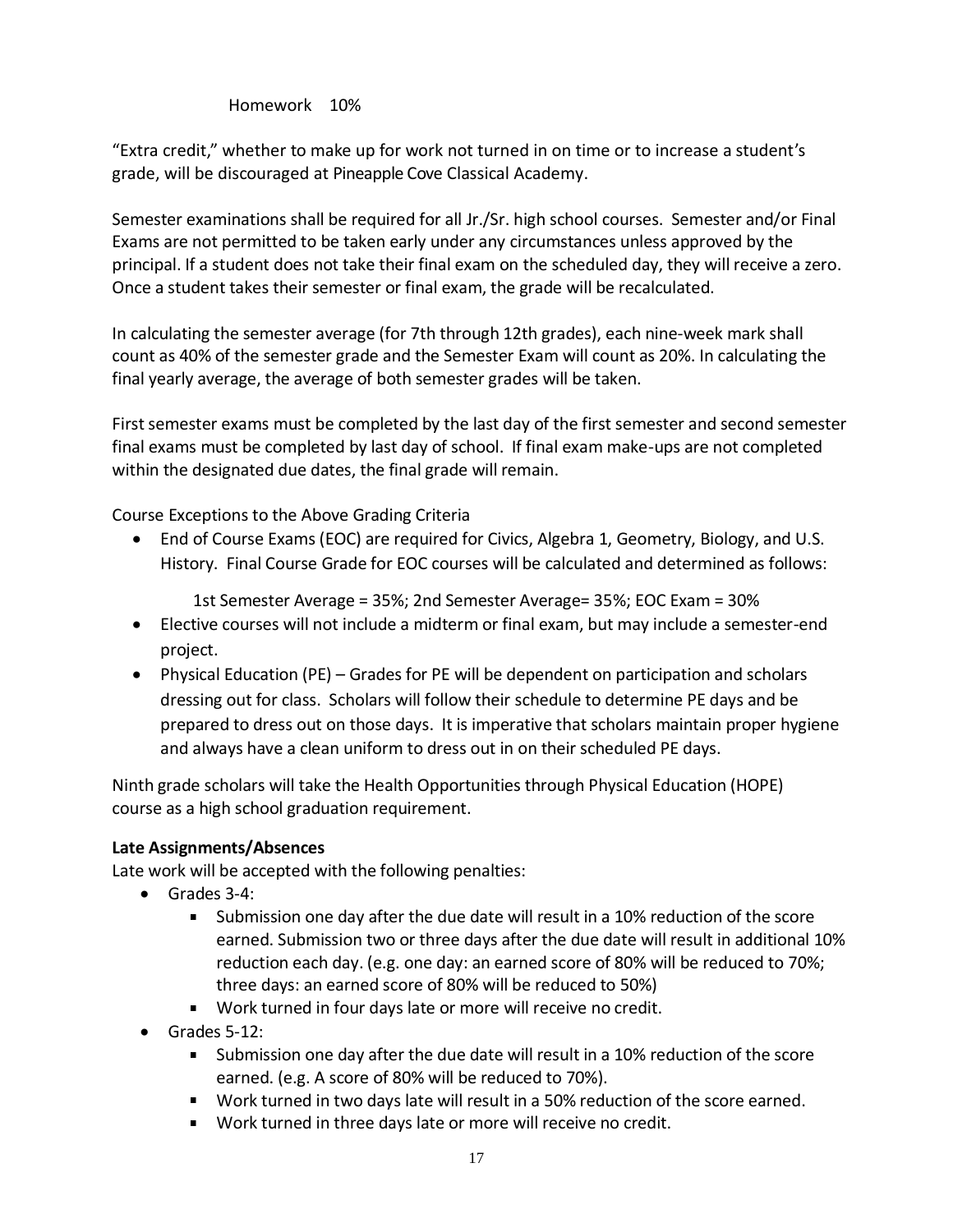Students who are absent will have two days for each day absent to make-up work. Graded classwork and assessments must be made up at the school. If needed, students may be invited to stay after school on Fridays to make-up work missed due to absence.

If a student receives a failing grade for attendance (absences exceed the 9 days per semester), all grades above 60% will be lowered to 59% and the student will receive an "FA" for the course(s) exceeding 9 absences. Grades below 59% will be recorded as earned.

### <span id="page-17-0"></span>**D. TUTORING**

Pineapple Cove Classical Academy offers tutoring for students in need of additional academic instruction during the school year for a nominal fee. Additional instruction in Reading and Mathematics will be offered for K-6 students and by subject for Jr./Sr. high school students. The tutoring program is offered each semester and is also dependent upon tutor availability.

#### <span id="page-17-1"></span>**E. TEACHER CONFERENCES**

Parent/Teacher conferences are scheduled in the fall and spring semesters, generally in the evening. Arrangements for additional conferences may be made with your child's teacher before or after school hours, or during a teacher's planning time.

#### <span id="page-17-2"></span>**F. ACADEMIC TEXTBOOKS AND SUPPLIES**

Students will receive a variety of books and materials. All books and materials will be marked as Pineapple Cove Classical Academy property. Materials that are loaned or given to students are to be treated appropriately. Students are responsible for these materials. If materials given or loaned to a student are lost or damaged the student must pay for any needed replacement.

In the case that reimbursement has not been made to Pineapple Cove Classical Academy for lost or damaged materials, no further materials will be issued to that student until the past due fees are paid and report cards may be withheld.

#### <span id="page-17-3"></span>**G. REPORTING**

For students to be successful, both they and their parents should be informed of their standing in class. In addition to the regular grading of assignments, the following means will be employed to inform parents of their student's academic progress:

- Soon after the beginning of the year, teachers will send home an interim report of the students' progress.
- FOCUS will be used to track student progress. Parents should monitor student progress closely in grades  $3 - 12$ .
- If a student is determined to be significantly below grade level, a meeting will be scheduled with a parent, the teacher, and other faculty as deemed appropriate.
- Interim Reports: Interim reports are sent home halfway through each quarter to all students.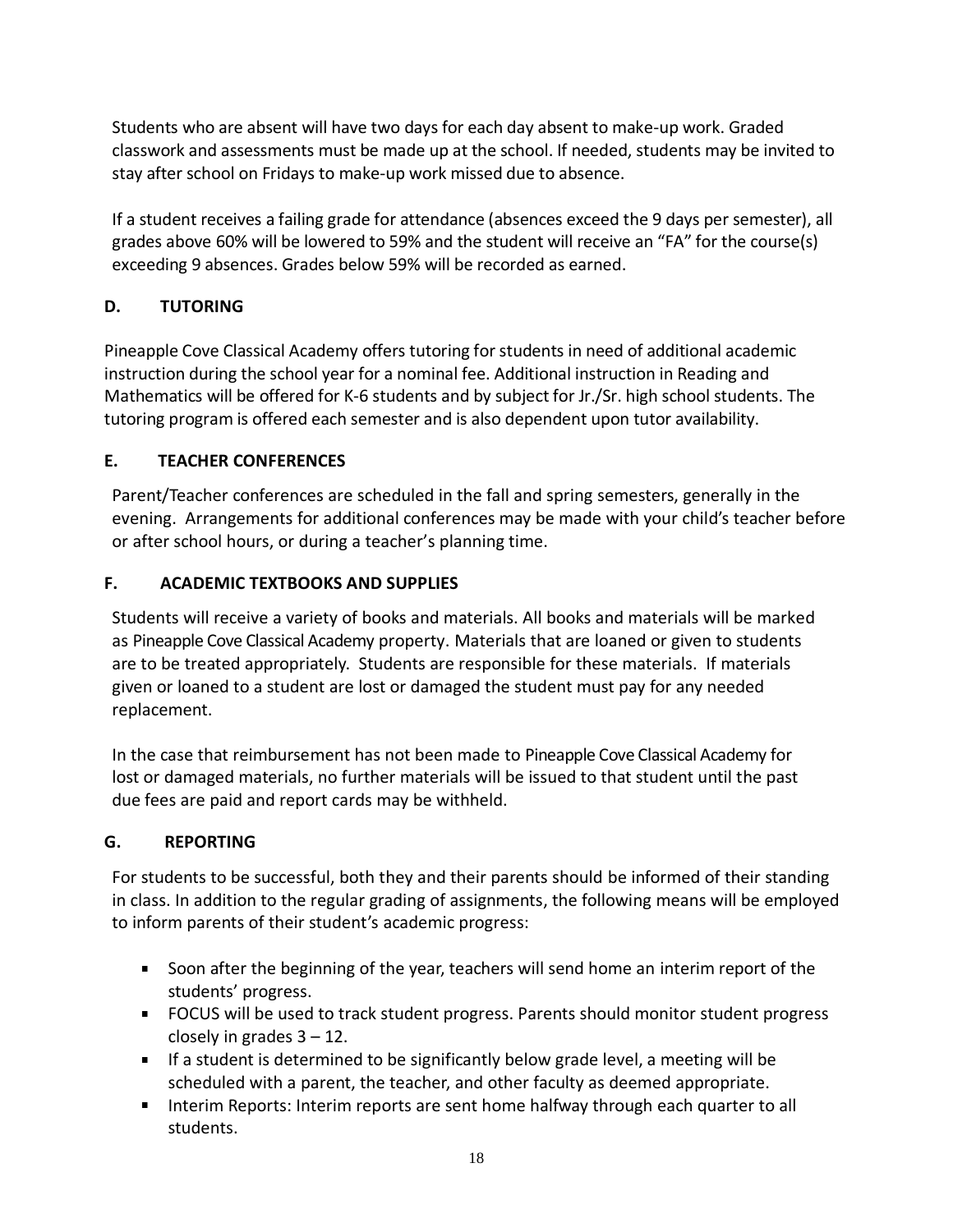- Once a semester (after the first and third quarters), parent-teacher conferences will occur to discuss the students' academic progress.
- **Report Cards will be sent home at the end of each quarter.**

### <span id="page-18-0"></span>**H. SCHEDULE CHANGES**

There will be no class schedule changes during the semester unless it is deemed in the best interest of the student by the school as determined by the Principal.

### <span id="page-18-1"></span>**I. PLAGIARISM**

Plagiarism will not be tolerated by any teacher in any subject. The entire system of assessment rests on the assumption that the work a student turns in is his own. Plagiarism compromises this system, is unfair to other students in the class who do their own work, and constitutes a form of theft of others' ideas and labor. Plagiarism is defined as the appropriation of another's ideas or words in order to present them as one's own. An instance of plagiarism can be as long as a term paper or as short as a sentence. Simply rephrasing an author's words can also constitute plagiarism. The words of authors can only be used when properly quoted and cited. Teachers will provide the guidelines of acceptable citation. When in doubt, the student has the responsibility to ask how an author should be used in an assignment. Whenever a student has been caught plagiarizing, the following process will be followed.

- The teacher will keep a copy of the student's assignment and, whenever possible, a copy of the work in question.
- The teacher will discuss the matter with the student.
- **The teacher will issue a disciplinary referral if plagiarism or cheating has occurred.**
- Either the teacher or the Principal will inform the student's parent of the plagiarism or cheating.
- The student will receive a grade of zero on the assignment if it is the first offense.
- **Instances of plagiarism or cheating may be placed in the student's permanent record.**

### <span id="page-18-3"></span><span id="page-18-2"></span>**J. PROMOTION**

#### **1. Kindergarten through sixth grade**

Solid literacy is the foundation of all learning. Without the ability to read well, a student cannot advance in English, history, the sciences, the arts, or mathematics. Since language is the basis of all human interaction, a person cannot thrive independently in the world when possessed of only a halting literacy. The ability to read, particularly in the early elementary grades, will therefore be a requirement for promotion. The school will follow the criteria of reading competency set forth in the Literacy Essentials program.

In addition to literacy, K-6 students must have attained competence in all the core subjects (English, including reading, spelling, grammar, composition; history; math; science) over the course of the year. Competence is attained by not only knowing the material but by completing assigned work. Completion of work demonstrates the ability of the student in the various subjects as well as the mastery of study skills necessary for academic and personal achievement. Students whose grades or skills fall below the requirements of their grade level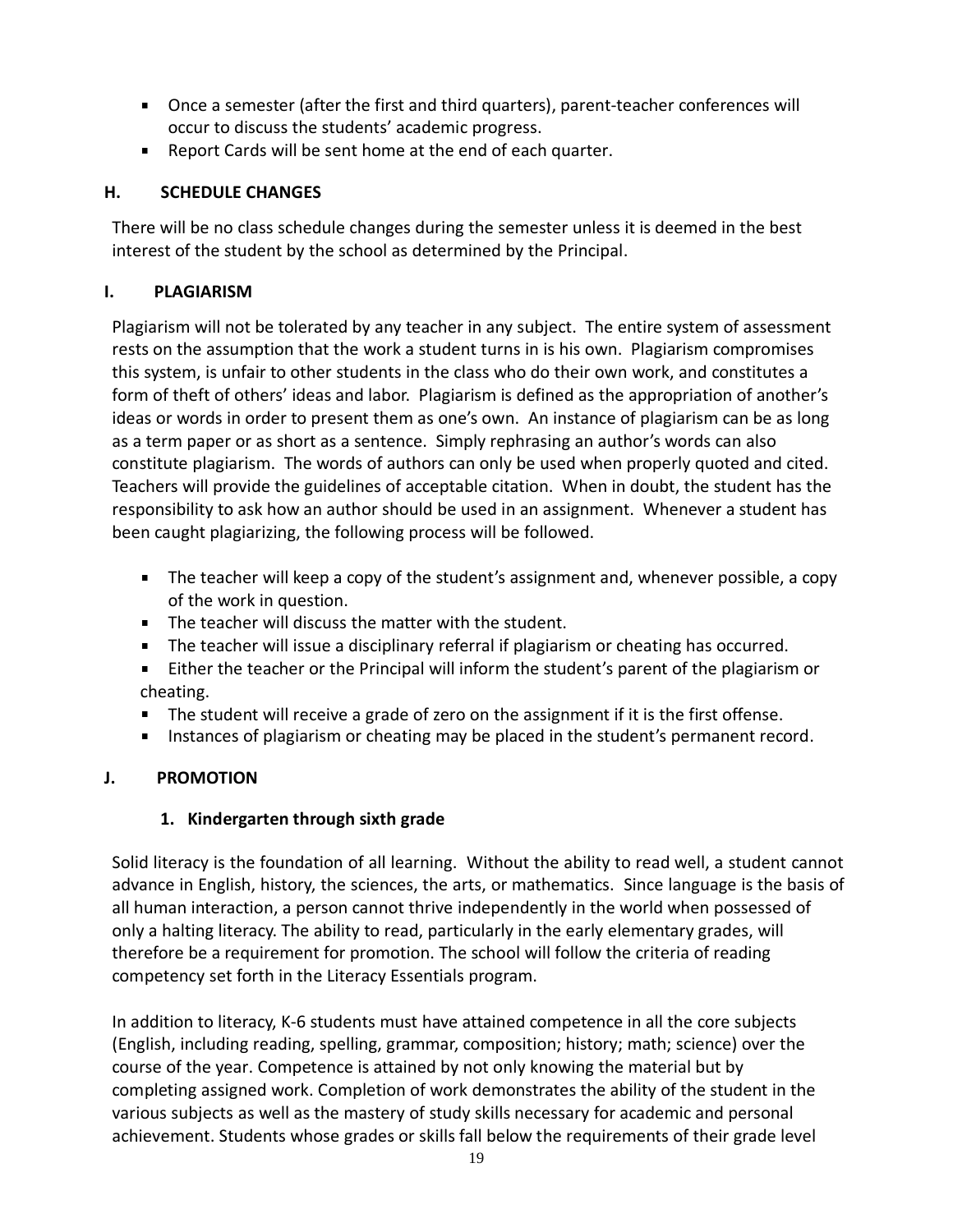will be retained. Pineapple Cove Classical Academy follows the Brevard Public Schools' Student Progression Plan.

Students in sixth grade must also receive a yearly passing grade in the four major academic subjects (Language Arts; Mathematics; Science; Social Studies). Students who fail even one of these courses will be retained, if course recovery is not successfully completed over the summer. In the event a Jr. high school student fails a course, he or she may be granted a Course Recovery request through Florida Virtual School. Course recovery requests are limited to two courses per summer; students who fail more than two core courses will be retained.

### **2. Jr./Sr. High School Students (grades 7-12)**

<span id="page-19-0"></span>It is our goal for parents, teachers, and students to work together during the year to ensure that students are developing responsible work habits and attaining a sufficient level of understanding in their courses.

In grades 7-8, in order for a student to be promoted, he or she must have completed the following:

1. Received a yearly passing grade in the four major academic subjects (Language Arts; Mathematics; Science; Social Studies).

Students who fail even one of these courses will be retained, if course recovery is not successfully completed over the summer. In the event a Jr. high school student fails a course, he or she may be granted a Course Recovery request through Florida Virtual School. Course recovery requests are limited to two courses per summer; students who fail more than two core courses will be retained.

A grade of a D in a single class may be a passing grade and may be awarded credit at the discretion of the teacher and Principal, or the student may be required to retake that class.

- 2. Received a yearly passing grade in at least two of all other courses taken during the year.
- 3. Meet the district attendance requirements.

Junior high school students will have the opportunity to meet with their Academic Advisor throughout the year to review and ensure coursework and credits are on track for graduation.

### **3. Sr. High School Students (grades 9-12)**

### **1. 9 th Grade to 10th Grade**

- a. Enrollment Completed one (1) year in the 9-12 sequence
- b. Credits Earned at least five (5) credits
- c. Attendance Met the district attendance requirements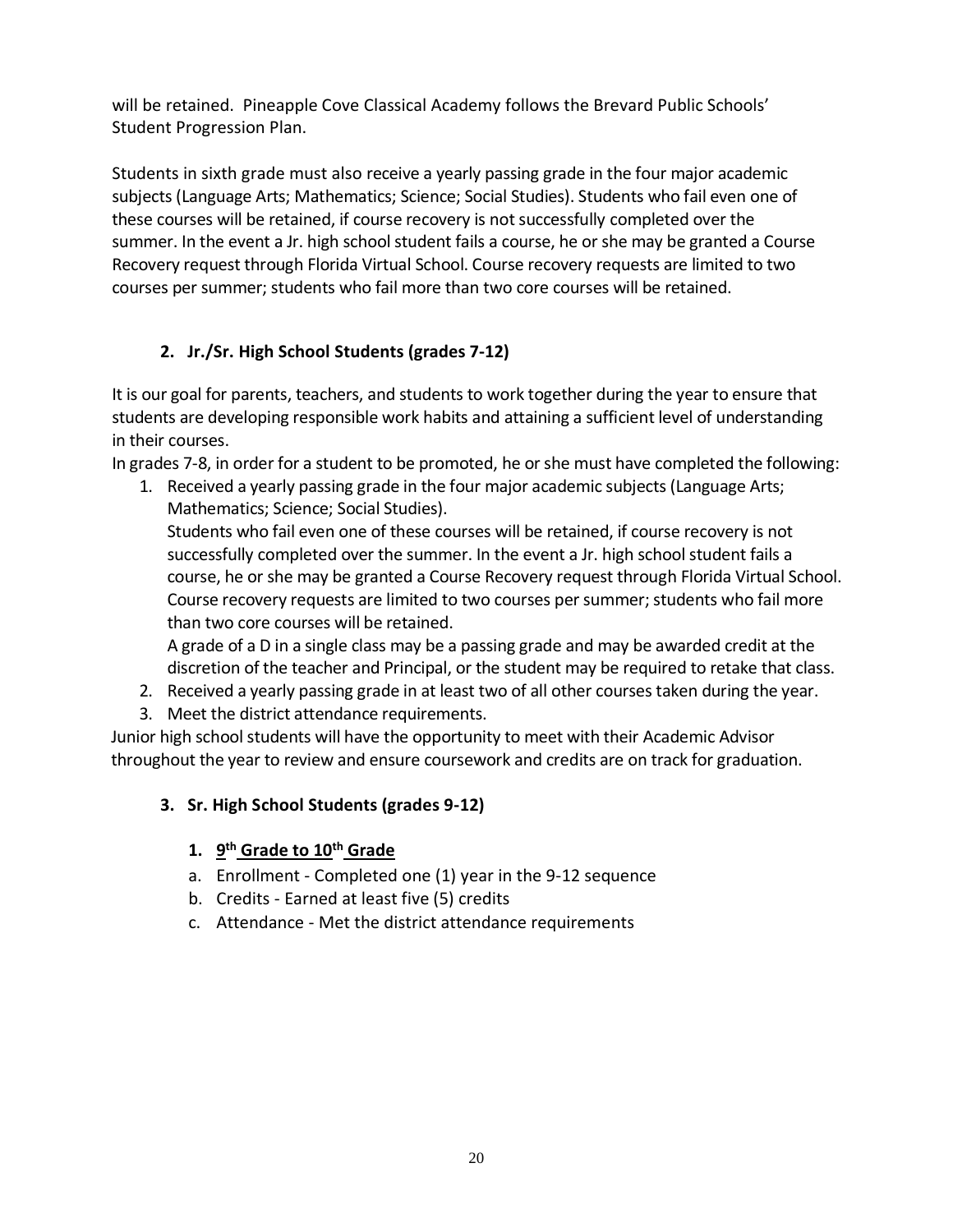### **2. 10th Grade to 11th Grade**

- a. Enrollment Completed two (2) years in the 9-12 sequence
- b. Credits
	- i. Earned at least eleven (11) credits
	- ii. Earned two (2) credits in language arts
	- iii. Earned two (2) credits in mathematics
- c. Attendance Met the district attendance requirements

#### **3. 11th Grade to 12th Grade**

- a. Enrollment Completed three (3) years in the 9-12 sequence
- b. Credits
	- i. Earned at least eighteen (18) credits
	- ii. Earned three (3) credits in language arts
	- iii. Earned three (3) credits in mathematics
- c. Attendance Met the district attendance requirements

Parents will be told in advance if their child may need to be retained through interim reports, progress reports, Progress Monitoring Plans, and parent-teacher conferences. Pineapple Cove Classical Academy follows the Brevard Public Schools' Student Progression Plan for purposes of promotion and may include additional coursework.

#### **4. Pineapple Cove Classical Academy Graduation Requirements**

PCCA's graduation requirements are posted in our website and available in our guidance offices.

#### <span id="page-20-0"></span>**K. SPECIAL EVENTS AND PARTIES**

Special events held during the school day must be directly tied to the curriculum and add to the instructional environment by conveying knowledge or an experience that supports the curriculum.

Any special event must be approved by the Principal a minimum of 2 weeks prior to its planning. Approval for one year does not carry over to the next.

#### <span id="page-20-1"></span>**L. SPECIAL EVENTS – GUEST SPEAKERS**

Guest speakers presenting during the school day must speak on topics covered in the course or grade. If possible, the students should be studying the given topic at the time of the presentation.

Guest speakers must be approved by the Principal prior to the invitation being extended. Approval must still be obtained for guest speakers used in the previous school year. Approval for one year does not carry over to the next.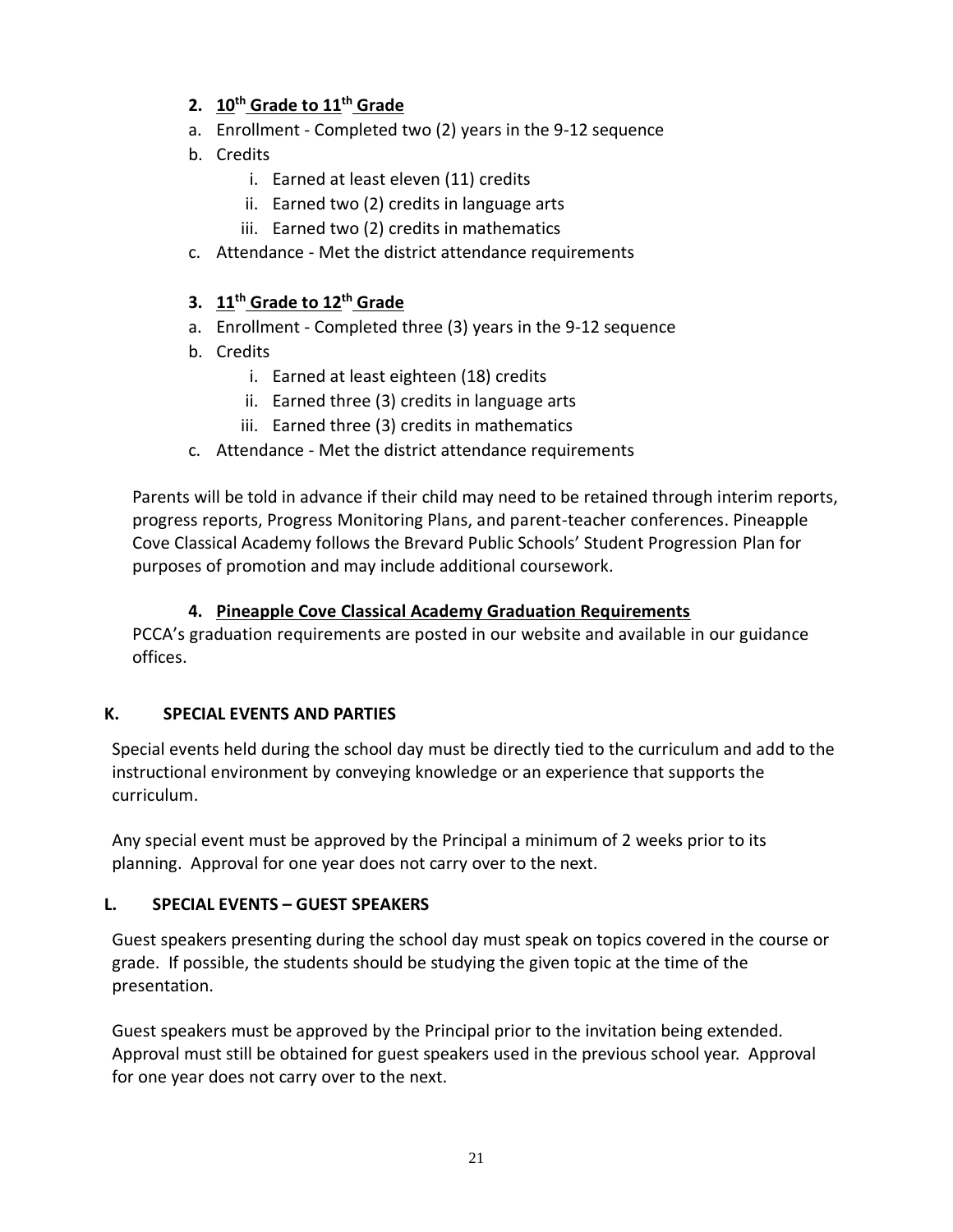Guest Speakers who cover controversial topics must be screened by the Principal. The screening may include an interview of the guest by the Principal or designee. Parents must be notified prior to guest speaker presentations on controversial issues, including religions covered in the Core Knowledge sequence. Parents may have students excused from such presentations, in which case the student will be supervised in a silent study hall. Teachers will provide permission slips to parents as notification of a guest speaker covering controversial issues and indicate an option on the permission slip for the student to be excused.

#### <span id="page-21-0"></span>**M. SPECIAL EVENTS – FIELD TRIPS**

Field trips should be directly tied to the curriculum and add to the instructional environment by conveying knowledge or an experience that supports the curriculum. Field trips must be approved by the Principal or designee two weeks prior to planning. The field trip planner will work with the administration and staff to ensure that all procedures are followed.

#### <span id="page-21-1"></span>**N. EXTENDED FIELD TRIPS**

All extended field trips require Board approval a minimum of 90 days (180 days outside the U.S.) prior to the trip. All students attending the extended field trip must have the approval of the administrators of Pineapple Cove Classical Academy and the student's parents. All extended field trips must have liability insurance protecting all the trip attendees and the school. Any liability insurance not covered by the school's policy must be paid for by the fees charged to trip participants. Any increases in the costs of extended field trips (due to inflation, changes in exchange rates, etc.) must be paid for by increases in fees of trip participants. All adults attending the field trip are required to be currently registered volunteers. The field trip planner will work with the administration and staff to ensure that all procedures are followed.

### <span id="page-21-2"></span>**O. SPORTS AND EXTRACURRICULAR ACTIVITIES (K-12)**

The primary goal of Pineapple Cove Classical Academy is the education of our students. We are glad to offer athletics and clubs as secondary goals to enhance our student's learning.

1. Elementary Sports (K-6)

Elementary scholars interested in participating in the school's sports program will submit a commitment letter prior to the start of the season indicating their agreement to maintain their grades and uphold the school virtues.

2. Jr./Sr. Athletics (7-12)

Jr./Sr. scholars participating in the athletics program must maintain a minimum 2.5 GPA during the season of the sport in which they participate. The complete scholar athlete athletics policy, including specific academic and behavioral requirements, can be found in the attached appendix.

3. Clubs (K-12)

Participation in clubs affords scholars an opportunity to explore interests and further develop personal skills. A variety of clubs are offered before and after school hours. Scholars participating in clubs are required to remain in good academic standing. If a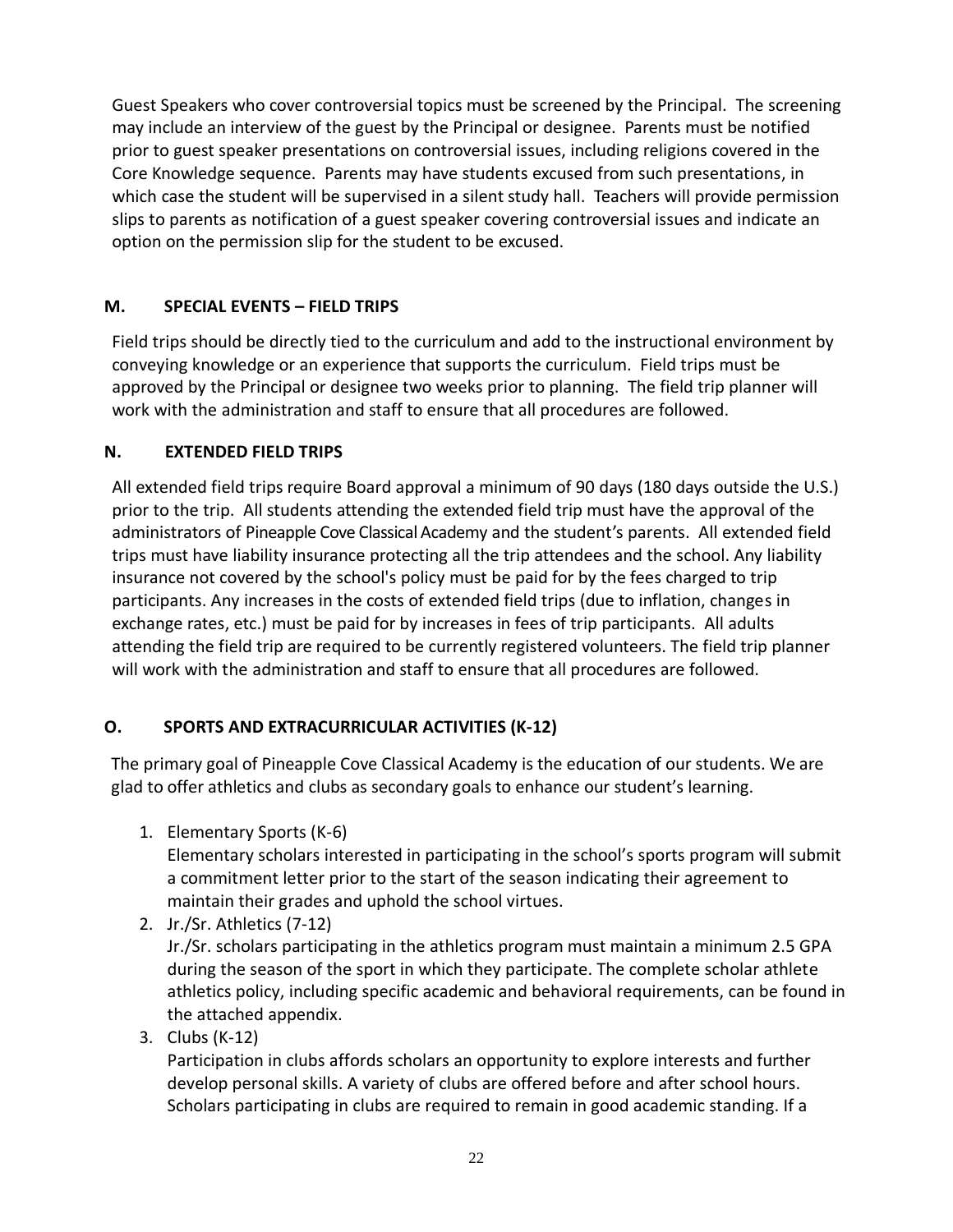scholar's academic performance and/or behavior becomes a concern, they may be removed from the club. Some clubs may have additional requirements separate from this handbook.

Students must be present for a minimum of 50% of the school day to participate in sameday after school activities.

#### <span id="page-22-0"></span>**P. PARTICIPATION IN EXTRACURRICULAR ACTIVITIES BY NON-ENROLLED STUDENTS**

Only enrolled students may participate in Pineapple Cove Classical Academy extra-curricular activities.

### <span id="page-22-1"></span>**Q. TEACHING CONTROVERSIAL ISSUES**

Controversial issues are defined as contemporary problems, subjects, or questions of a political or social nature where there are entrenched differences of opinion and passions often run high. When these subjects come up, teachers will present an impartial view of both sides of the issue without proselytizing. Contemporary controversial issues will not be discussed in the elementary school even if part of the Core Knowledge sequence without Principal approval.

### <span id="page-22-2"></span>**R. TEACHING OF TOPICS RELATED TO RELIGION**

In the course of exploring the liberal arts and in the process of developing cultural literacy, students learn about world religions from a historical, cultural, and a literary perspective. These religions include Islam, Christianity, Judaism, and a number of others both ancient and modern. In an impartial way, the school will present topics related to religion promoting an *understanding of* and not a *belief in* these religions. In accordance with the law, faculty members will not preach or proselytize, nor will they endorse religious figures or customs.

In grades Kindergarten through eighth grade, the school uses a content-rich, coherent curriculum called Core Knowledge, and the entire sequence is available for free at www.coreknowledge.org.

### <span id="page-22-3"></span>**S. TEACHING EVOLUTION**

Pineapple Cove Classical Academy embraces a rigorous program in the natural sciences. In biology, the school will teach the theory of evolution as found in standard high-school biology textbooks and as also taught at the college level in both secular and religious colleges. The theory of evolution is largely misunderstood today by the general public. Much of what constitutes the teaching of evolution concerns adaptation of species to their environment and change over time. A great many of these phenomena are observable. A very small percentage of evolutionary theory deals with the more controversial issue of the origins of life. This latter aspect of evolution, to the extent it is taught, will be introduced to students briefly with a great deal of circumspection; it is not a central part of the theory. Furthermore, the study of science will be confined to the investigation of the physical world. It is not the place of science to make metaphysical claims nor to confirm or deny the validity of religion or the existence of God. Pineapple Cove Classical Academy recognizes a clear distinction between *science* and *scientism*.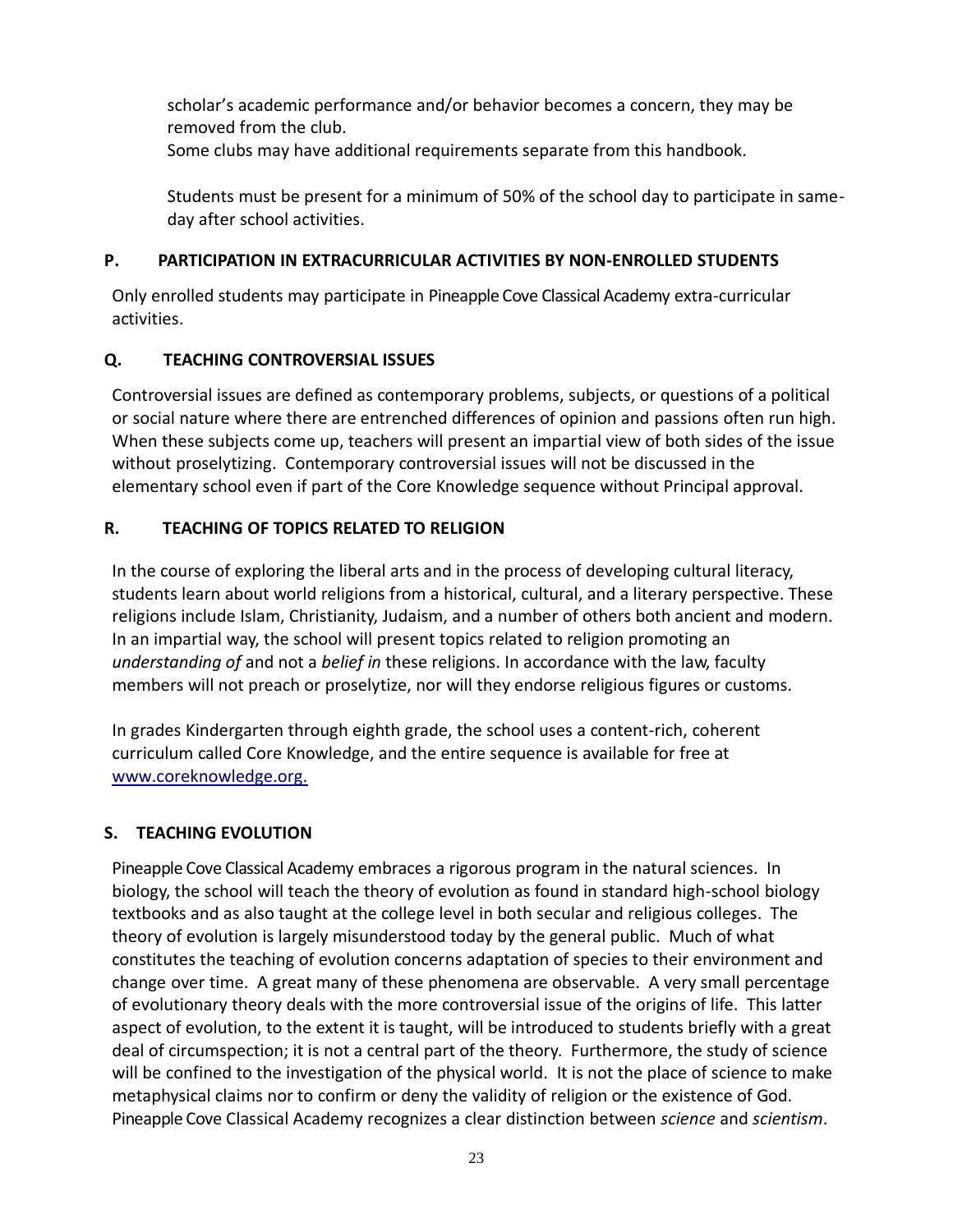Science is the continued research into the natural world in order to find the most plausible explanations for natural phenomena. Scientism is the belief that science is the *only* means of understanding our world, thus excluding other ways of interpreting the world, such as through literature or religion. Keeping in mind this distinction, the teachers at Pineapple Cove Classical Academy will leave matters of faith up to students and their parents. The role of a teacher in a public school is neither that of preacher nor of skeptic. Rather, teachers of history, when called upon by the curriculum, will teach the history of religion without either advocating or undermining religion in general or any specific faith. Likewise, science teachers will teach science, without comment on religion. Teachers, students, and parents must realize that a biology class has a particular purpose and is not the proper venue for a philosophical or theological discussion on the existence of God or claims relating to the activity of God or absence thereof in the natural world.

#### <span id="page-23-0"></span>**T. ROLE OF PARENTS AND SCHOOL IN RELATION TO HUMAN SEXUALITY**

We believe parents own the fundamental responsibility for their children's education, which includes the areas of morality and sexuality. The school's role, at most, should be viewed as a supportive one. It is apparent that sexuality is more than biology and physiology. It also encompasses morality, spirituality, and the emotions. Because it is a part of the whole human experience, it must be taught with circumspection and sensitivity.

We believe children are naturally modest concerning their bodies and are not ready to learn everything at once. They are naturally curious, however, and need to get answers to their questions in a way appropriate to their stage of development. In teaching this topic, we want to minimize the embarrassment associated with it for both children and parents.

#### <span id="page-23-1"></span>**U. TEACHING HUMAN SEXUALITY**

We will teach the Core Knowledge Sequence in the fifth grade, which includes a discussion on the reproductive organs, reproduction, and the menstrual cycle. This topic will be covered again in Biology and Health Opportunities through Physical Education (HOPE). Upon request, parents will have the opportunity to preview the materials the class will be reading, on which the discussion is based. Parents may request a meeting with the teacher(s) prior to the section on sexuality. Sexual intercourse will be discussed in relation to the reproductive system and the menstrual cycle.

Parents will have the choice of having their children opt out of this portion of the class, which will be taught during the regular science time.

In the Jr./Sr. high school, themes that deal with sexuality may emerge from the reading of a serious text, such as *Anna Karenina* or *Brave New World* or *The Scarlet Letter*. When these topics do emerge from the curriculum itself, teachers will engage the material in a serious way.

In the higher grades, students may be involved in discussions concerning sexuality and sexual restraint as these issues affect their living a moral and responsible life. Such discussions will always be led a faculty member who has the full confidence of the Board of Directors in these matters.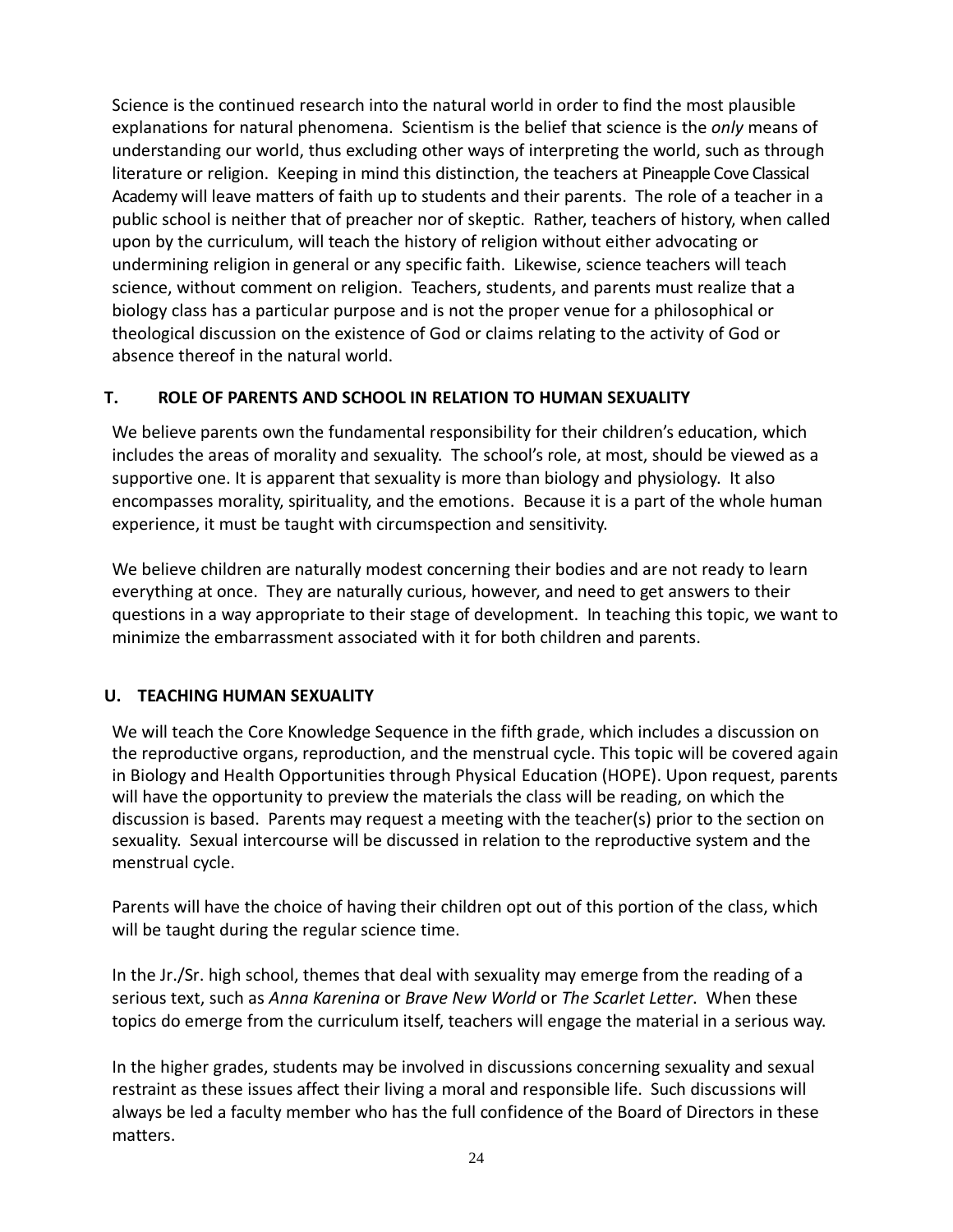Character education is an integral part of our program. Sexuality involves serious moral decision-making. It is important to help children build the capacity to make and abide by sound moral choices. We would like our teaching of human reproduction to be a springboard to initiate and facilitate discussions between parents and children on this sensitive subject.

Employees will not discuss their personal lives on such matters with students.

#### <span id="page-24-0"></span>**V. VIDEO VIEWING POLICY**

From time to time videos or other media may be used to support the lesson. To be used in class they must meet a specific curricular objective and will not have profane language or sexually explicit material. Teachers are responsible for previewing videos to ensure that they are appropriate.

#### <span id="page-24-1"></span>**W. STUDENT AGENDAS**

Organization is an important part of self-government and is woven into our curriculum. To help students in grades K-8 manage their assignments, students shall purchase a "planner" or agenda. This planner will allow students to write down assignments and encourage teachers and parents to communicate regularly. The planners should go home every night and provide parents with a convenient method to monitor their student's work. All students must have a planner. If lost, the replacement cost is \$3.00.

#### <span id="page-24-2"></span>**X. PARENT REVIEW OF RECORDS**

FERPA (Family Educational Rights and Privacy Act) gives parents certain rights with respect to their children's education records. These rights transfer to the student when he or she reaches the age of 18 or attends a school beyond the high school level. Students to whom the rights have transferred are "eligible students."

- Parents or eligible students have the right to inspect and review the student's education records maintained by the school. Schools are not required to provide copies of records unless, for reasons such as great distance, it is impossible for parents or eligible students to review the records. Schools may charge a fee for copies.
- Parents or eligible students have the right to request that a school correct records which they believe to be inaccurate or misleading. If the school decides not to amend the record, the parent or eligible student then has the right to a formal hearing. After the hearing, if the school still decides not to amend the record, the parent or eligible student has the right to place a statement with the record setting forth his or her view about the contested information.

Any parents wishing to review their child's records may submit a request in writing to the front office and an appointment will be scheduled to do so.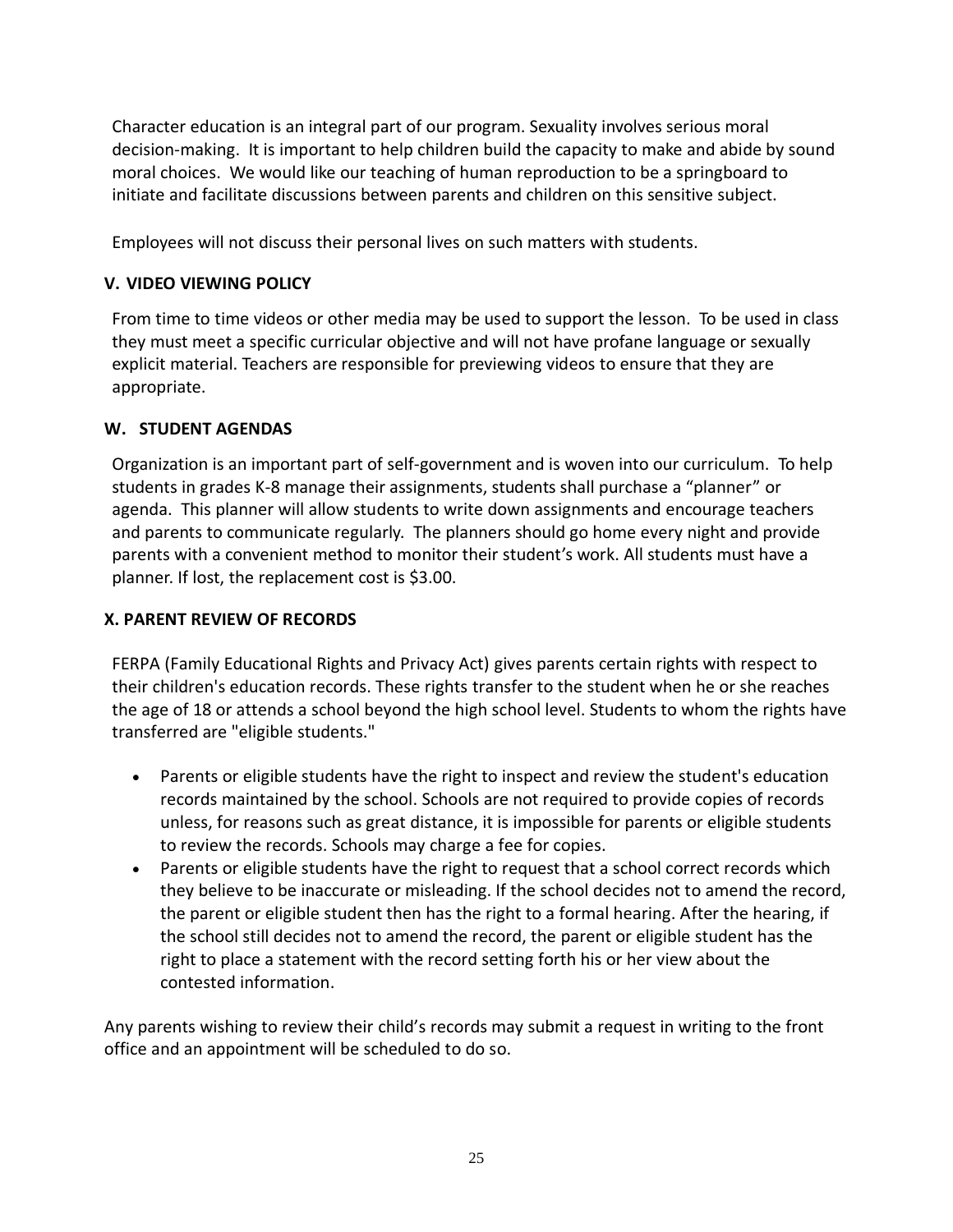Under FERPA, students enrolled in dual enrollment coursework possess their own rights to their college educational record. Students must give permission for the college to release information to parents in writing to the college.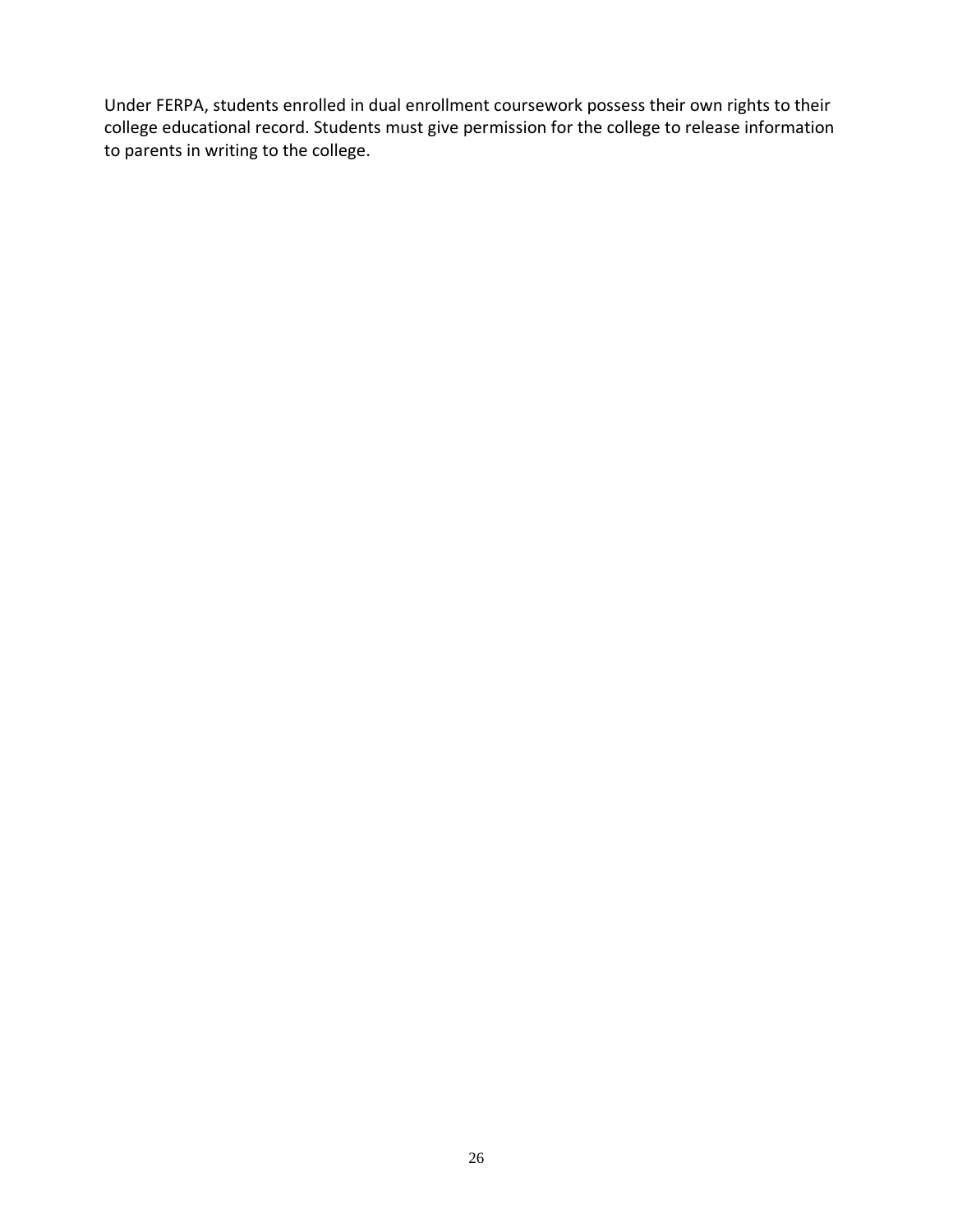# <span id="page-26-0"></span>**III. SCHOOL LIFE & ENVIRONMENT**

#### <span id="page-26-1"></span>**A. ATTENDANCE**

Regular attendance is important to ensure achievement in school. We discourage vacations and trips taken during the school year. We also discourage doctors' and other appointments when avoidable during the school day. When those appointments are unavoidable, students are responsible for any make- up work during their absence. Assignments that are not made up, according to the time restrictions set by the teacher and school, will be reflected in their grades. It is helpful to both student and teacher to make prior arrangements to meet that requirement. Students not in compliance with the school attendance policy may be asked to return to their home school.

|                                           | School day begins School day ends |             | Early release day ends                          |
|-------------------------------------------|-----------------------------------|-------------|-------------------------------------------------|
| Palm Bay Elementary (K-6):                | 8:00 a.m.                         |             | $3:00$ (K-3)/3:15 (4-6) 1:15 (K-3)/1:30 (4-6)   |
| Palm Bay Jr./Sr. High (7-12):   8:30 a.m. |                                   | $3:45$ p.m. | 2:00                                            |
| West Melbourne (K-6):                     | 8:00 a.m.                         |             | $3:00 (K-3)/3:15 (4-6)$ 1:15 $(K-3)/1:30 (4-6)$ |
| West Melbourne (7-8):                     | 8:30a.m.                          | 3:45 p.m.   | 2:00                                            |

Elementary (K-6) students who arrive after 11:00 a.m. will be considered absent for the day. Elementary (K-6) students who depart before 12:00 p.m. will be considered absent. Jr./Sr. students (7-12) who are absent 3 or more periods are considered absent for the day.

#### <span id="page-26-2"></span>**B. TARDINESS**

Students who arrive after the beginning of the school day will be considered tardy. Students must make it not only to the school but to class on time to avoid being tardy. Students who are either tardy or returning to school from an appointment must be signed in at the front desk by a parent. The student will be issued a tardy slip and the student will be required to deliver this slip to their teacher when they enter the classroom. In the Jr./Sr. high school, tardy students may be held out of class for the period affected to keep from disrupting the class. Repeated tardiness may affect a student's "seat time" and therefore his eligibility for promotion. Tardiness will be considered an unexcused absence for that class. If a student is tardy to class throughout the school day a detention will be issued, unless they have a note/ pass from a teacher or administrator to excuse them.

#### <span id="page-26-3"></span>**C. EXCUSED ABSENCES AND TARDINESS**

The following will be considered excused absences:

- Religious holidays with prior principal approval;
- Absences for medical reasons with documentation;
- Absences for mental or emotional disabilities;
- $\mathbf{r}$  . Pre-arranged absences of an educational nature that are approved by the Principal (e.g., visits to colleges for high school students; scheduled, performance-related activities);
- Court dates (documentation required);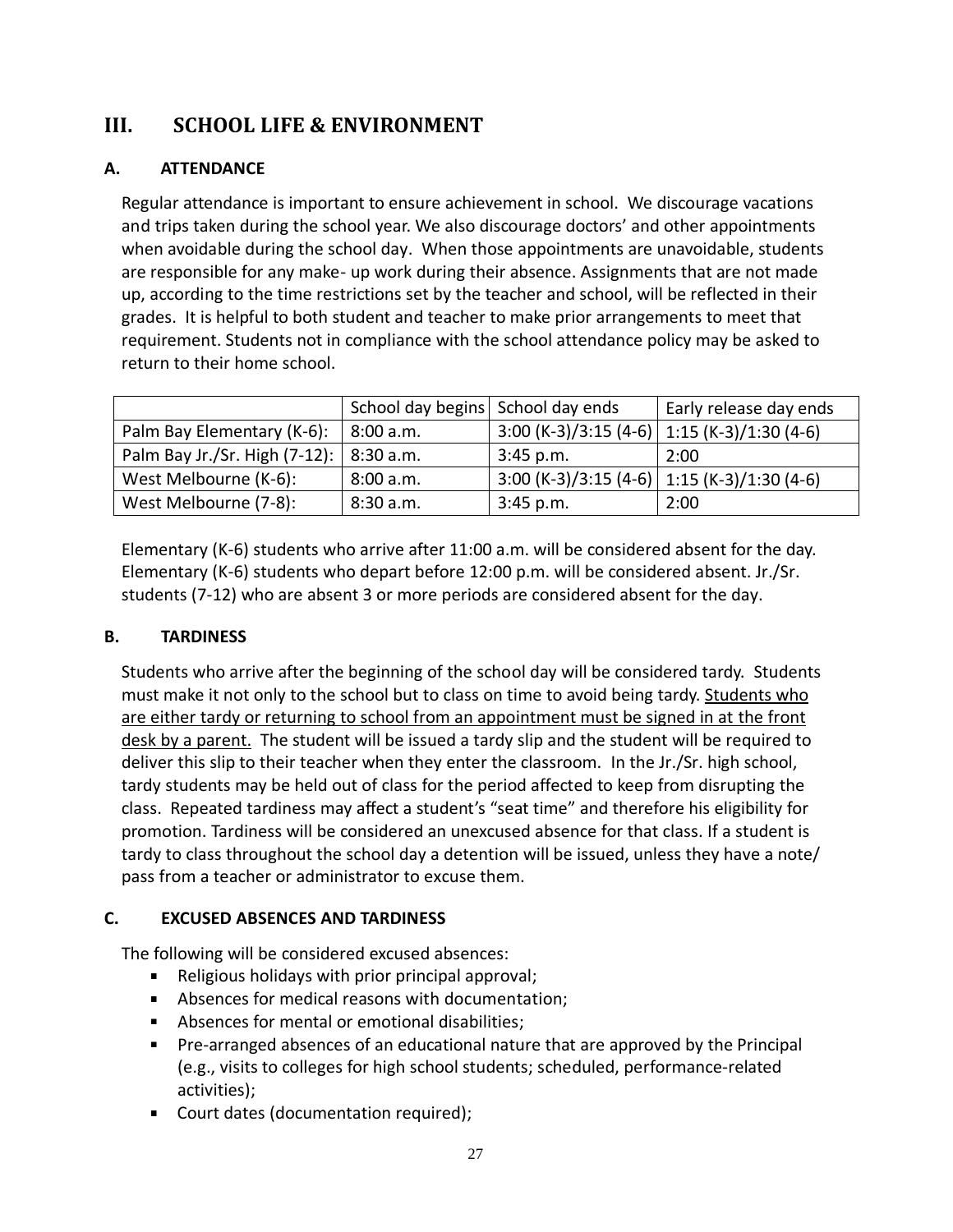- Chronic and extended illness (documentation required from county health Supervisor / MUST be completed every year);
- Attendance at any school-sponsored activity;
- Bereavement (please notify the school if absence will extend beyond three days).

The School requires suitable proof of excused absences which may include, among other forms of documentation, written statements from medical professionals. If a student does not provide legitimate, written documentation, the absence will be considered unexcused. More than nine (9) unexcused absences in a semester may result in retention and require the completion of an Attendance Appeal Packet.

Students that are considered absent for a school day are not permitted to participate in extracurricular events such as activities, clubs, sports, or events.

Course Failure due to Attendance - Students in grades 7-12 who has more than nine (9) unexcused absences per semester (or misses more than nine unexcused class periods in one academic or nonacademic class) will not receive a passing grade for the semester. If a student fails due to absences and passes a course, then the student will receive a 59% for that course.

A PARENT NOTE DOCUMENTS THE ABSENCE, BUT DOES NOT EXCUSE THE ABSENCE.

#### **Habitual Truant**

As defined in F.S. 1003.01, a "habitual truant" is a student who has fifteen (15) or more unexcused absences within a semester, with or without the knowledge or consent of the student's parent or guardian.

At Pineapple Cove Classical Academy, any student who accumulates a total of fifteen (15) days of unexcused absences in a period in a semester WILL BE considered habitually truant. A student identified as habitually truant, as explained above, is NOT entitled to an attendance appeal for excessive absences and will be referred to the District Truant Officer.

#### **Attendance Appeal Process**

Students attending Pineapple Cove Classical Academy are entitled to an attendance appeal once the student has accrued more than 9 unexcused absences (or 9 unexcused absences from one or more class periods) in a semester. An unexcused absence is an absence where the student has been absent from school, but has not provided the required excused documentation upon return, which is required by the School Board. Attendance Appeal Packets will be available prior to the end of each semester. Failure to comply with any of the above stipulations will invalidate your appeals request.

Students may not be eligible to appeal absences if the following conditions apply:

- You are identified as a habitual truant as described above.
- You have an excessive number of suspension days during the semester in which the Attendance appeal is being submitted.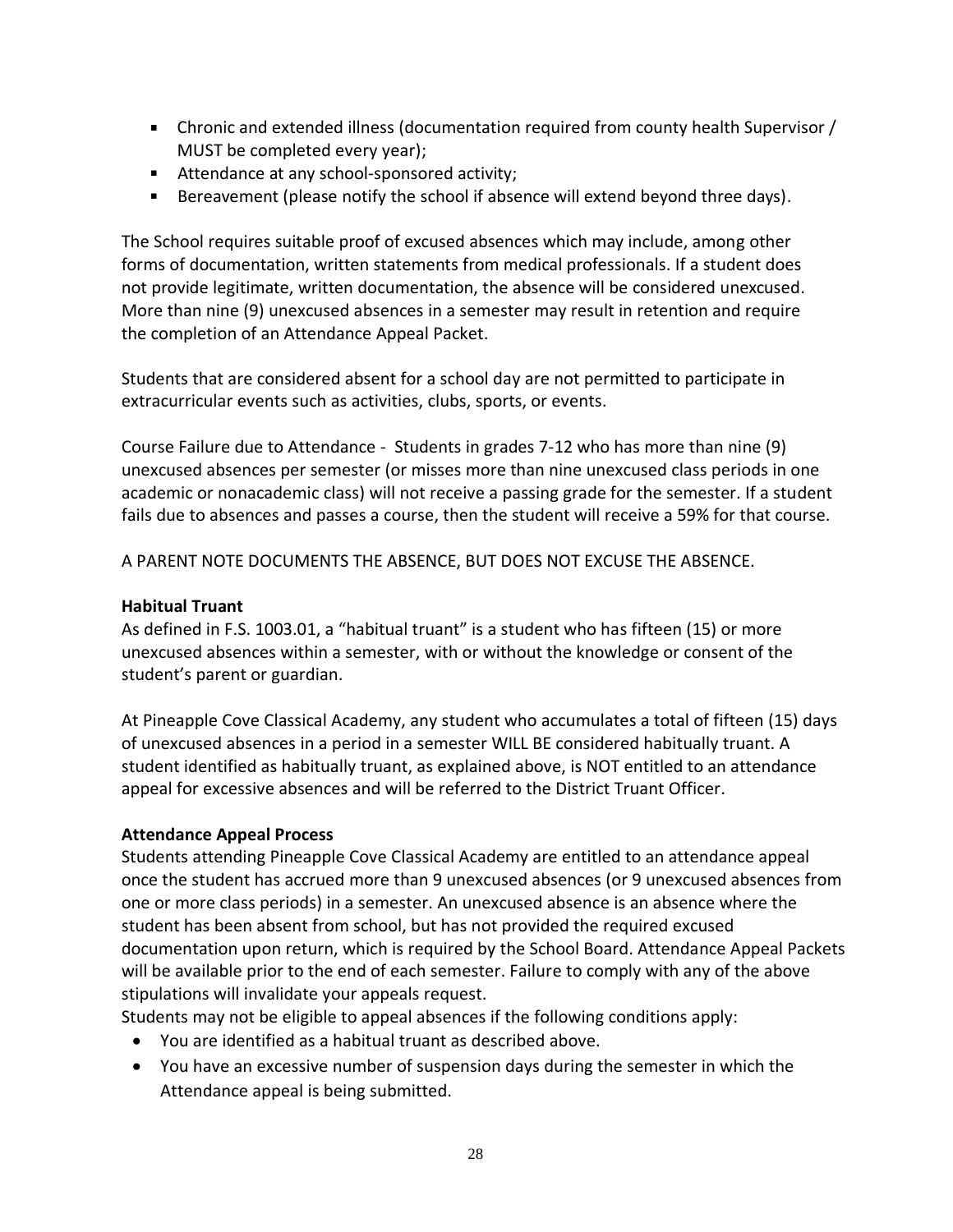Requests for exception to the Pineapple Cove Classical Academy Attendance Appeal process must be submitted in writing to the principal. All requests must include appropriate supporting documentation to justify a request for an exception to policy.

#### <span id="page-28-1"></span><span id="page-28-0"></span>**D. PINEAPPLE COVE CLASSICAL ACADEMY'S GUIDELINES FOR STUDENT BEHAVIOR**

### **1. General**

Student self-government and a sense of purpose develop from application and accomplishment, from consistent expectations in the school climate and culture, and from the habitual practice of the virtues.

The aim of Pineapple Cove Classical Academy is to teach students. "Student" derives from the Latin word *studēre*, which means "to give attention to," "to take pains with," "to apply oneself to," "to strive after," "to pursue," "to desire." Students, then, are by definition diligent in, attached to, zealous for, their studies. We simply expect students to live up to their name. The teachers of Pineapple Cove Classical Academy will work hard to prepare their lessons. These lessons are designed to teach students nothing less than who they are and what the world offers them. Students must in turn take fullest advantage of these lessons and make the best use of this time of their lives given to preparing their minds for the opportunities and challenges that await them. All policies regarding student conduct and discipline flow from this general principle: students must fully engage themselves in the education Pineapple Cove Classical Academy offers them.

Therefore, students will:

- Be polite and attentive both inside and outside of class.
- Attend school consistently, be punctual, and take responsibility for making up any work promptly when absent.
- Be prepared for class.
- **Follow directions.**
- Follow all reasonable requests made by adults on the premises with a positive attitude, and show respect for self, others, and property.
- Cooperate with and demonstrate respect for the faculty and staff, including administrators, teachers, secretaries, custodians, and any other people working at the school.
- **Communicate in an acceptable tone of voice using an acceptable choice of words.**
- Follow lunchroom, playground, field-trip, lab, and individual classroom rules.
- Follow school rules when participating in school-related events.
- Adhere to the uniform policy.
- Not using threats or intimidation against any other person.
- Respect the health and safety of others, safety rules, and not bring tobacco, alcohol, or any illegal substances to school.
- Be dismissed by the teacher, not the bell or the clock.
- Not leave the school premises without signing out in the main office.
- **Not bring CD players, radios, pagers, gaming devices, etc. to school.**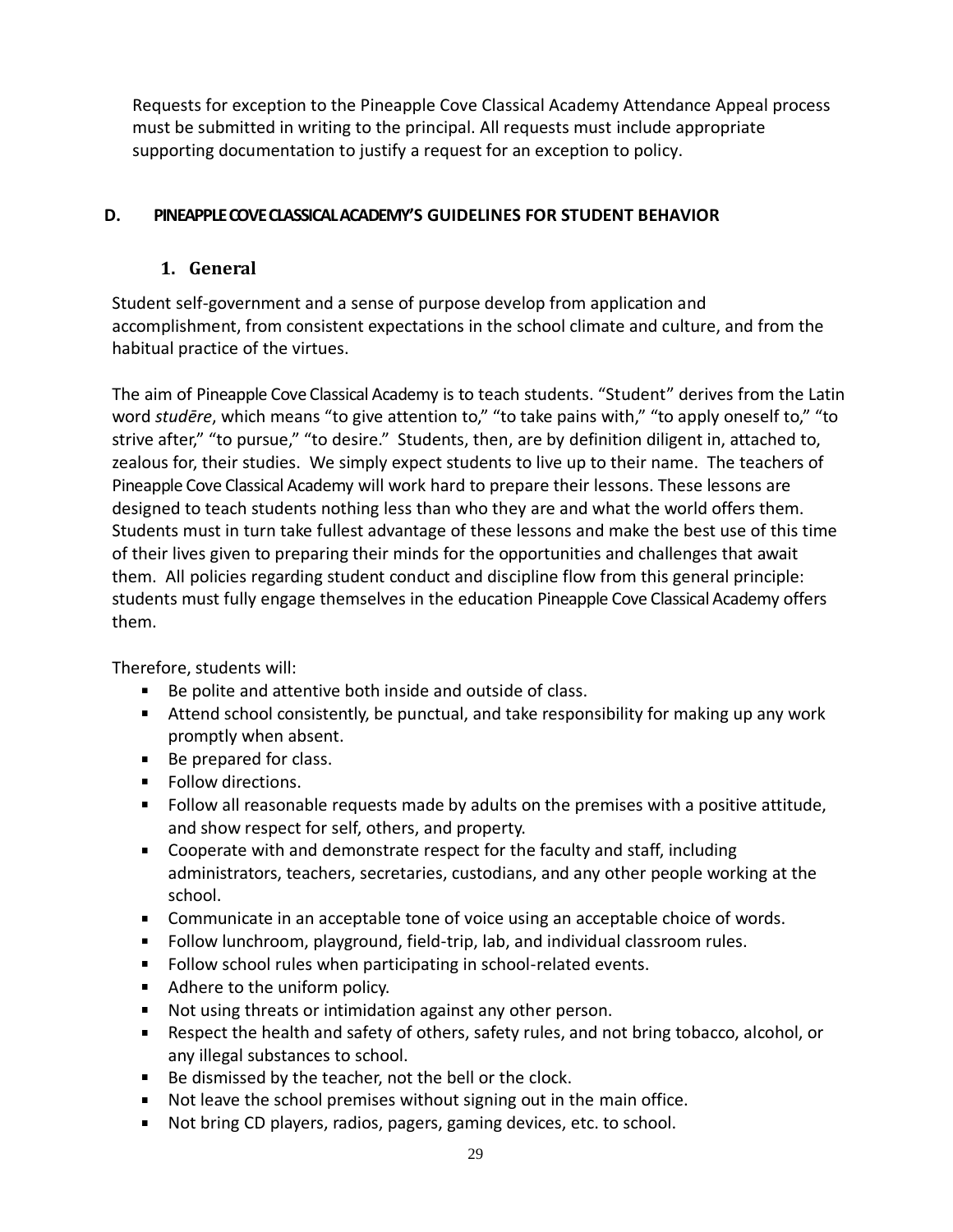- Not bring anything to school that could be used to harm another or that is illegal.
- Not conduct sales at school or on school campus.

Cell phones and wireless devices will be turned off and stored in students' lockers or backpack. A cell phone or wireless device used during the school day will be confiscated and held by administration until the end of the day, at which time a parent may pick up the phone.

### **Cell Phone and/or any Electronic Device**

- $\bullet$  1<sup>st</sup> offense Phone /item taken- Only parent can pick up Detention
- 2<sup>nd</sup> offense Phone/ item taken away Only parent can pick-up 1 day of In-School suspension

Students attending Pineapple Cove Classical Academy may have a cell phone, provided the following standards are met:

- All students must complete the Cell Phone Contract BEFORE a cell phone is brought on campus. This contract will be completed at registration. If you obtain a cell phone after the registration date, contact the front office to get a cell phone contract.
- Per school board policy, a student cell phone must be turned off upon arrival to school and may not be used until departure from campus.
- Pineapple Cove Classical Academy is not responsible for lost or stolen cell phones, nor do we have the resources to investigate if they are lost or stolen.
- The cell phone must be secured in lockers and kept out of sight.
- If a student's cell phone is confiscated, only the parent/guardian will be allowed to pick up the phone. Confiscated phones will not be returned to a student.
- Please understand that if we are asking our students to not use their phones during the school day, it is expected that parents will not attempt to communicate with their child via their phone. If you have an emergency and need to relay information to your student, please call our front office.

\*\*\*\*\*During State Testing students are not permitted to have cell phones on campus.\*\*\*\*\*

PCCA is not responsible for loss, theft, or breakage of items brought to school. Fines will be levied on parents for vandalism or theft committed by their students. Fines will also be levied for lost or damaged school property. Students may also be required to be involved in the maintenance or repair of damaged property.

School employees (usually administrators) may conduct searches of property or persons when they have reason to suspect that the health, safety, or welfare of students or staff may be endangered.

# **2. Discipline**

<span id="page-29-0"></span>The activity of learning requires students to be attentive and polite. Students are expected to adhere to the school's high expectations for behavior and core virtues lest they compromise their own learning and interfere with the learning of others. Minor infractions or disruptions will largely be handled in the classroom in a way suitable to the age of the student. Whenever a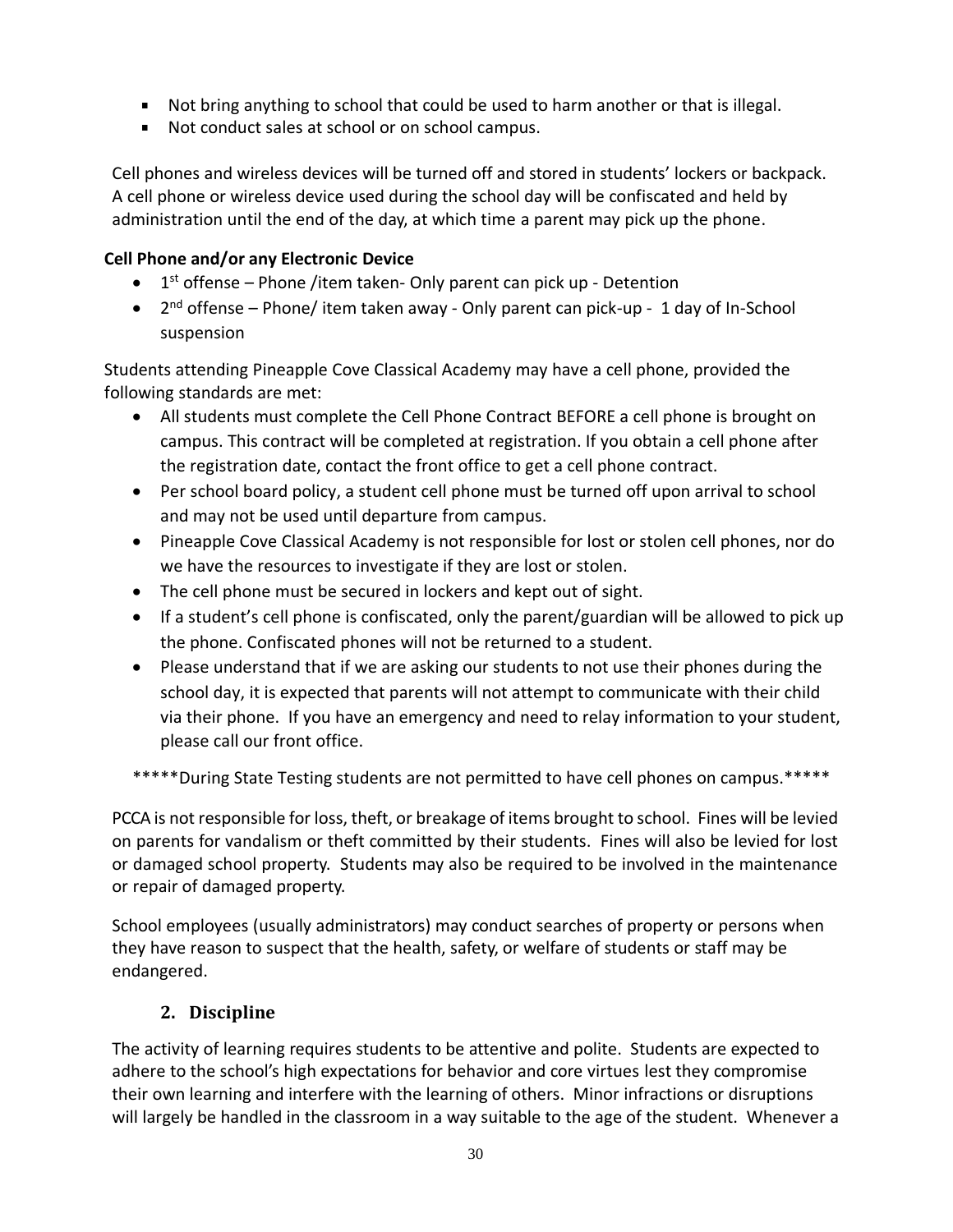student misbehaves repeatedly or flagrantly, the consequences for the infraction will be immediate, relevant, and effectual. Rather than allow misbehavior to fester in the classroom, teachers will send disruptive students to the office, normally to the Assistant Principal or Student Services Coordinator.

In accordance with this policy, Pineapple Cove Classical Academy has adopted the following procedure for disruptive behavior for Jr./Sr. students that requires an office referral. Each classroom teacher has established a classroom management plan that clearly defines student expectations in the classroom. Should a classroom intervention not be successful, then a detention may be issued for specific instances. For severe behaviors that require a corrective strategy that better suits the behavior, in school and out of school suspension may be issued. All scholars will participate in a whole school assembly that outlines the expectations and procedures of our Discipline Plan at the beginning of the school year.

In order to maintain frequent communication with parents in regards to student behavior for students in grades K-6, a behavior plan will be implemented school-wide. All scholars will use a Character Card on a daily basis. Teachers and staff will communicate behavior infractions to parents on this card. Cards should be reviewed daily and be returned, with a signature, on designated days.

Pineapple Cove Classical Academy has adopted the following procedure for disruptive behavior that requires an office referral:

The teacher issues the student a Discipline Referral Form and the student is required to visit the Assistant Principal, or designee. The following actions will be taken according to the number of referrals. Referrals are cumulative throughout the school year.

In the case of a disciplinary infraction, the student is removed from class, sees Assistant Principal or designee. Parents must sign Discipline Referral Form, and the student must return it to the Assistant Principal. Appropriate consequences will be determined as deemed necessary. Pineapple Cove Classical Academy follows the Brevard Public Schools Student Code of Conduct and applies consequences based on their guidelines, found [here.](file:///C:/Users/Tara/Brevard%20Public%20Schools%20Docs/ParentElemBully.pdf)

At no time will a student's disciplinary record be discussed with another student or parent. Other students or parents may be consulted regarding an incident in order to discern the truth. Disciplinary actions may also impact extracurricular activities.

Pupils Subject to Control of School 1003.31 Subject to law and rules and regulations of the State Board and of the School Board, each pupil enrolled in a school shall, during the time he/she is being transported to or from school at public expense, at the bus stop, and during the time he/she is on the school premises, be under the control and direction of the principal or teacher in charge of the school.

All families should refer to the Brevard County Student Code of Conduct for additional guidelines for a variety of infractions including the possession of alcohol, tobacco, and drugs.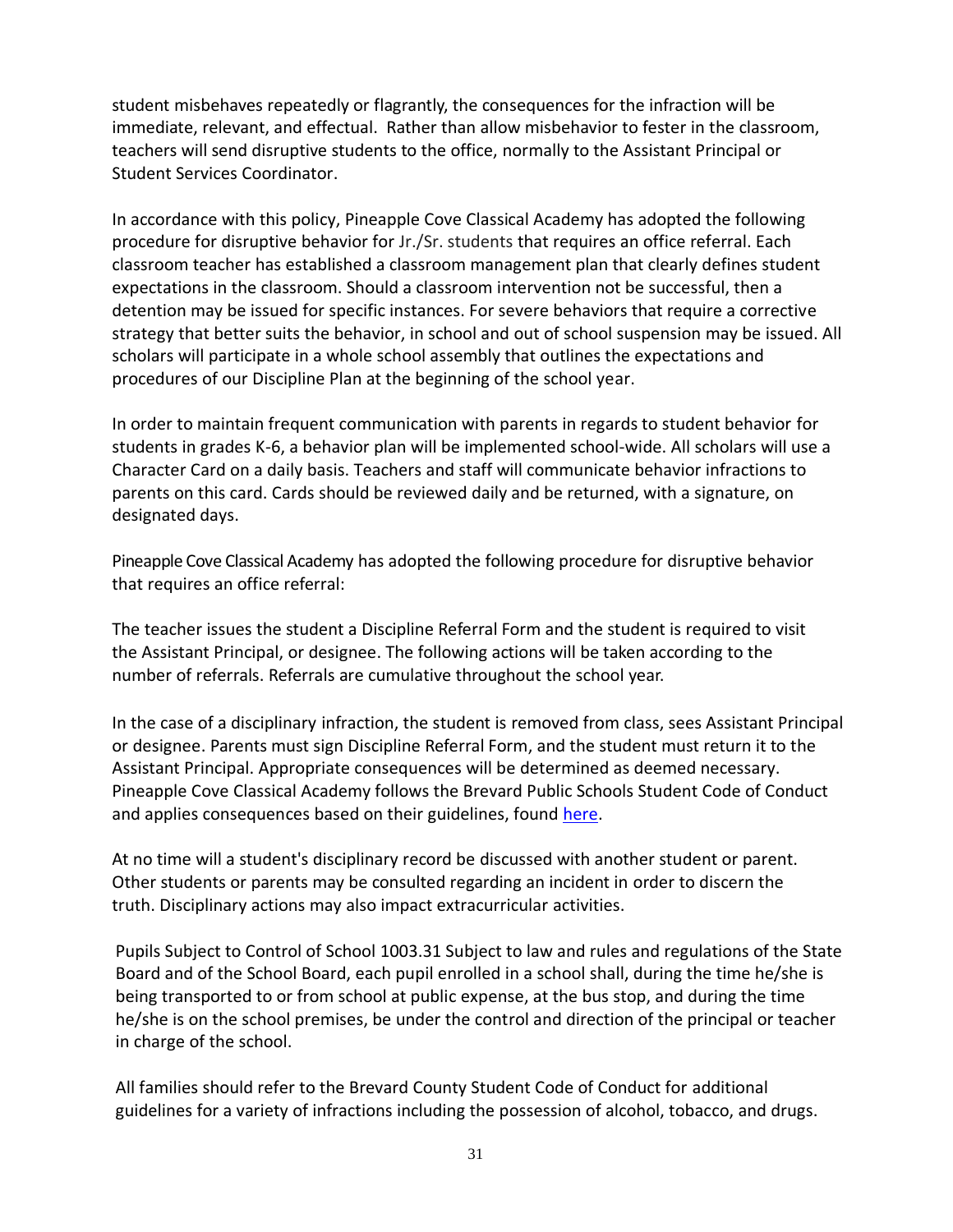#### **Corrective Strategies**

**Verbal Warning-** Teachers and staff members will issue verbal warnings as necessary.

- **Detention-** Jr./Sr. students will attend school on Tuesday and Thursday mornings. When a detention is issued, a student has one week to serve that detention from the date of issuance. Students receiving 3 or more detentions in a year will meet with the Assistant Principal and/or School Counselor, and parent(s) at a scheduled time to discuss the behaviors. Please see the final page of this plan for an example of our school detention slip. Detentions are offered on all Tuesdays and Thursdays that school is in session. For each unserved detention, an additional detention will be issued. Failure to serve three detentions will result in In-School suspension.
- **Referral-** A discipline referral will be issued for behaviors that are more severe in nature and/or a constant disruption to the learning environment. Some behaviors will result in an immediate discipline referral and removal from class. The discipline referral and meeting with administration will determine the course of action and consequence, which may include the following:
- **In-School Suspension (ISS)** Students will attend school as usual, but will not attend classes with peers. Work will be assigned and completed while working in an assigned area (office, another classroom, etc.) for the day.
- **Reverse Suspension** Students will attend school as usual. However, a parent or guardian will be required to accompany their student throughout the school day.
- **Suspension Pending Parent Conference** The student is not allowed to return to school until a parent conference is held with the administration.
- **Out-of-School Suspension** Students may be suspended for a period of up to 10 school days, depending on the offense. The administration reserves the right to determine which corrective strategy a student will receive.

Special school activities include but are not limited to: field trips, athletic events, or afterschool activities. Participation in school events is a privilege, not a right, and may be denied to any student who has demonstrated disregard for the rules of the school.

#### **3. Suspension and Expulsion**

<span id="page-31-0"></span>A Principal or designee has the authority to suspend students as appropriate.

Suspensions last from one to nine days depending on the severity of the infraction. All suspensions will require a conference between the parent(s) and Principal or Assistant Principal. The Assistant Principal may require the parent to attend a full day of class with the student upon return. Out-of-school suspensions are an unexcused absence and students will not be able to make up the work missed during the period of suspension. The loss of class time due to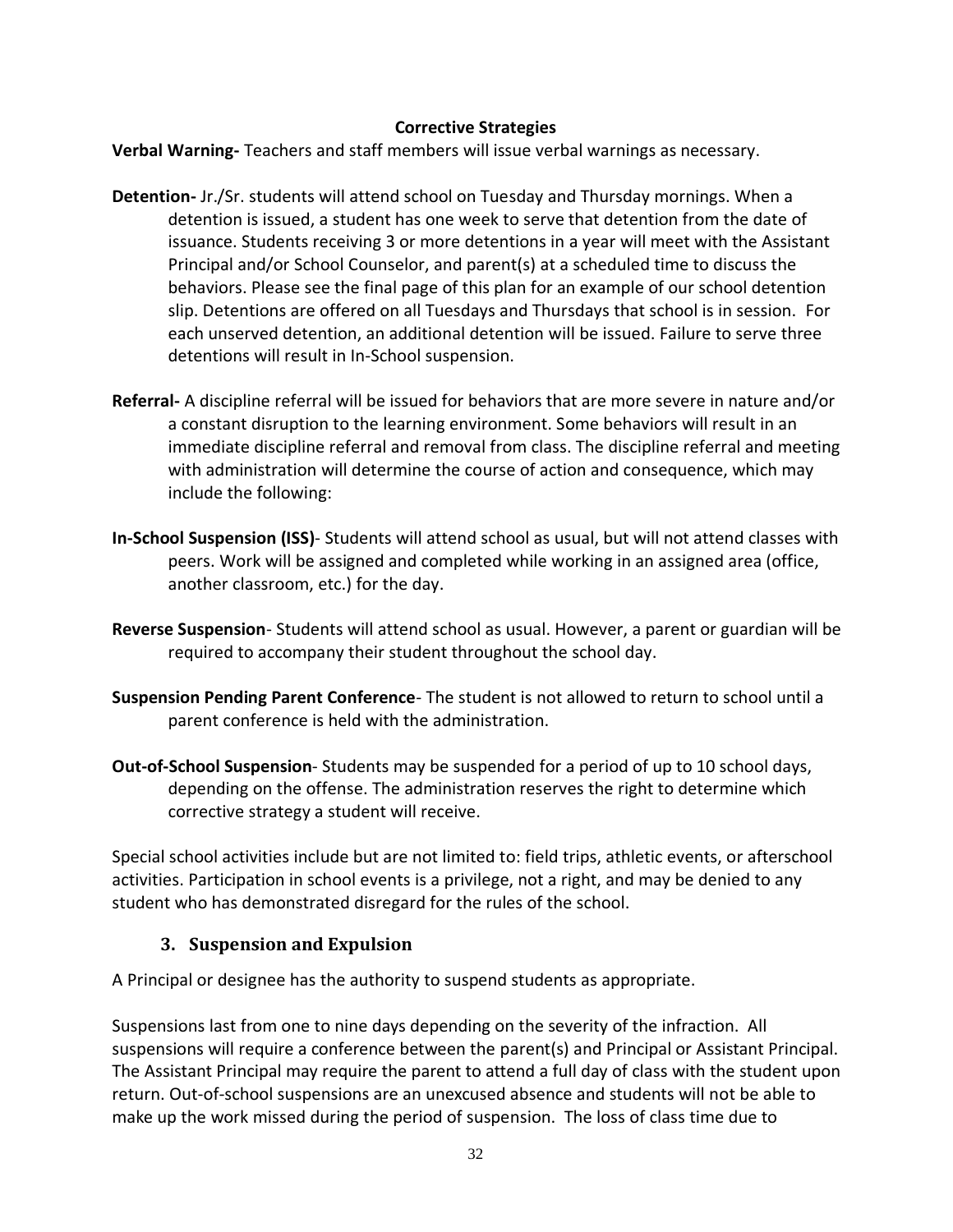repeated suspensions may be grounds for retaining a student at the current grade level for the following year.

For especially serious violations of school order and safety or for habitually disruptive behavior, Pineapple Cove Classical Academy will pursue expulsion through Brevard Public Schools. Pineapple Cove Classical Academy will follow Brevard Public Schools' Student Handbook with regard to student conduct policies not listed in this handbook.

Pineapple Cove Classical Academy's charter states that students may be involuntarily withdrawn from the school for serious violations of the school or district Student Codes of Conduct. In accordance with its contract, PCCA will refer any student who commits an expellable offense AND whose expulsion term to alternative learning runs into the summer back to their zoned district school for enrollment. Students and parents who wish to appeal this referral may do so in writing to the Governing Board for consideration. The Board, upon recommendation from administration, may implement a significant reduction in privileges and increased supervision, among other interventions necessary to promote positive behavior.

### <span id="page-32-0"></span>**4. Bullying/Harassment**

Pineapple Cove Classical Academy follows the Brevard Public Schools Student Code of Conduct and the BPS Bullying and Harassment Policy. In response to state law the "Jeffery Johnson Stand Up for all Students Act", the Brevard County School Board adopted a policy that prohibits bullying and harassment. The policy defines harassment as any threatening, insulting, or dehumanizing gesture, use of data or computer software, or written, verbal or physical conduct directed against a student or employee that places a student or employee in reasonable fear of harm to his or her person or damage to his or her property, has the effect of substantially interfering with a student's educational performance, opportunities, or benefits, has the effect of substantially disrupting the orderly operation of a school.

Parents, please call your child's school administrator if your child reports being a victim of repeated behaviors that might be bullying. Conflict is normal in a child's life. To help distinguish between normal conflict and bullying remember bullying behavior is: repeated, intentional and involves an imbalance of power. If you think your child has been the victim of bullying or harassment, please contact the school administrator and share the form below that you have completed. Incidents of bullying or harassment can be reported to administration via the front office at 321-802-9500.

The Bullying/Harassment Student Reporting Form should be used to report issues of bullying.

The Bullying/Harassment Parent Reporting Form should be used for parents to report issues of bullying.

Both forms can be obtained in the front office. Students may also call the Speak Out Hotline at 1-800-423-TIPS.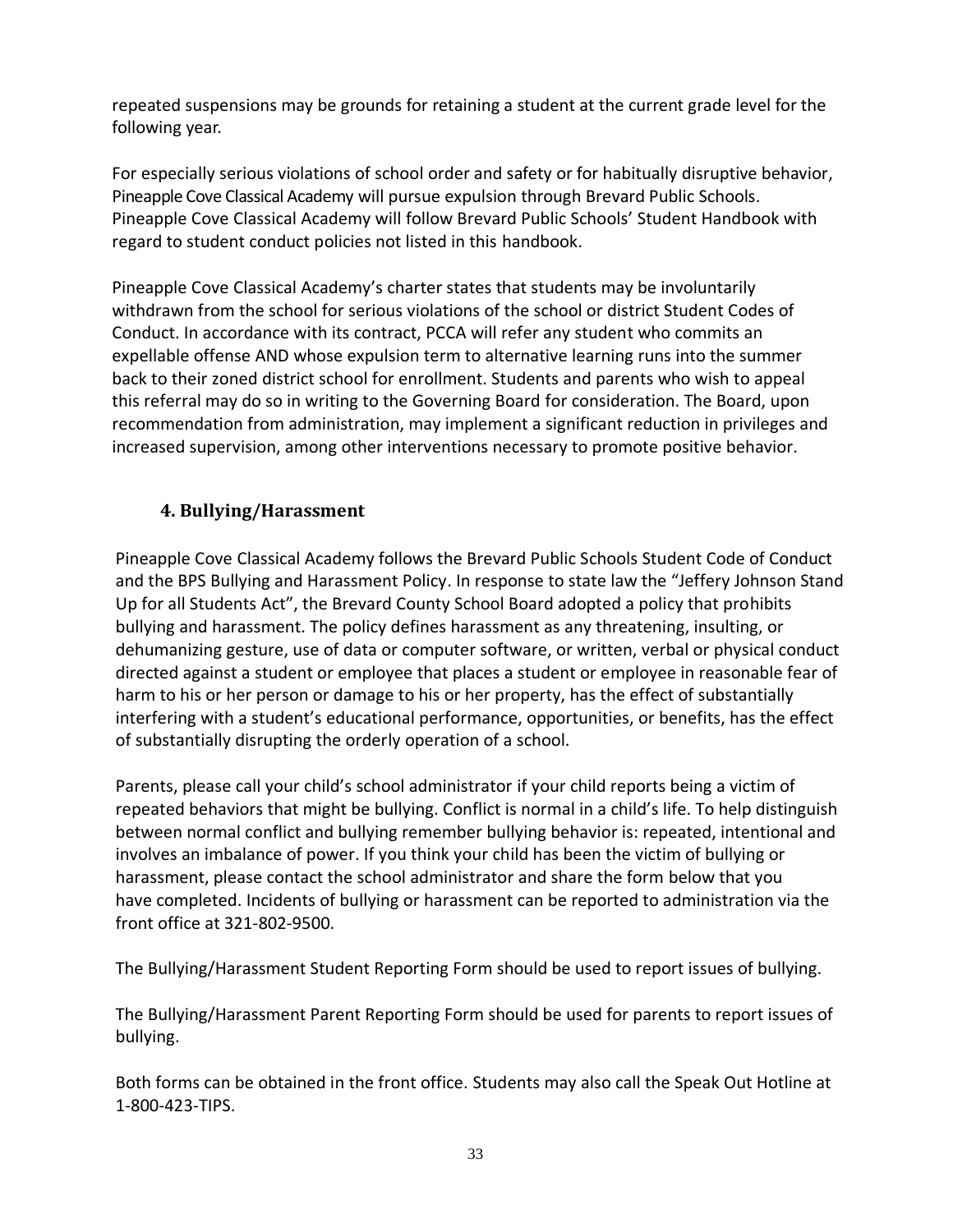#### **Harassment- Policy Against Bullying and Harassment, Policy 5517.01**

In response to a new state law, the Jeffrey Johnston Stand Up for all Students Act, the School Board recently adopted a policy that prohibits bullying and harassment. The policy ensures that all students, employees, and volunteers learn and work in an environment that is safe, secure, and free from harassment and bullying of any kind. Florida is now one of 32 states with a law regarding bullying in schools.

The School District defines bullying as: systematically and chronically inflicting physical hurt or psychological distress on one or more students or employees and may involve but is not limited to: teasing, social exclusion, threat, intimidation, taunting, name calling, spreading rumors, stalking, including cyber stalking, physical violence, theft, extortion, sexual, religious, or racial harassment, public humiliation, and destruction of property.

The policy defines harassment as any threatening, insulting, or dehumanizing gesture, use of data or computer software (Instagram, Facebook, Snapchat), or written, verbal or physical conduct directed against a student or employee that: places a student or employee in reasonable fear of harm to his or her person or damage to his or her property, has the effect of substantially interfering with a student's educational performance, opportunities, or benefits, has the effect of substantially disrupting the orderly operation of a school.

Pineapple Cove Classical Academy is committed to providing a safe learning environment and will not tolerate bullying or harassment of any kind. Incidents of bullying or harassment can be reported to the staff. To learn more about bullying and find out what adults can do to help prevent it, visit the Stop Bullying Now website at [www.stopbullying.gov.](http://www.stopbullying.gov/)

What to do if you are being bullied/harassed:

- Tell the bully to stop.
- Walk Away.
- Seek help from a trusted school adult, teacher, or administrator.

#### **Sexual Harassment**

Policy 5517 defines sexual harassment as: any unwelcome sexual advance, request for sexual favors and other verbal or physical conduct of a sexual nature that is severe or persuasive enough to create a hostile or intimidating work or learning environment. One of the difficult things for students to understand about sexual harassment is that the intent does not affect whether or not an act or statement is considered sexual harassment. Whether an act or statement is unwelcomed by the listener or receiver determines whether it can be labeled "sexual harassment" or not. Behaviors that may have once been considered a part of growing up are not acceptable at school.

#### **Racial/Ethnic Slurs**

At Pineapple Cove Classical Academy, our mission is to build intelligent, virtuous American citizens. We believe all students should be respected. As a result, we have a zero-tolerance policy for any student who states or displays any racial and/or ethnic slurs towards another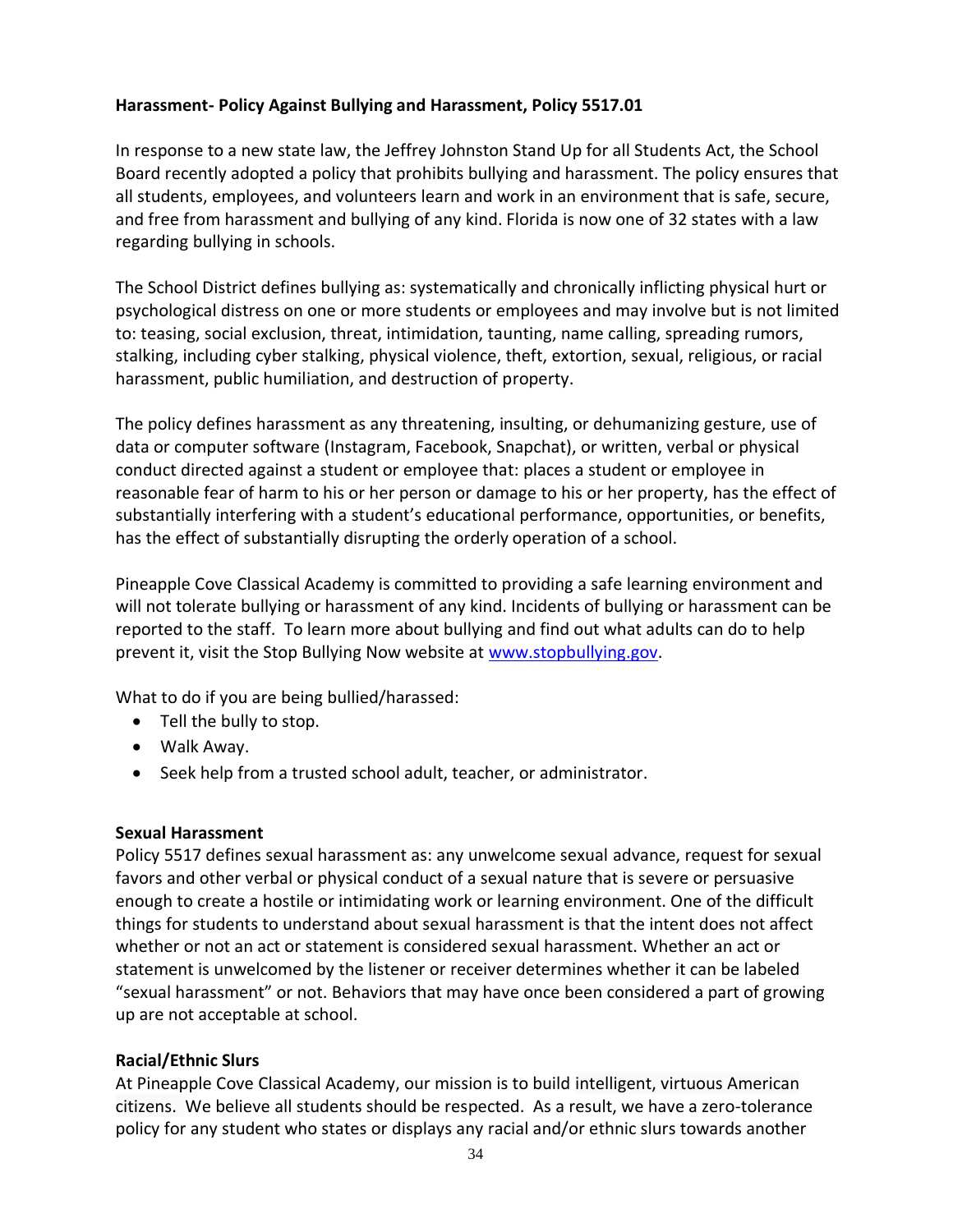student or staff member regarding their race or religious beliefs. At no time will racism, including racial slurs, intimidation, put downs, verbal or written racist materials, or racist drawings, be tolerated. Each incident will be investigated and if proven true, the student could be suspended out of school for up to 10 school days and may be recommended for expulsion.

## <span id="page-34-0"></span>**5. Threat Assessments and Mental Health**

Pineapple Cove Classical Academy follows Brevard Public Schools' Board policies regarding threats to the school environment including Threat Assessment Teams and Reports (BPS Policy 8405) and Student Mental Health (BPS Policy 5350). Students who make threats to harm themselves, others, or to the school at large will be subject to a threat assessment per Florida Statute.

### <span id="page-34-2"></span><span id="page-34-1"></span>**E. STUDENT UNIFORM AND DRESS CODE POLICIES**

# **1. Uniforms and Grooming**

At Pineapple Cove Classical Academy, students wear uniforms to eliminate distractions, to level the playing field, and to remind ourselves that we are doing important work.

The spirit of the uniform policy is that students will dress and groom themselves in a manner that it is traditional, not obstructive, and not distracting.

Students must be in uniform in order to attend class. Students not in appropriate uniform will be sent to the office and must call a parent or guardian. Parents will either bring acceptable attire, or students will be sent home. These absences are not excused. Jr./Sr. students not adhering to the uniform and dress code policy may be issued a detention. Dress Code violations can include clothing, shoe, accessory, and/or cosmetics infractions.

**Lands' End is the sole uniform provider for ALL uniform pieces.** The uniform and dress code policy is that students will dress according to the mandatory and optional items listed on the Board-approved uniform policy for boys and girls, respectively, plus the following series of directives.

- Students may wear their own outerwear (coats, sweaters, vests) to school and on the playground. If they are cold in the classroom, they should wear one of the long sleeve uniform items- or one of the uniform outerwear items.
- All students must be in uniform at all times. NO OTHER clothing other than uniform tops and bottoms are permitted. No outside tops, jeans, bottoms, or outerwear are permitted in the building.
- All shirts must be tucked in.
- Skirts and shorts shall fall no higher than 2 inches above the knee as measured when the student is standing. All bottoms must be khaki, with the exception of High school students who wear navy. Clothing items may not be altered.
- Girls rompers must be worn with the Peter Pan flat front blouse.
- Belts must be worn when shorts or pants have belt loops. Belts must be black, navy, brown, gray, or white.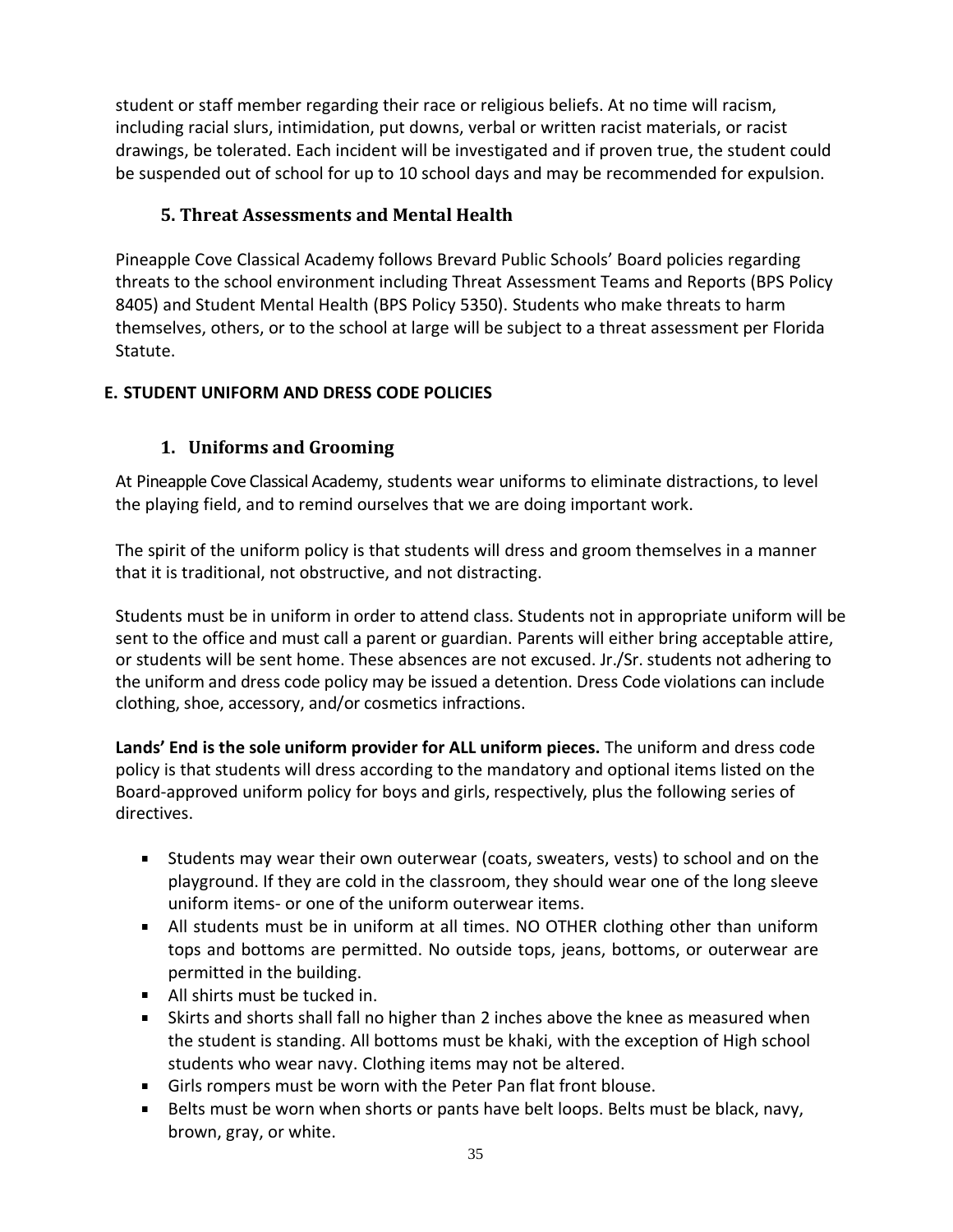- Leggings may be worn underneath uniforms but must be gray, navy, white, or black. Leggings are not to be worn without other bottoms on top.
- Girls are encouraged to wear gym shorts underneath their skirt/dress.
- **Students may use any backpack as long as it is clean and tasteful.**
- Hair must be clean, neat, and styled traditionally. Only natural colors are allowed. No unusual or radical hairstyles. Hair accessories must be uniform colors (light or dark blue, khaki, or white). Novelty hair items are not allowed.
- All Elementary (K-6) girls' and boys' shirts may have the top button un-buttoned. Elementary (K-6) students will wear polo shirts only on P.E. days. Jr./Sr. students will dress out in PE uniform.
- **For student safety, modest jewelry is allowed. An object that has a purpose other** than jewelry cannot be worn as jewelry (i.e. chains or collars). Students may wear no more than one necklace at one time, tucked into the uniform shirt. A maximum of two earrings per ear on the earlobe, and it must be a modest stud earring (i.e., no hoops, dangles, spikes, etc.). Facial piercings are not allowed. No stretched piercings (gauge) or holes may be visible. A maximum of one bracelet or anklet is allowed.
- Tattoos must be covered at all times. Body markings (i.e. temporary tattoos, writing, drawing) are not permitted.
- Makeup and nail polish must look natural. Colors such as black, yellow, rainbow, etc. are not acceptable.
- Head coverings and sunglasses are not to be worn in the building, to include visors and bandanas. Religious headgear is authorized.
- Shoes and socks must be solid white, black, navy, brown, or gray, but may include a school colored marking/logo (white, black, navy, brown, or gray). No high heels, open-toed, open-back/strapless, or boots. Non-marking tennis shoes are required for PE class and/or sports in the gym.
- Students in grades 7-12 will change into a PE uniform for PE and/or athletic electives.
- Good personal hygiene is required at all times. This includes wearing neat, clean clothing. Strong/offensive body odors or excessive use of perfumes, cologne, or oils are inappropriate. Clothes may not be ripped or torn.
- Should a student require reasonable uniform alterations based on religion, disability, or medical condition, please contact administration.
- All school-sponsored events, including after school and weekends, are subject to school uniform policy.
- **If students choose to wear a mask, or if required by the CDC, masks must be a** solid color. Lands' End has solid and logoed masks available for purchase.

# **2. Toileting**

<span id="page-35-0"></span>All students of Pineapple Cove Classical Academy must be independent in toileting unless there is a documented medical condition. On occasion students may have "accidents." When an "accident" occurs, it is the responsibility of the parent to assist the child and to provide clean clothing.

We encourage all kindergarten students to have a change of clothes on hand at school.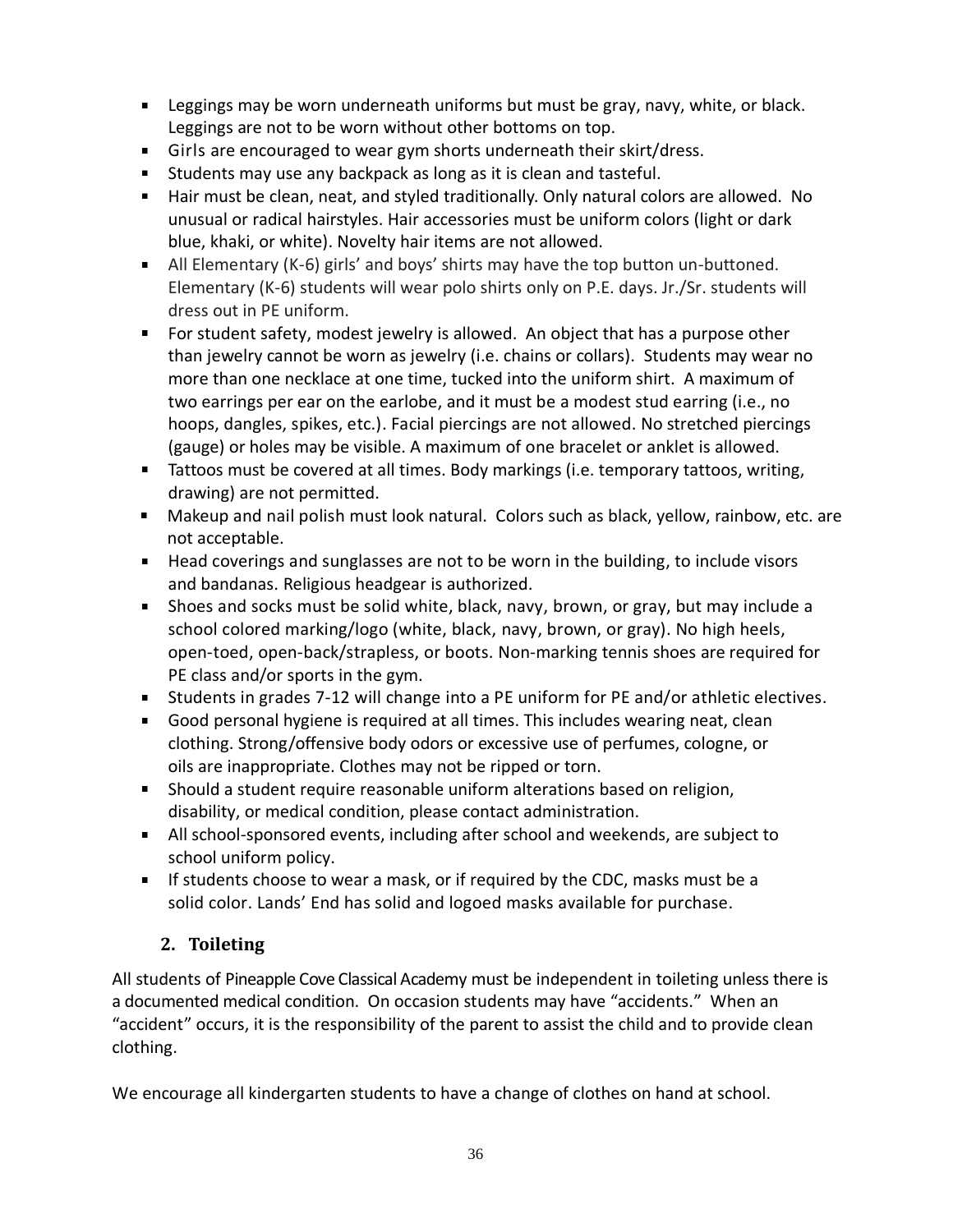If there are repeated "accidents", a meeting with the parents, Assistant Principal, and school nurse liaison will be held to evaluate the situation. Appropriate action will be taken based on what is in the best interest of all students and the school.

# <span id="page-36-0"></span>**3. Bathroom Usage**

Pineapple Cove Classical Academy recognizes the sensitive nature of this topic. PCCA continues to utilize boy/girl multi-stall restrooms and unisex single bathrooms. For any student who desires significant privacy outside of multi-stall restrooms, or is uncomfortable using a multi-stall restroom differing from their gender identity, PCCA encourages the use of available single restrooms. Given the unique nature of each student and situation that may arise around this topic, PCCA will consult legal counsel for each case in accordance with the law. As a recipient of state and federal funding, PCCA is beholden to anti-discrimination laws and current caselaw surrounding the subject of gender identity; therefore, this policy is subject to change based on new legislation.

# <span id="page-36-1"></span>**4. Uniforms and financial assistance**

The school will not allow financial need to limit access to Pineapple Cove Classical Academy, and this includes access to uniforms. At minimum, the school will facilitate use of the school's used uniform exchange.

# <span id="page-36-2"></span>**5. Used uniform store**

<span id="page-36-3"></span>When it is practicable, the school may facilitate a used uniform store/exchange.

# **6. Perfumes, oils, and body sprays**

The use of perfumes, oils, and body sprays by students should not inhibit the learning environment and smells should not be detectable in the course of a normal school routine. Smells of this nature that saturate a room often cause headaches, exacerbate allergies, and cause a disruption to the learning environment. Should this occur, students will be excused to the front office to call home.

# <span id="page-36-4"></span>**F. BUS POLICY**

Pineapple Cove Classical Academy will provide a limited bus service for before and after care students. Students may also use buses for field trip purposes. On the bus, students should behave with the same decorum as they would in the school. Misbehavior on the bus will be reported to the school and may result in disciplinary action and loss of bus privileges.

# <span id="page-36-5"></span>**G. LOCKERS**

Pineapple Cove Classical Academy provides lockers (as available) for students in 7<sup>th</sup> grade and higher. The lockers are school property and do not belong to the individual. Students will be furnished locks for lockers with administration possessing the combination. PE students in grades 7-12 will purchase a school-supplied lock. Lockers and locks will be assigned by the school to each student and may not be switched, unless given permission by administration.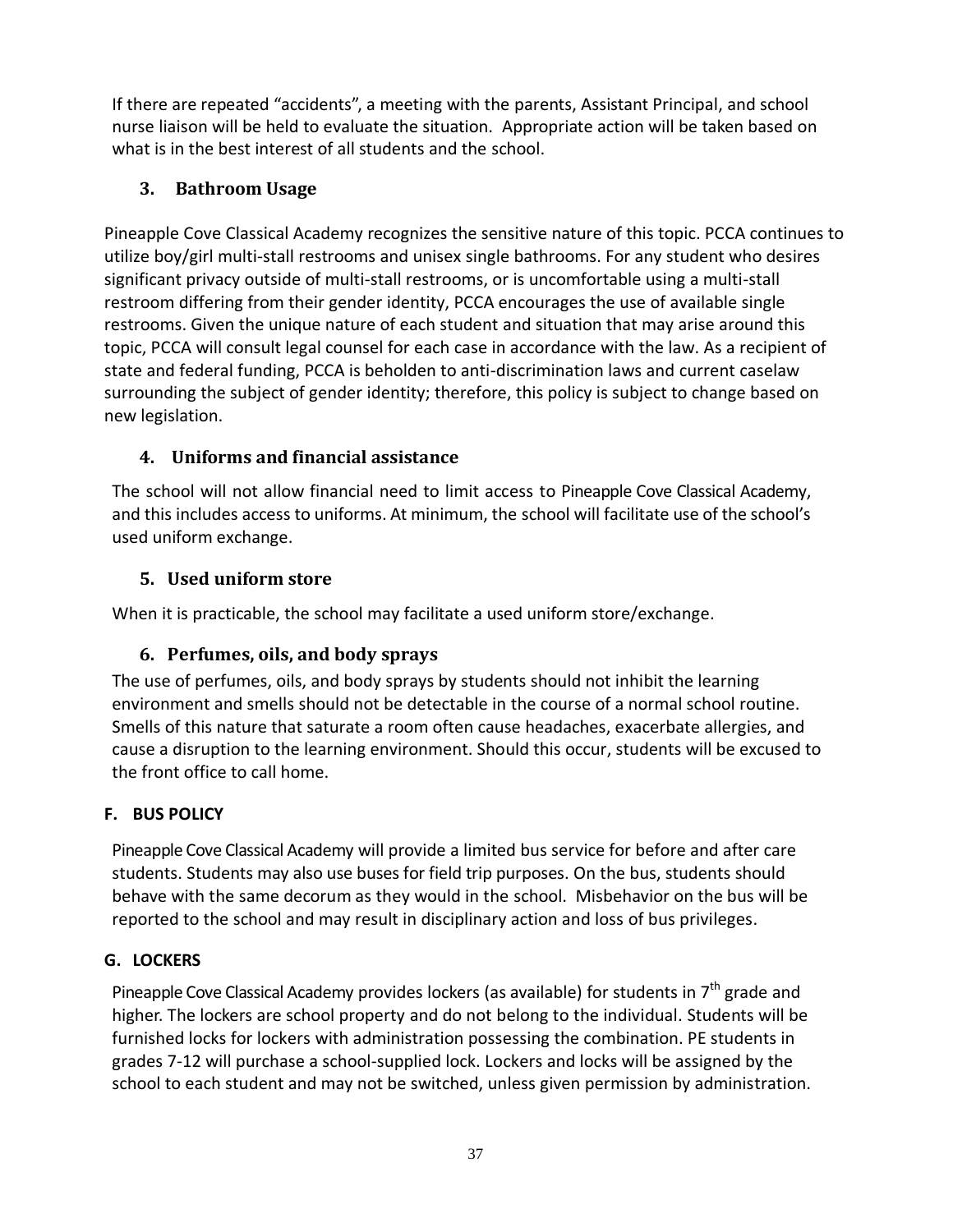### Pineapple Cove Classical Academy has the authority to search lockers when deemed necessary, even if it requires removal of the lock.

Pineapple Cove Classical Academy is not responsible for lost or stolen items. Valuables such as tablets, iPods, compact discs, pagers, and video games are NOT to be brought to school. Problems with lockers should be reported to the office.

Students must observe the following rules:

- Students are not allowed to decorate the inside of lockers with posters, pictures, or  $\mathbf{m}$ anything else which advertises sex, drugs, suicide, cults, alcohol, or promotes other negative or derogatory messages as determined by the administration.
- Lockers are a privilege and should be a clean space. Lockers should not have PE uniforms, shoes, or food left overnight. Lockers must be kept neat and orderly at all times. Locker checks will occur each semester.
- Lockers must be kept closed and locked when not in use to maintain the integrity of the fire corridors and avoid careless accidents. Items left outside lockers or on the floor may be removed or disposed of. We strongly discourage students from sharing their locker combinations with others, as that may lead to conflicts should items go missing. Students are responsible for their locks. Any missing locks must be paid for by the student.
- In the event a lock is lost or does not work, front office personnel must be notified. Personal locks are not permitted on lockers. Any missing locks must be paid for by the student.

NOTICE: Florida Statute 232.256(3) Student lockers or storage areas are subject to search upon reasonable suspicion for prohibited or illegally possessed substances or objects. LOCKERS MAY NOT BE SHARED. Students sharing lockers may lose their locker privileges for the remainder of the school year.

### <span id="page-37-0"></span>**H. STUDENT PUBLICATIONS POLICY**

Student publications must uphold Pineapple Cove Classical Academy's mission, philosophy, core virtues, and board policies. The purpose of such publications is to inform the Pineapple Cove Classical Academy community of school-related events, achievements, and business. In addition, student publications are a way for students to learn and to practice responsible writing and journalism. Employees of the school or parents may not use student media to proselytize their own views on controversial issues. The Principal acts as the final editor in all cases.

#### <span id="page-37-2"></span><span id="page-37-1"></span>**I. HEALTH AND MEDICINE**

### **1. Administration of Medication**

Pineapple Cove Classical Academy is committed to the health and safety of its students. Medication and/or medical procedures required by students should be administered by a parent/legal guardian at home. Under exceptional circumstances, prescribed medication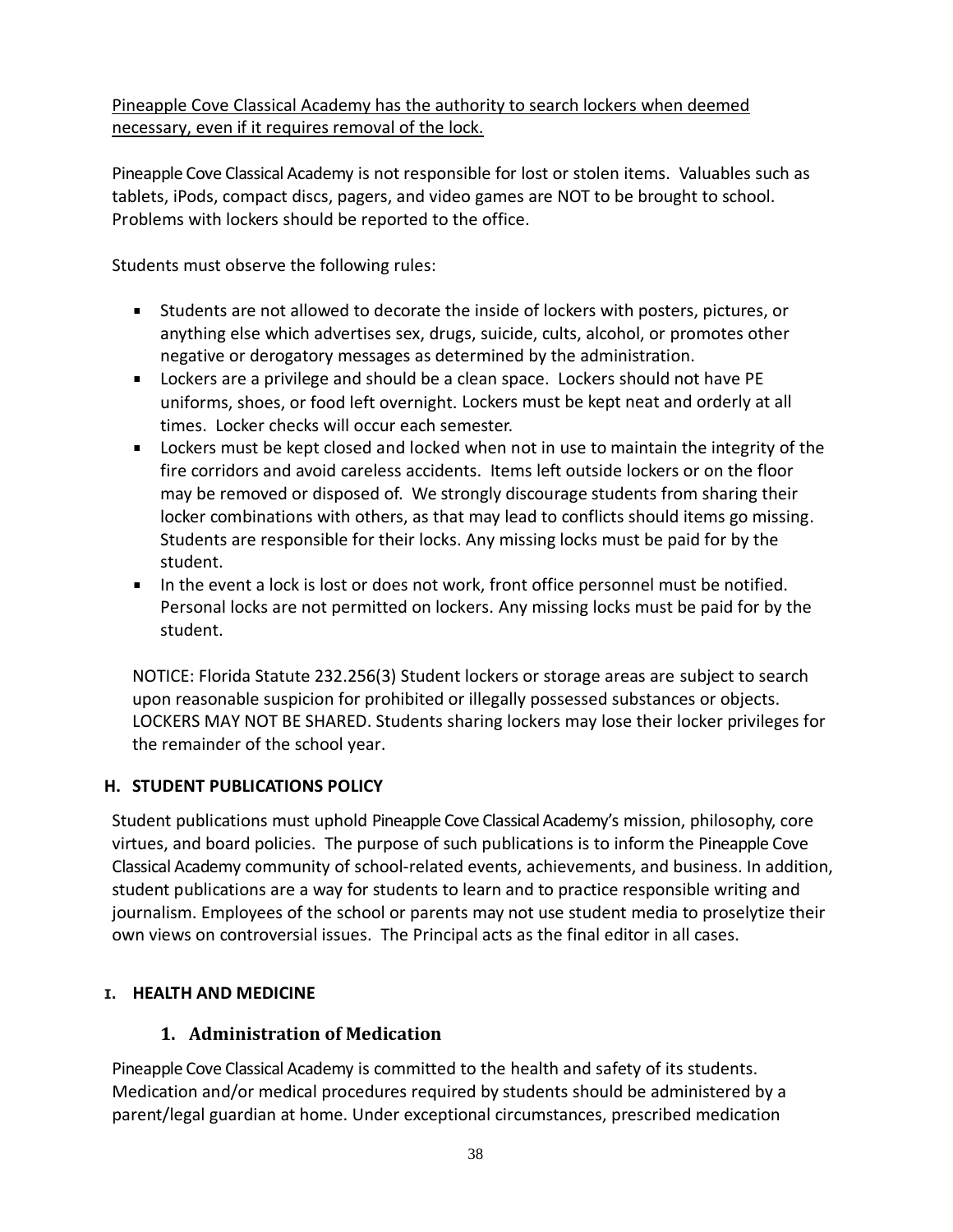and/or medical health-related procedures may be administered by the school principal, his/her designee, the school nurse, or self-administered by the student per written physician's orders and written parent/guardian authorization. The parent/guardian must complete and sign the *Administration of Medication/Medical Procedure* form to acknowledge that the school assumes no responsibility for medications or procedures that are selfadministered. Office staff will make this form available to parents/guardians.

School nurses or other employees may administer auto-injectable epinephrine to students upon the occurrence of an actual or perceived anaphylactic adverse (allergic) reaction by the student, whether or not such student has a prescription for epinephrine. Any school employee who in good faith administers or chooses not to administer auto-injectable epinephrine to a student in such circumstances shall be immune from civil liability, pursuant to Florida statute. Students may not bring ANY medication to school. This includes cough drops, pain medication, etc.

### **2. Student medical records**

<span id="page-38-0"></span>Student health records will be maintained in locked or password-protected files in order to maintain confidentiality. All health records will be managed by the Assistant Principal and any appropriate, designated staff (such as the nurse) and will only be released to service providers as allowed and dictated by BPS and state regulations.

### **3. Medical operations**

<span id="page-38-1"></span>PCCA will:

- Participate in workshops, in-services and/or training offered by BPS regarding student health
- Use BPS forms for health services
- Require part-time nurses and volunteers to have completed training in CPR/first aid, diabetic education, medication administration, and AED training, as required.

Parents will be informed when a student reports to the office with a fever or has been injured seriously. If a parent cannot be reached, school personnel will determine what action needs to be taken. Any child with a fever will not be allowed to remain in the classroom and must be picked up by a parent or designee. If a head injury is sustained, or any injury requiring medical attention, the parent will be asked to come to school and determine what action should be taken. In case of more serious injuries, or in case the parent cannot be contacted, the school will immediately call 911 for emergency assistance.

### <span id="page-38-2"></span>**Students who are sent home with a fever or vomiting may only return to school when they have been fever-free or vomit-free for 24 consecutive hours.**

### **4. Medical records and enrollment**

In order to complete the enrollment process, parents shall submit all required immunization records and health forms.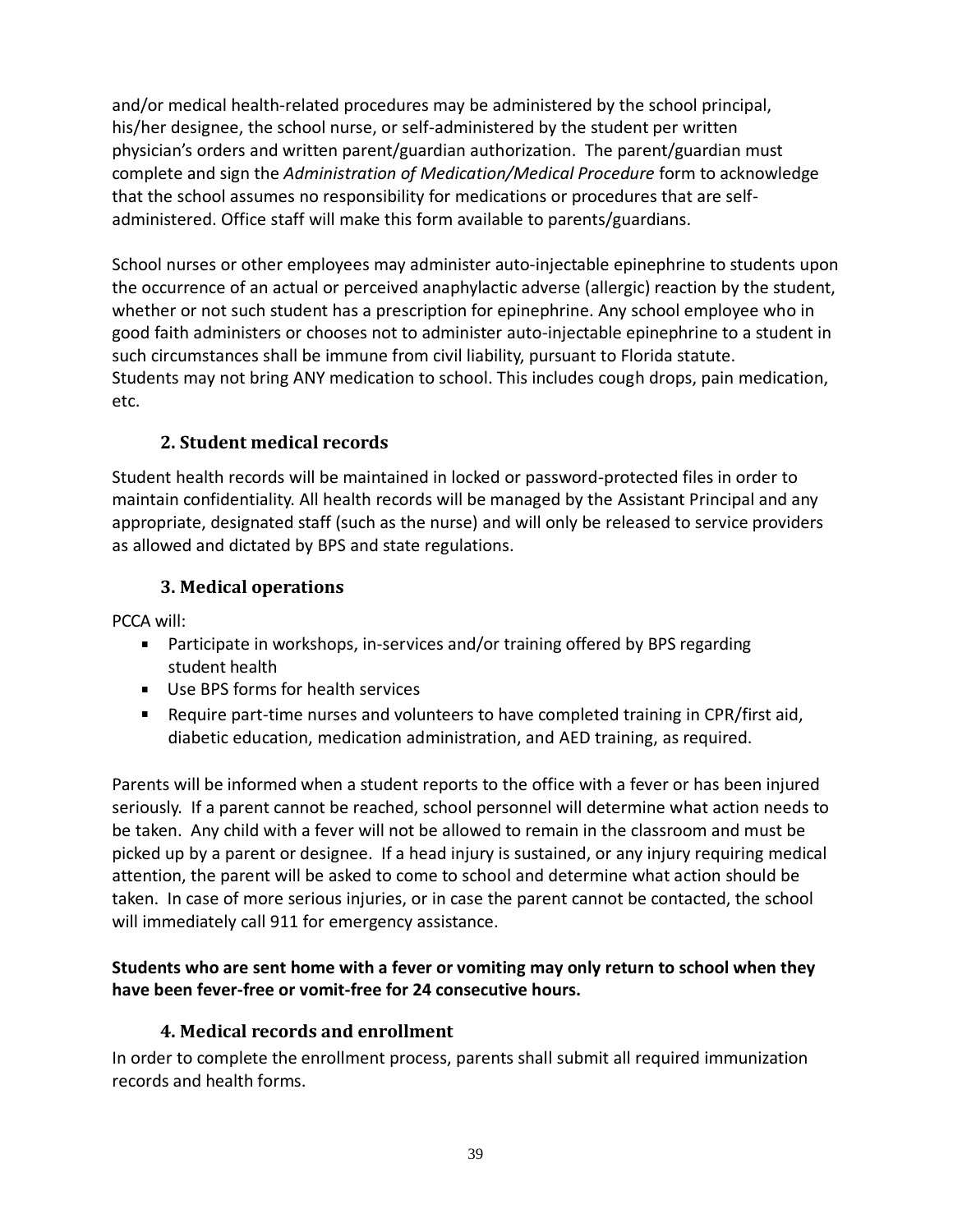### **5. Parent/guardian obligations**

<span id="page-39-0"></span>Parents shall, at all times, ensure that the school has updated medical information on file. It is the parent's/guardian's responsibility to keep this information updated.

It is the parent's responsibility to notify the office if a child has been injured at home and may need special considerations at school.

### **6. Food allergies**

<span id="page-39-1"></span>Pineapple Cove Classical Academy is not a peanut-free school. The school will, however, establish an allergy table in the cafeteria, and teachers/monitors will ensure that this peanutfree zone is enforced.

# **7. Sick students**

<span id="page-39-2"></span>Sick children should not be in school. Any child who has a fever or is contagious (e.g., with pink eye, strep, the flu) should be kept home. Before a student may return to school, fevers must resolve and be symptom free without medication for 24 hours from the onset. Pineapple Cove Classical Academy adheres to all CDC recommendations regarding COVID-19.

### **8. Lice**

<span id="page-39-3"></span>Lice is an extremely contagious issue that can easily spread through a school. Children suspected of lice (scratching heads, visible lice or nits) will be checked by trained staff in the privacy of the clinic. Should lice be found, siblings may be checked as well. Children suspected of having head lice may not attend school. Parents will be notified of the situation and asked to pick up their child. PCCA's policy requires that no lice or nits (white eggs) be present when the child returns to school. Proof of treatment must be furnished before the child is readmitted to class. Students will be rechecked within 10 days of treatment to see if further treatment is necessary. If a head lice issue prevents a child from attending school, PCCA will provide missed work within 24 hours for the student to complete.

### <span id="page-39-4"></span>**J. STUDENT FEES AND SUPPLIES**

From time to time the school may charge fees to its families for the purpose of funding expenses related to athletics, transportation, classroom supplies, orchestra, art, elective courses, activities, field trips, etc. Fees can be paid through online payment portal. All charges and fees must be authorized by the Board of Directors or its Executive Committee. All financial obligations must be rectified prior to registration for the upcoming school year or graduation. **Students with outstanding balances will not be issued report cards or be permitted to register for the next school year.** Outstanding balances must be paid at the front office.

# <span id="page-39-5"></span>**K. OFF-SITE EXTRA-CURRICULAR ACTIVITIES**

The logistics of all of Pineapple Cove Classical Academy's off-site extra-curricular activities must be approved by the Assistant Principal. All adults helping with these activities must be registered Pineapple Cove Classical Academy volunteers. A list of all sanctioned Pineapple Cove Classical Academy off-site extra-curricular activities will be maintained and updated by the Assistant Principal, and copies will be made available for Pineapple Cove Classical Academy parents.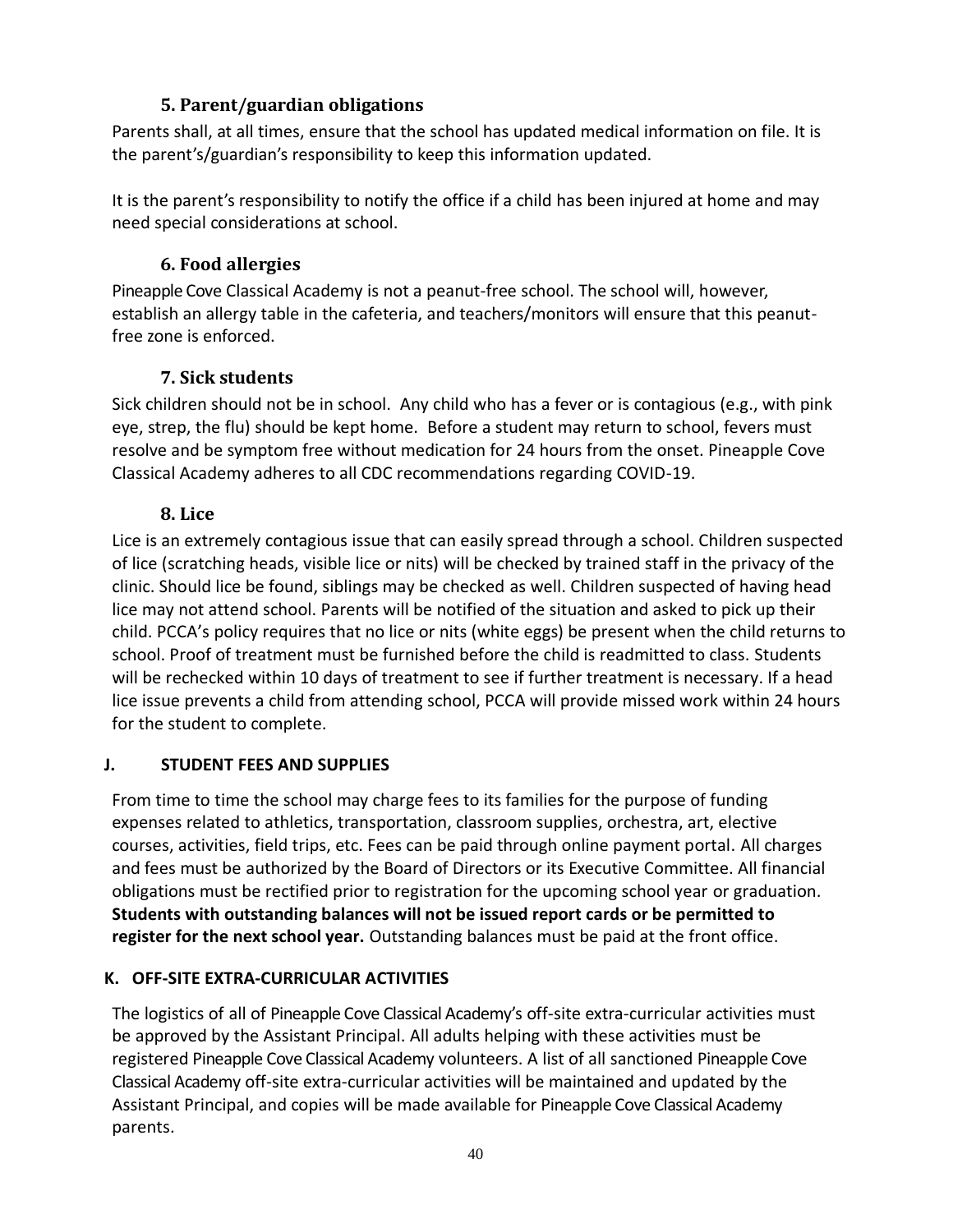#### <span id="page-40-0"></span>**L. CHAPERONES**

PCCA will conduct field trips and off-site events and in so doing will welcome and enlist the aid of parent chaperones. The number of chaperones for a field trip or off-site extracurricular event will be established prior to the occurrence of the event. This number will be strictly adhered to. No siblings or individuals other than assigned chaperones may attend the event. Fees for the event must also be paid by the chaperone and are due at the same time as the student's fee for the event. If fees are not submitted by the date due another chaperone will be chosen to fill the vacancy. Chaperones must attend to assigned duties and must model the Pineapple Cove Classical Academy core virtues. Students are required to use schoolapproved transportation to and from the field trip location. Parents who are not selected as chaperones are not permitted to join the field trip group at the location/venue. Violators of this policy will not be allowed to chaperone any future events. All chaperones must be screened via the Raptor visitor management system.

### <span id="page-40-1"></span>**M. ARRIVAL/DISMISSAL**

Students are not permitted on campus earlier than 30 minutes prior to the start of their school day, unless they are attending a before care program or extracurricular program. Students are expected to be picked up promptly as school ends. Students on campus (excluding those in school-sponsored extracurricular programs or those under the supervision of a classroom teacher) after dismissal will be sent to after care and parents will be responsible for the aftercare fee of \$15 per child per drop-in instance.

Changes to transportation MUST be received in writing from a parent. Changes to transportation will not be accepted over the phone. Parents may write a note to their child's teacher or fax in a change request coupled with a government-issued ID. Transportation changes should be specific, including date, name of student, way in which they are traveling, and the length this change is valid.

### <span id="page-40-2"></span>**N. STUDENT DRIVERS**

There are a limited number of parking spaces available at Pineapple Cove Classical Academy. In order for a student driver to park a vehicle on campus, they MUST have a PCCA school-issued parking permit. Parking permits can be purchased for \$20.00. Student parking permits are not refundable and not transferable. These parking spaces will be sold and assigned on a first-come, first-served basis. If a permit is lost or damaged, a replacement can be purchased for a reduced fee. All students must complete the Parking Permit Agreement and Vehicle Registration Form to obtain a parking permit. In addition, students must maintain a cumulative GPA of 2.0 or higher per semester.

### <span id="page-40-3"></span>**1. Rules and Regulations**

The following Rules and Regulations apply to all students who will operate and park a vehicle at Pineapple Cove Classical Academy High School (PCCA)-Palm Bay and will be strictly enforced. Parking lot violation consequences, such as parking tickets, parking permit revocation or school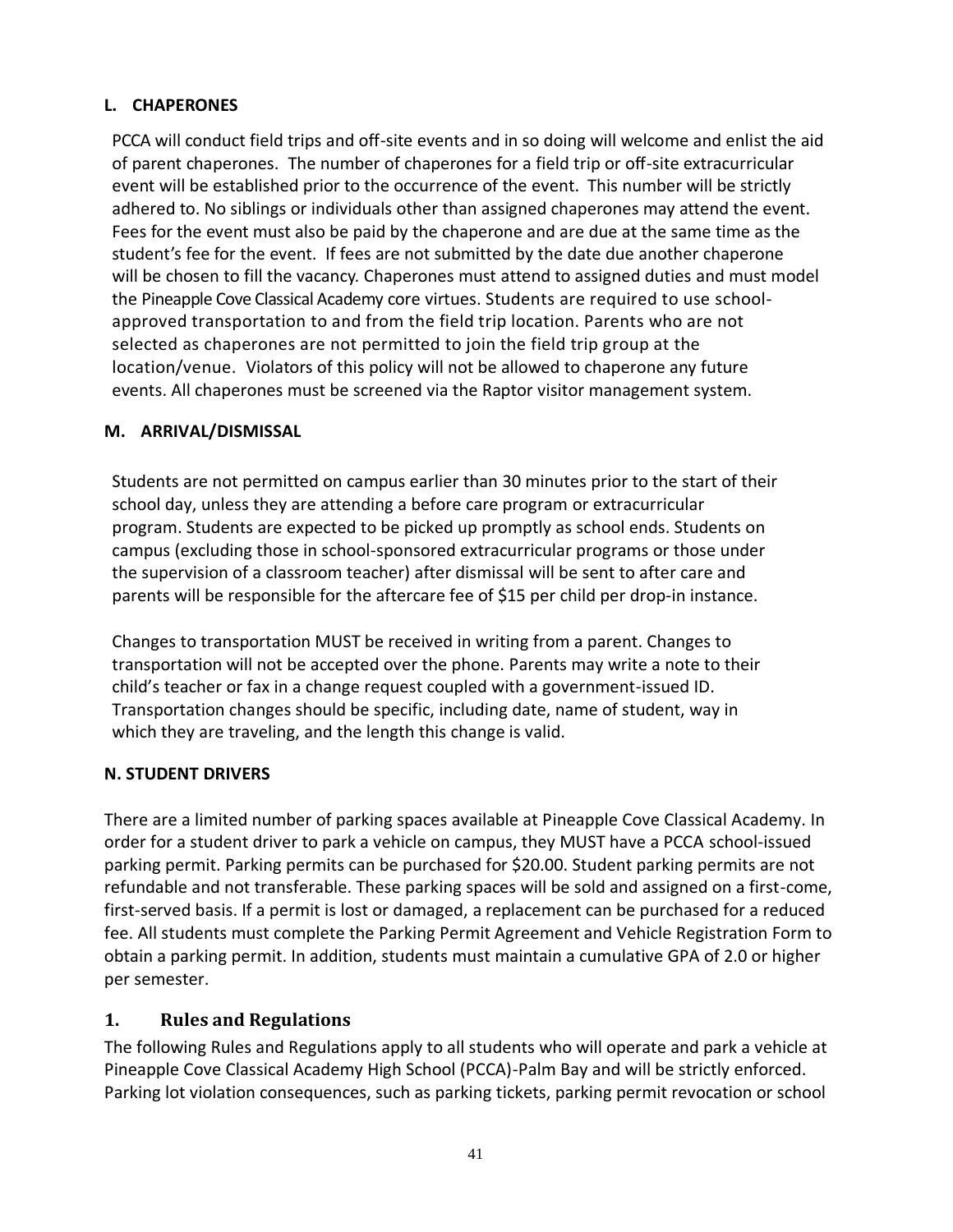suspensions can occur for any student who does not abide by all school rules in regard to conduct and operation/parking of a vehicle on campus. These rules include, but are not limited to: The vehicle must be registered to the PCCA student or their parent/guardian and must have a current vehicle registration from Brevard County/The State of Florida, and current vehicle insurance.

- Student must park in their assigned parking space only.
- Vehicle must be locked and all contents stored out of visibility.
- The current permit must be visibly displayed on the vehicle.
- There is a 10 mile per hour maximum speed limit in all Pineapple Cove Classical Academy parking lots. Driving in excess of this limit, "burn-outs", jumping curbs or driving on landscaped areas will be considered reckless driving and result in immediate permit revocation.
- Students must follow traffic patterns in the parking lot. Blocking entry or exits, and failure to yield to pedestrians at crossings will result in a parking violation consequence.
- Students are not permitted to visit their vehicles or leave campus during school hours without prior administrative approval or school "check out".
- Students may no loiter in the parking lot.
- Student drivers who chronically arrive late to school will receive a parking violation consequence.
- Vehicles must not display any visible decals or graphics depicting alcohol or tobacco products or its use, or vulgar/obscene language or images.
- Pineapple Cove Classical Academy (PCCA) is not responsible to damage or loss of any vehicle or its content. Student drivers must report theft or damage to administration.
- Pineapple Cove Classical Academy reserves the right to search ANY vehicle on school property at ANY time.
- Any student with unpaid Parking Violation obligations will not be eligible to purchase tickets for Homecoming, Prom or receive their Graduation Tickets.

| 1 <sup>st</sup> -5 <sup>th</sup> Parking Violation: | Ticket left on vehicle, Parent/guardian contacted, \$5.00 fine  |
|-----------------------------------------------------|-----------------------------------------------------------------|
|                                                     | for each violation.                                             |
| $6th$ + Parking Violation:                          | Ticket left on vehicle, Parent/guardian contacted, \$5.00 fine, |
|                                                     | student suspended 1 day in-school (each infraction)             |
| 10 <sup>th</sup> Parking violation:                 | Ticket left on vehicle, Parent/guardian contacted, student      |
|                                                     | parking permit revoked                                          |

### <span id="page-41-0"></span>**2. Parking Violations Consequence Ladder**

#### <span id="page-41-1"></span>**O. DROP OFF POLICY**

Parents may drop off forgotten items (i.e. homework, lunch, uniforms) in the office during the school day. Students will be permitted to check during lunch for any dropped off items; lessons will not be interrupted for delivery or pick up of drop offs.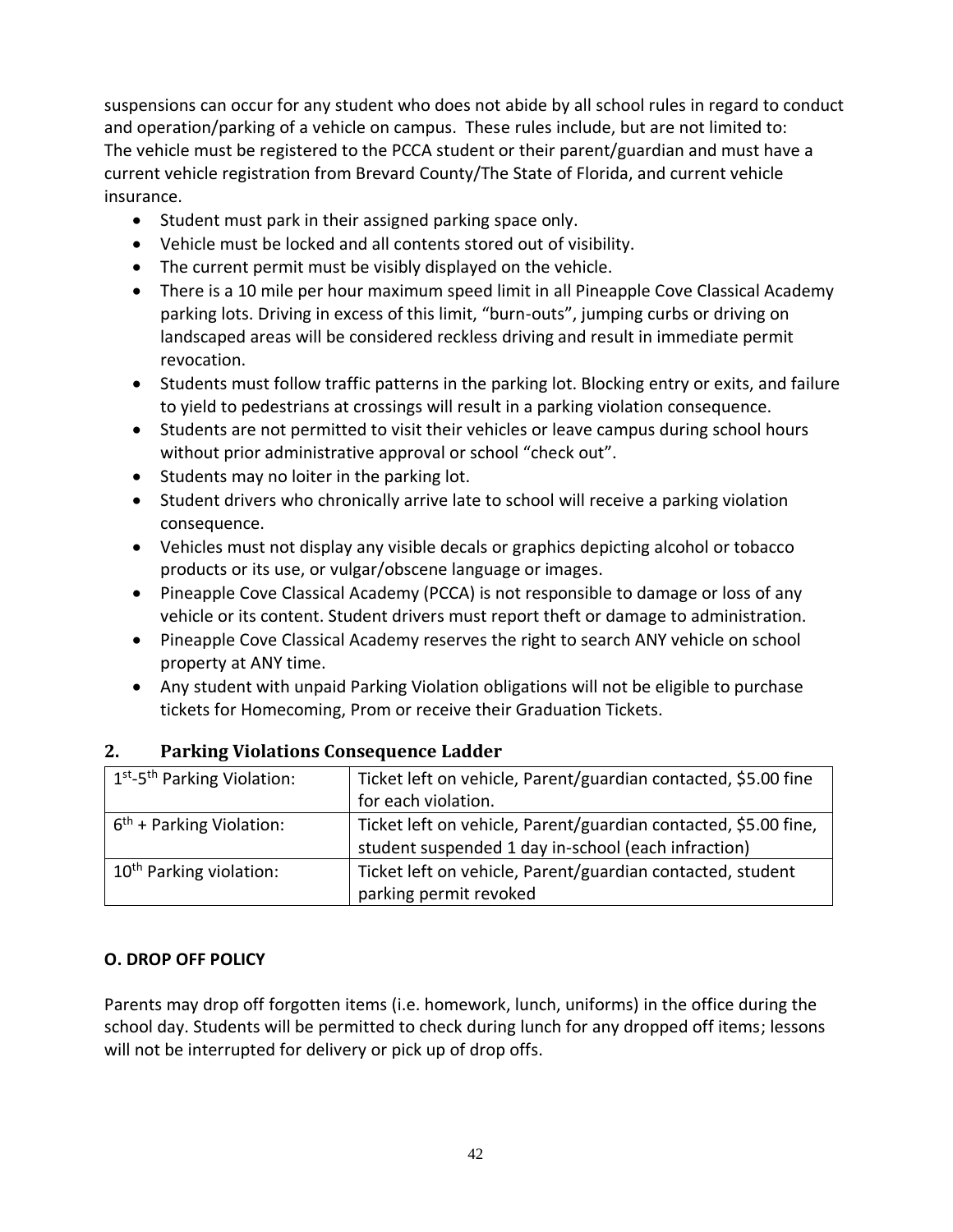# <span id="page-42-0"></span>**IV. PARENTS & THE COMMUNITY**

## <span id="page-42-1"></span>**A. PARENT TEACHER ORGANIZATION ("PTO")**

Pineapple Cove Classical Academy's BOD establishes the PTO to support the school's mission. PTO teams and activities will be designed to help the school flourish in and beyond the classroom. Largely, the PTO consists in a series of task-oriented teams whose purpose is to marshal parent volunteerism in achieving defined goals that improve the life of the school.

All parents, adult family members, teachers, staff, and community members are encouraged to volunteer on a team and attend regular meetings. PTO meetings are an excellent opportunity to obtain information and engage in discussions about the school.

The PTO may serve as a fundraising arm of the BOD, but it will not be a stand-alone, tax exempt, non-profit organization. Pineapple Cove Classical Academy is itself a non-profit organization with 501(c)3 status.

The BOD reserves the right to create, remove, or dissolve PTO teams and leadership in accordance with immediate priorities and the long-term flourishing of the school.

All volunteers will be required to complete the Volunteer Waiver & Release form (see the following section of this policy).

#### <span id="page-42-2"></span>**B. REQUIREMENTS FOR VOLUNTEERS**

The administration will maintain accurate records to confirm that the following requirements are met. Pineapple Cove Classical Academy is participating in the district-wide Volunteer and Visitor check in system to add additional security to our campuses. The system, called Raptor, scans licenses and state issued ID cards. The program provides several advantages: a low cost volunteer screening fee and a current security screening. There is one level of volunteer, Registered Volunteer. All Volunteers receive a sexual predator screening each time that they check. Registered Volunteers also undergo a criminal background check. This allows Volunteers who have passed the security screening to chaperone field trips and assist in the classroom or one-on-one with students.

#### <span id="page-42-3"></span> **C. GENERAL RULES FOR VOLUNTEERS**

Volunteers often inadvertently have access to sensitive information. Any information about students, grades, faculty, etc. is to remain confidential. Volunteers may observe situations of a sensitive nature. These are also to remain confidential. Volunteers should not grade papers, copy assessments, etc. Volunteers may work in the classrooms when directly supporting students.

If a volunteer has a concern involving something that is witnessed, observed, or overheard, he or she should address the concern with a faculty member, the Assistant Principal, the Principal, or a member of the BOD, in that order. If a volunteer disregards this policy, the privilege of volunteering may be revoked.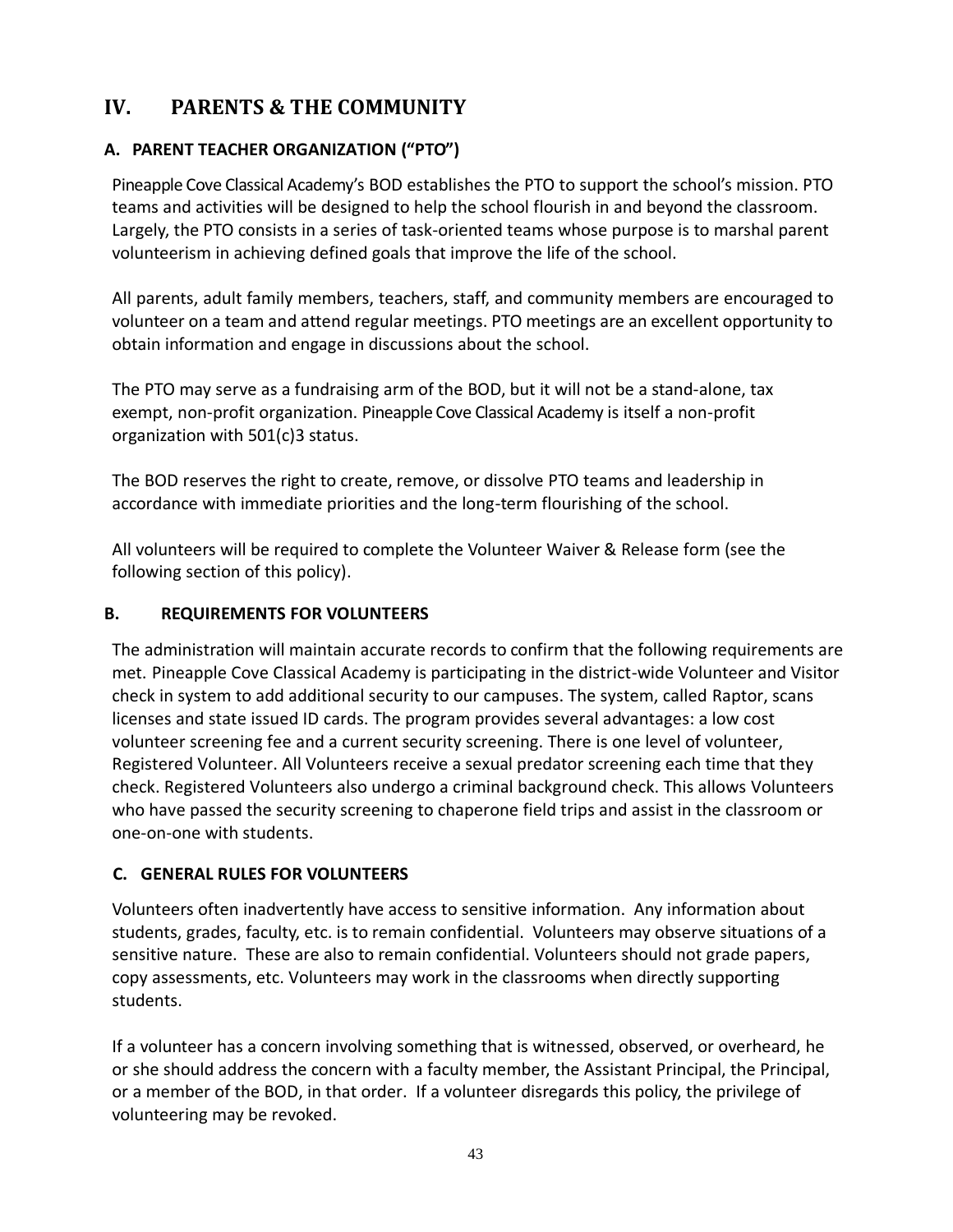Any grievance or concern a volunteer has with a classroom or a teacher will be handled by the procedures defined in the following section of this handbook. Except in situations involving imminent danger, volunteers will not confront a teacher about a disagreement issue when students are present.

#### <span id="page-43-0"></span>**D. PARENT COMMUNICATIONS WITH PRINCIPALS, FACULTY & STAFF**

Pineapple Cove Classical Academy values the conversation that takes place between parents and teachers about the education of children. Nonetheless, this conversation should follow certain guidelines in order to be fruitful and to allow teachers to devote themselves to their classes during the day. Parents may use any of the following ways to contact or communicate with Administration, Faculty, and Staff of Pineapple Cove Classical Academy:

- $F$ mail
- **Message left with the school secretary**
- **voicemail**
- Face-to-face meeting (this must be scheduled in advance using one of the means above)

Pineapple Cove Classical Academy employees will not use social media to communicate with parents or students about an individual child's needs.

During the school day and both immediately before and after school teachers have their minds on teaching or impending meetings and extracurricular activities. Parents should schedule in advance a phone call or meeting with a teacher rather than try to communicate through an impromptu "five-minute" chat. Parents who are in the building for another reason should not use their access to faculty in order to circumvent the normal means of contacting a teacher unless that teacher clearly invites such a conversation. This policy applies to parents who are themselves teachers or other employees at the school.

PCCA teachers and administrators will respond to parents as quickly possible. In general, parents should expect to hear from a teacher or principal within twenty-four to forty-eight hours of contacting the school, barring weekends and holidays. While a teacher's schedule may not permit an actual meeting within that time, the teacher will attempt to make contact in some way.

#### <span id="page-43-1"></span>**E. EXPECTATIONS FOR PARENTS**

We believe parents own the fundamental responsibility for their children's education and that the school's role should be viewed as a supportive one. The school expects parents to:

- Model good character and insist that their children cultivate good habits and virtues;
- Help their children develop effective study skills;
- Read to their children, especially those in the early grades;
- Oversee regular reading and writing and mathematics skill development;
- **Stimulate discussion and exploration of ideas and events with students;**
- Follow school virtues in car loop and when interacting with staff and scholars;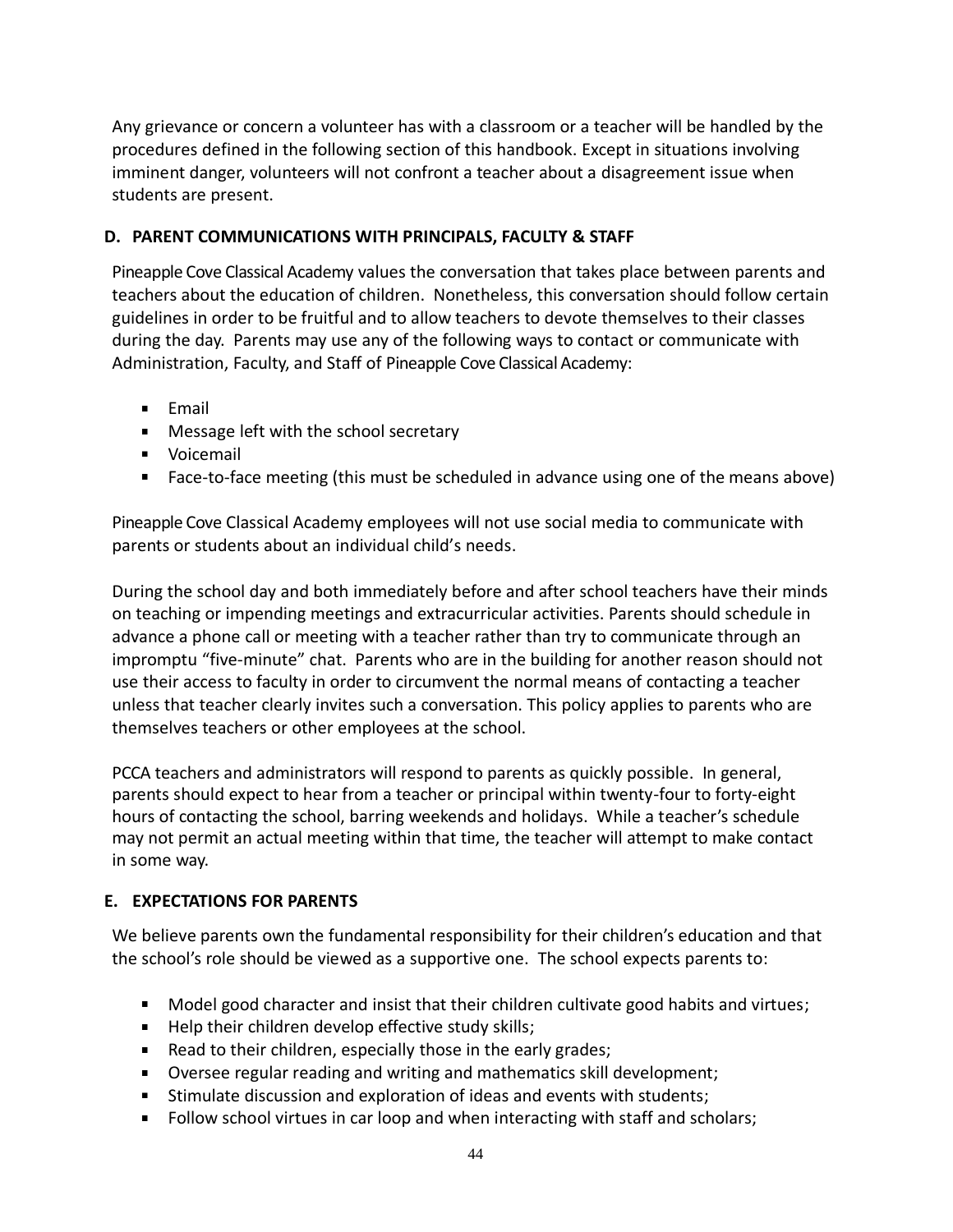Support the school goals through familiarity with the Handbook and parts of the website devoted to the mission and philosophy of the school, homework review, getting children to school on time, and holding high expectations and aspirations that contribute positively to the student's success.

In order to support the mission and success of Pineapple Cove Classical Academy, each **family** is required to donate **10 hours** of volunteer time to the school each school year. Volunteer hours will be tracked through the Raptor volunteer system. Families who do not complete their required hours each year may relinquish their child's seat at PCCA.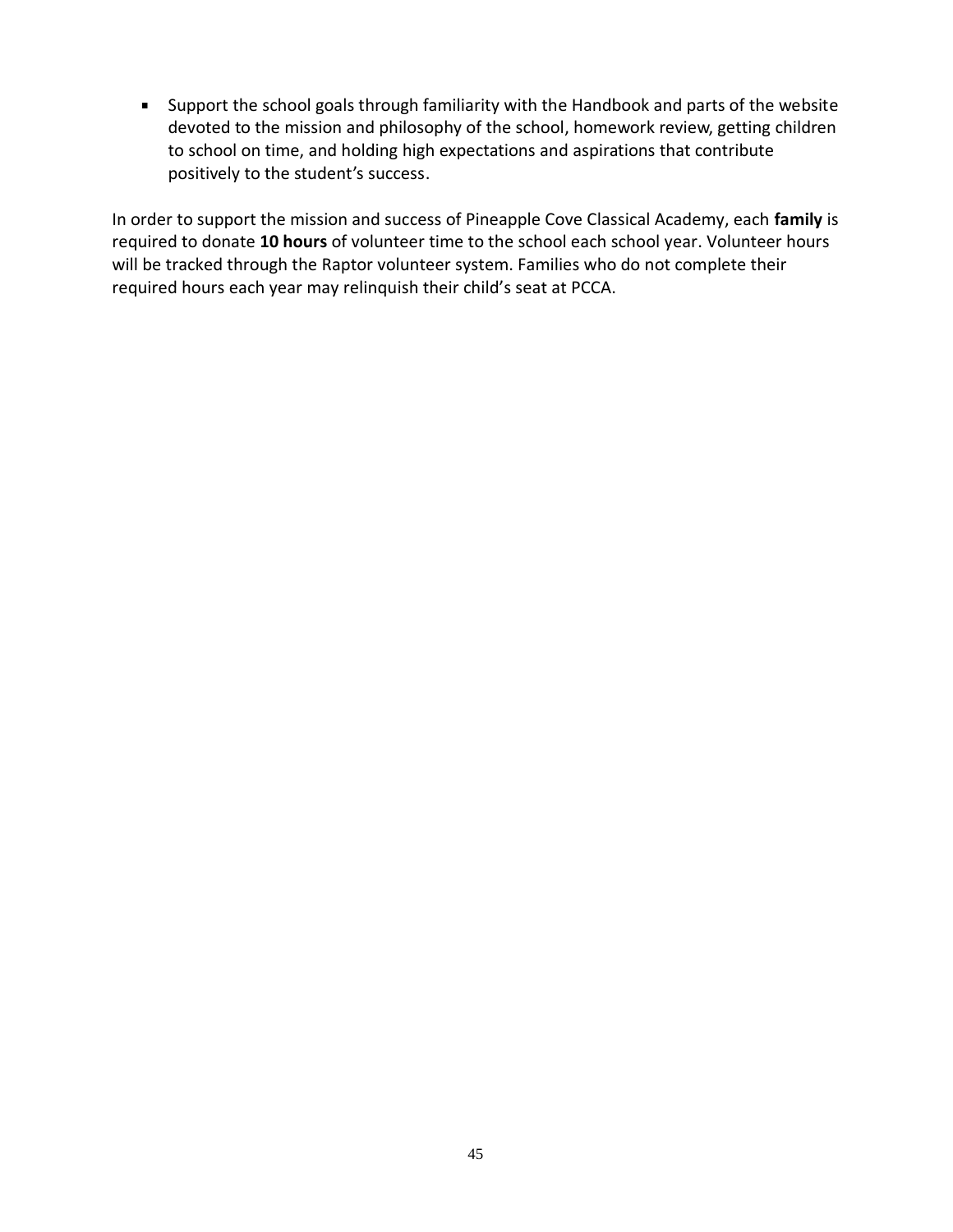# <span id="page-45-1"></span><span id="page-45-0"></span>**V. ENROLLMENT POLICY**

### **A. GENERAL**

Space permitting, all students who reside within the Brevard Public Schools District are eligible to attend Pineapple Cove Classical Academy. Pineapple Cove Classical Academy will not discriminate on the basis of race, color, ethnic background, national origin, gender, disability, or age.

In accordance with Pineapple Cove Classical Academy's charter and as permitted by Florida Statute, Pineapple Cove Classical Academy grants enrollment preference to the siblings of currently-enrolled students, to the children of founding board members, and to the children of full-time employees.

The Board gives the principal the autonomy to admit more students per grade solely for the purpose of enrolling the children of our employees. The Board's policy is, however, that the principal will not increase classroom size to more than 18 students in Kindergarten through third grade, 22 students in fourth through eighth grade, and 25 students in ninth through twelfth grade.

#### <span id="page-45-2"></span>**B. ADMISSIONS DURING THE CURRENT SCHOOL YEAR**

The school will maintain a public wait list for each grade, as required, which will be used to place students into available seats.

Before the spring student count, the principal will fill available seats at his discretion, but in all cases the principal will fill seats according to the wait list or on a first-come, first-serve basis (if no wait list exists).

#### <span id="page-45-3"></span>**C. ENROLLMENT FOR UPCOMING SCHOOL YEARS**

The school will host informational sessions in the second semester.

Open enrollment for upcoming school years will occur from January 15 – March 15. Interested families will complete an online or hard-copy "Intent to Enroll" form for students who will be in Kindergarten through 12th grade. The enrollment process will a) fill a new grade of Kindergarten students, and b) position students to take seats that may come available in first grade and above.

To the extent that demand exceeds the number of available seats for any given grade, the administration will conduct a public, system-generated, grade-level lottery. The public lottery will take place within two weeks after the date of the spring FTE count.

In accordance with Pineapple Cove Classical Academy's charter and as permitted by Florida Statute, Pineapple Cove Classical Academy will grant enrollment preference to the siblings of currently-enrolled students, to the children of founding board members, and to the children of full-time employees.

Sibling preference refers to giving preference in the lottery to students who already have a sibling enrolled at the school. The lottery will be conducted on a grade by grade basis, and the results of the lottery for one sibling will have no bearing on the results of another sibling who is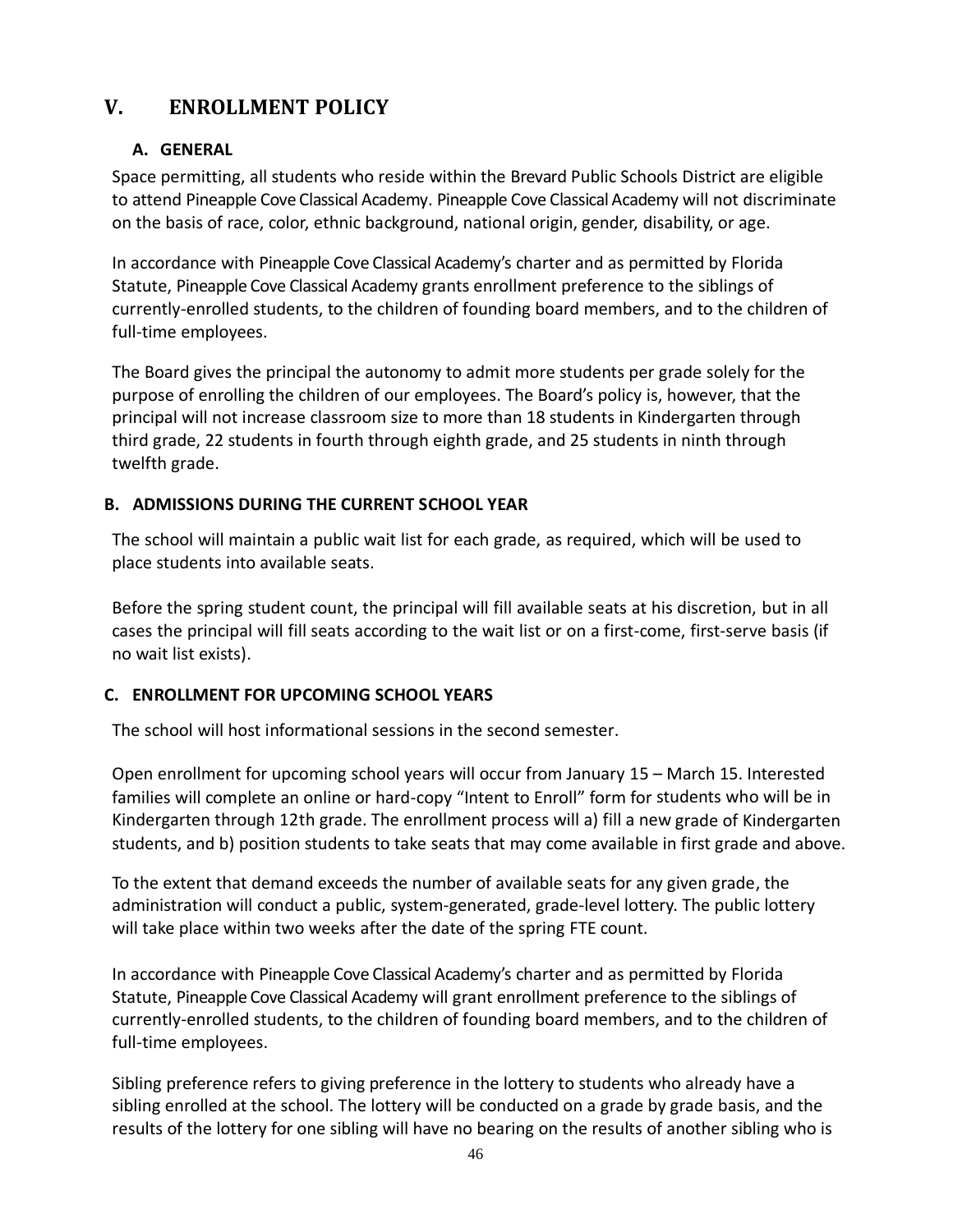also participating in the lottery. Twin or triplet siblings will be treated as one number in the lottery to avoid the splitting of sibling students.

The result of the lottery for rising Kindergarten students will be a list of "seated" students, plus a numerical wait list. The enrollment coordinator will establish procedures for completing the enrollment process that will include a series of administrative deadlines. The school will not fill all seats immediately to make room for students who are retained and/or the students of tobe-hired full-time employees.

The result of the lottery will be a numerical wait list.

The school will use the wait list to offer available seats to students on a grade-by-grade basis as they become available. It is likely that the school will not be able to offer seats to new students until June 15 because the school will not be able to confirm the number of available seats until a) students declare officially that they will not be returning, b) the principal determines which students, if any, will be retained, and c) the school places the students of full-time employees that will be hired in the spring.

By March 15, existing students will be required to express their intent to return for the following school year.

#### <span id="page-46-0"></span>**D. ENROLLMENT OF EXPELLED STUDENTS**

Students expelled from another school and/or PCCA will be not admitted to Pineapple Cove Classical Academy.

#### <span id="page-46-1"></span>**E. GRADE LEVEL PLACEMENT OF NEWLY ENROLLED STUDENTS**

For students to thrive in school, they must master the fundamentals. The grade level placement policy is designed to promote educational excellence and fairness by placing students at the most appropriate level for instruction. Pineapple Cove Classical Academy will respect the promotion and retention decisions from the school from which a student transfers.

#### <span id="page-46-2"></span>**F. RE-ADMITTANCE**

Students who have left the school due to retention in a grade and later choose to re-enroll will be re-admitted (assuming the student is otherwise in line for the next available seat) based on the retention, not on the record from another school.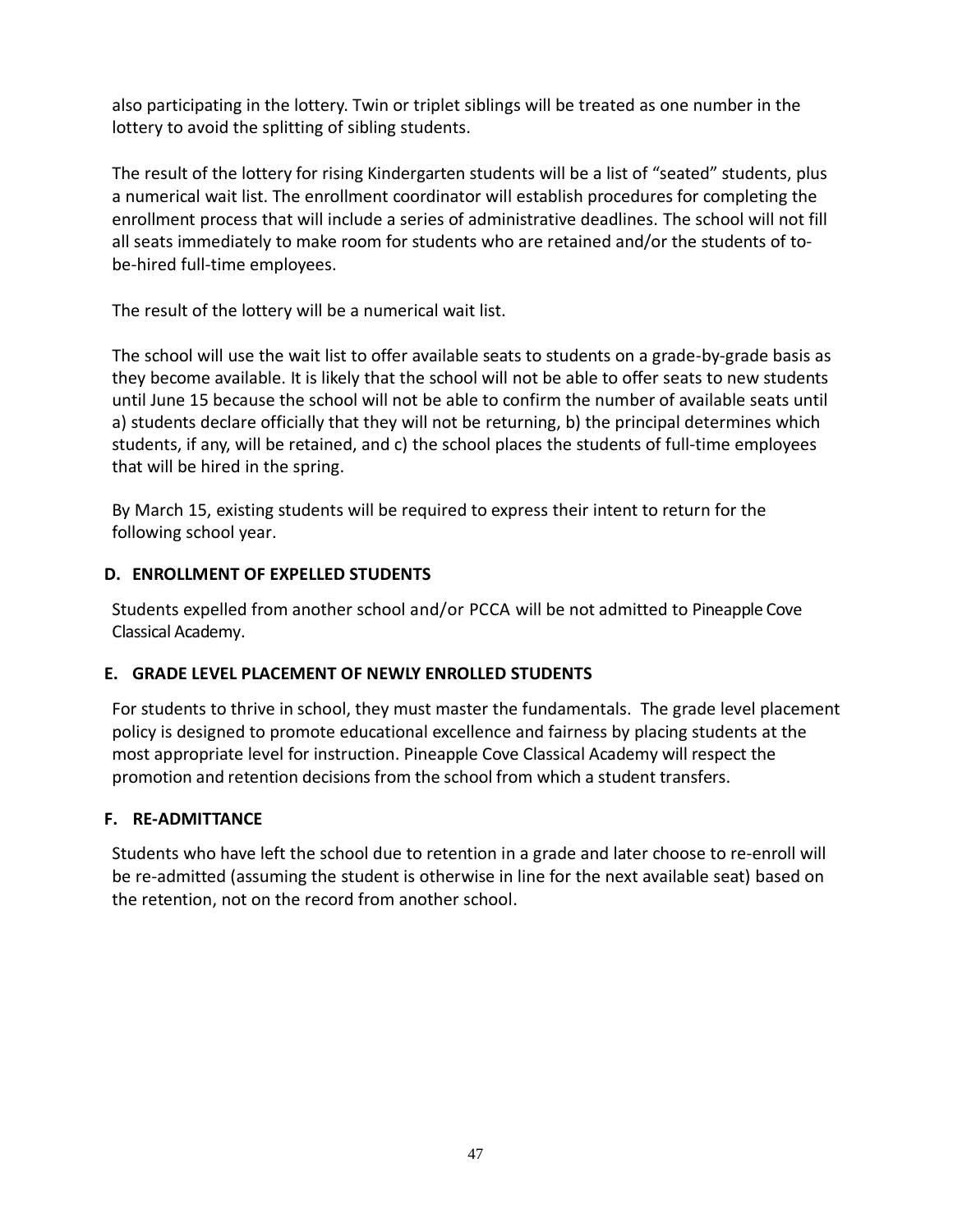# <span id="page-47-0"></span>**VI. OPERATIONS**

### <span id="page-47-1"></span>**A. EMERGENCY OPERATIONS PLAN**

The administration shall maintain a stand-alone Emergency Operations Plan.

### <span id="page-47-2"></span>**B. SECURITY CHECKS**

The school may exercise its right to inspect all backpacks, packages, parcels, and closed containers entering and leaving the premises. School lockers are school property and may be subjected to searches at any time, with or without cause.

### <span id="page-47-3"></span>**C. USE OF THE PRODUCTION COLOR PRINTER/COPIER**

School resources, the resource room, and the equipment therein are to be used solely in support of the Principal and faculty.

### <span id="page-47-4"></span>**D. CARPOOL / DROP-OFF / PICK-UP**

The Principal and Assistant Principal will establish and communicate drop-off and pick-up (carpool) procedures, giving priority to the safety and security of all students. Parents are expected to cooperate fully to ensure that the process is safe and orderly.

The school will release students only to parents, legal guardians, or adult designees. Adults should always have a valid ID when picking up students as those unrecognized by staff will be required to produce identification before students will be released.

Cars in the elementary car loop will be issued car tags that hang from the rearview mirror and list the last name of the student. These tags will help staff identify students when calling from classrooms. If a vehicle does not have a car tag, the driver will be required to park and go to the front office to show identification. For the safety of all students and teachers, we ask that the car loop remain a cell phone free zone.

Junior/Senior students will be dismissed to the exterior of the building. At this time, students are able to use their cell phones to find where their vehicle is parked or if it is in the car loop. If the vehicle is in the car loop, students will wait until the vehicle arrives at the loading area.

The use of car loop is a privilege. Parents who do not follow procedures and directions given by school staff may be asked to park and walk to pick up their student. Car loop procedures are in place for the safety of all students and visitors to our school.

### <span id="page-47-5"></span>**E. PARKING – DESIGNATED SPACES**

The school will communicate designated parking spaces. Employees and parents are asked to adhere to the parking plan and posted signs.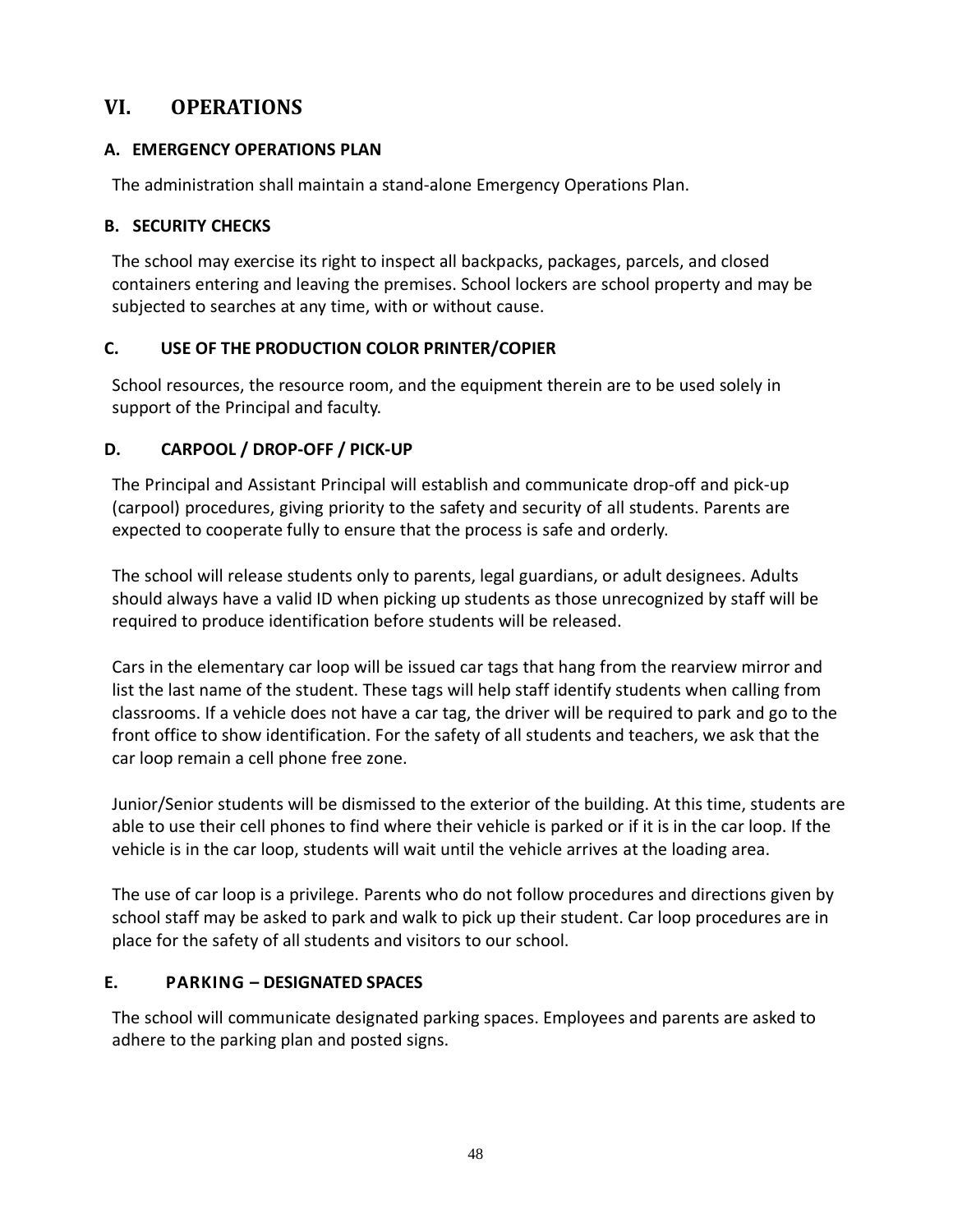#### <span id="page-48-0"></span>**F. COMMUNICATING WITH PARENTS WITH JOINT CUSTODY**

The school will recognize and communicate with parents with joint custody upon written request, signed by both parents or a court order. In the case of school forms, the school encourages one of the parents to complete the forms so that the school does not receive conflicting information.

#### <span id="page-48-1"></span>**G. ORIENTATION FORMS**

The school will maintain secure electronic information for the purpose of running the day-to-day operations of the school. Parents are expected to complete these forms as condition of enrollment.

#### <span id="page-48-2"></span>**H. MASS COMMUNICATION**

A Principal or designee must approve all letters and bulletins, including e-mail (excluding class assignments or bulletins by teachers to their classes) from teachers or parents or other parties to the entire school community. Each communication must be submitted to the office in an electronic format, print-ready, three days prior to the date it needs to be communicated.

#### <span id="page-48-3"></span>**I. UTILIZATION OF FACILITY**

The BOD wishes for the school and its buildings, grounds, and fields to be an asset to the community and available for use beyond school and school-sponsored sports and after-school activities. The BOD will be the approving authority for all outside uses of the school fields, building, and facilities. All users will be required to carry insurance and appoint a representative acceptable to the BOD who is capable of executing the school's emergency and security procedures.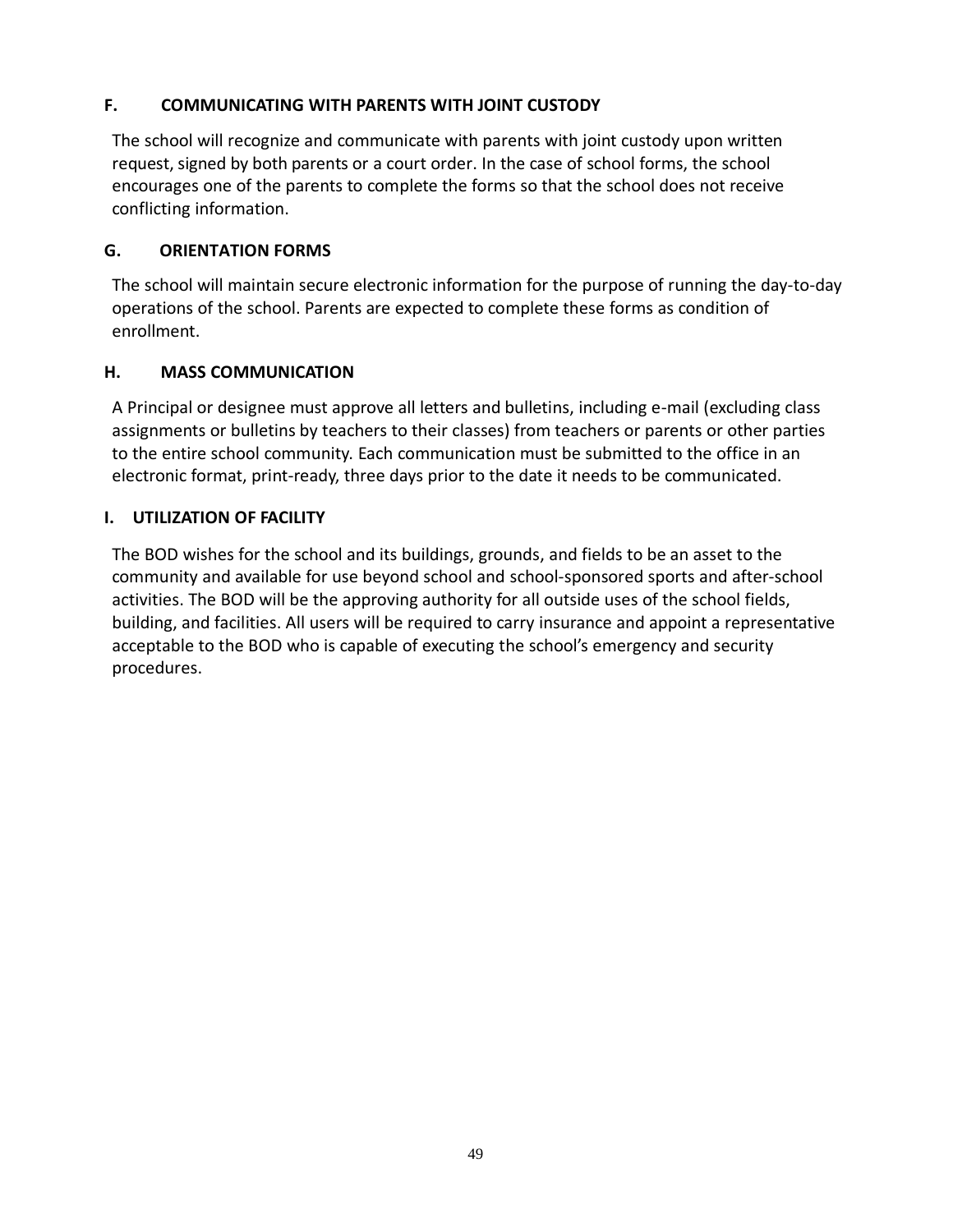# <span id="page-49-0"></span>**VII. INFORMATION TECHNOLOGY & SECURITY**

The school takes precautions to protect your information. When you submit sensitive information via the website, your information is protected both online and offline.

When we collect sensitive information (such as birthdates, addresses, credit card data), the information is encrypted and transmitted to us in a secure way. You can verify this by looking for a closed lock icon at the bottom of your web browser, or looking for "https" at the beginning of the address of the web page.

While we use encryption to protect sensitive information transmitted online, we also protect your information offline. Only employees who need the information to perform a specific job are granted access to personally identifiable information. Computers that store personally identifiable information are kept in a secure environment.

Guidelines for student use of technology are included in annual registration documentation. These forms include: Cloud Collaboration Permission, Student Internet Acceptable Use, and Student/Parent Cell Phone or Wireless Communication Device (WCD) Contract.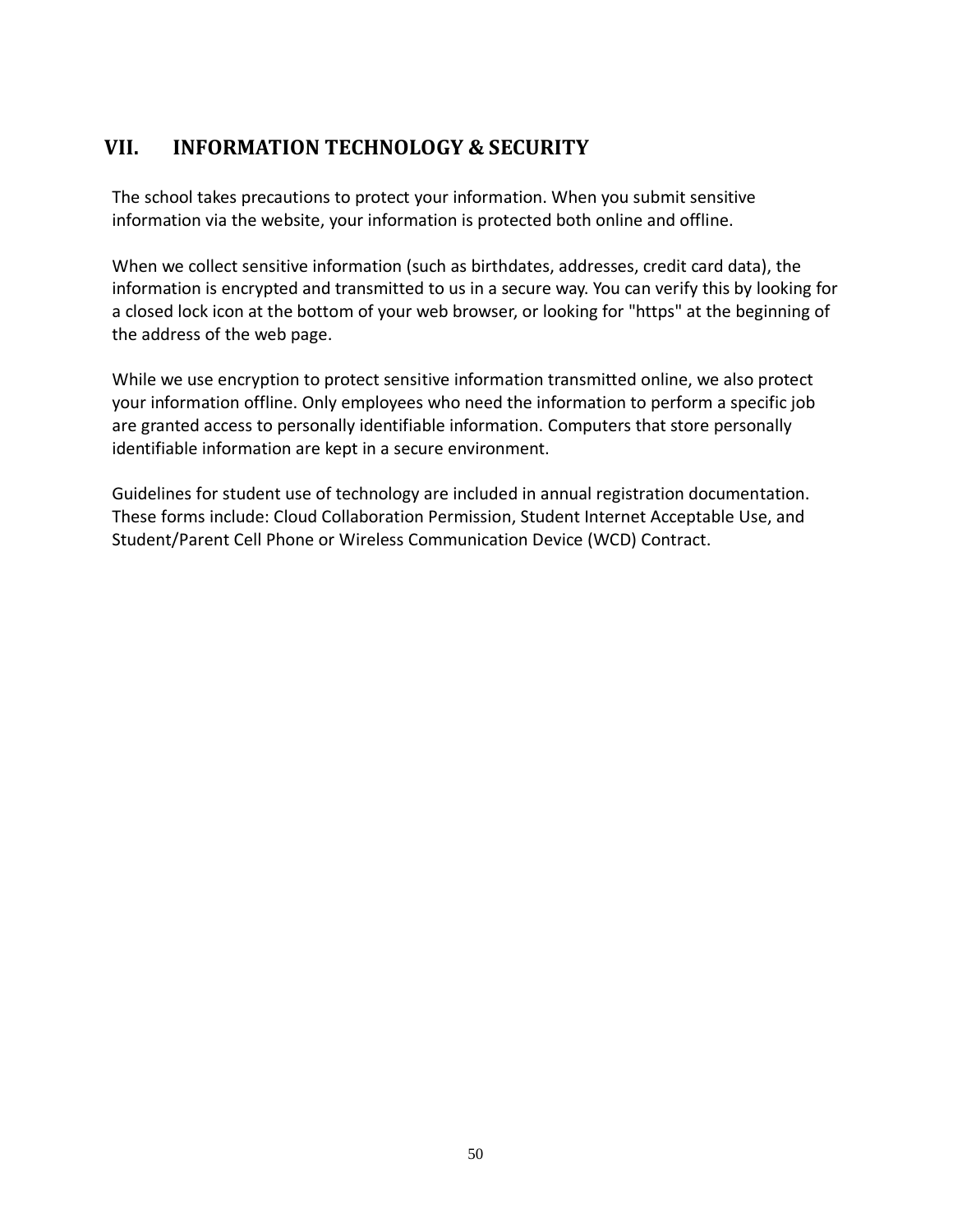# <span id="page-50-0"></span>**VIII. PRIVACY**

#### <span id="page-50-1"></span>**A. FAMILY EDUCATIONAL RIGHTS PRIVACY ACT (FERPA)**

The Family Educational Rights and Privacy Act (FERPA) affords parents and students over 18 years of age certain rights with respect to the student's education records. These rights are:

- The right to inspect and review the student's education records within 45 days of the day the school receives the request for access. Parents or eligible students should submit to the school principal or appropriate school official a written request that identifies the record(s) they wish to inspect. The school official will make arrangements for access and notify the parent or eligible student of the time and place where the records may be inspected.
- The right to request the amendment of the student's education records that the parent or  $\blacksquare$ eligible student believes are inaccurate or misleading. Parents or eligible student may ask the school to amend records that they believe is inaccurate or misleading. They should write the school principal or appropriate official, clearly identify the part of the record they want changed, and specify why it is inaccurate or misleading. If the school decides not to amend the record as requested by the parent or eligible student, the school will notify the parent or eligible student of the decision and advise them of their right to a hearing regarding the request for amendment. Additional information regarding the hearing procedures will be provided to the parent or eligible student when notified of the right to a hearing.
- The right to consent to disclosures of personally identifiable information contained in the student's education records, except to the extent that FERPA authorizes disclosure without consent. One exception, which permits disclosure without consent, is disclosure to school officials with legitimate educational interests. A school official is a person employed by the school as an administrator, supervisor, instructor, or support staff member (including health or medical staff and law enforcement unit personnel); a person serving on the School Board; a person or company with whom the school has contracted to perform a special task (such as an attorney, auditor, medical consultant, or therapist); or a parent or student serving on an official committee, such as a disciplinary or grievance committee, or assisting another school official in performing his or her tasks. A school official has a legitimate educational interest if the official needs to review an education record in order to fulfill his or her professional responsibility. Upon request, the school discloses education records without consent to officials of another school district in which a student seeks or intends to enroll.
- The right to file a complaint with the U.S. Department of Education concerning alleged failures by the School to comply with the requirements of FERPA. The name and address of the Office that administers FERPA are:

Family Policy Compliance Office U.S. Department of Education 400 Maryland Avenue, SW Washington, DC 20202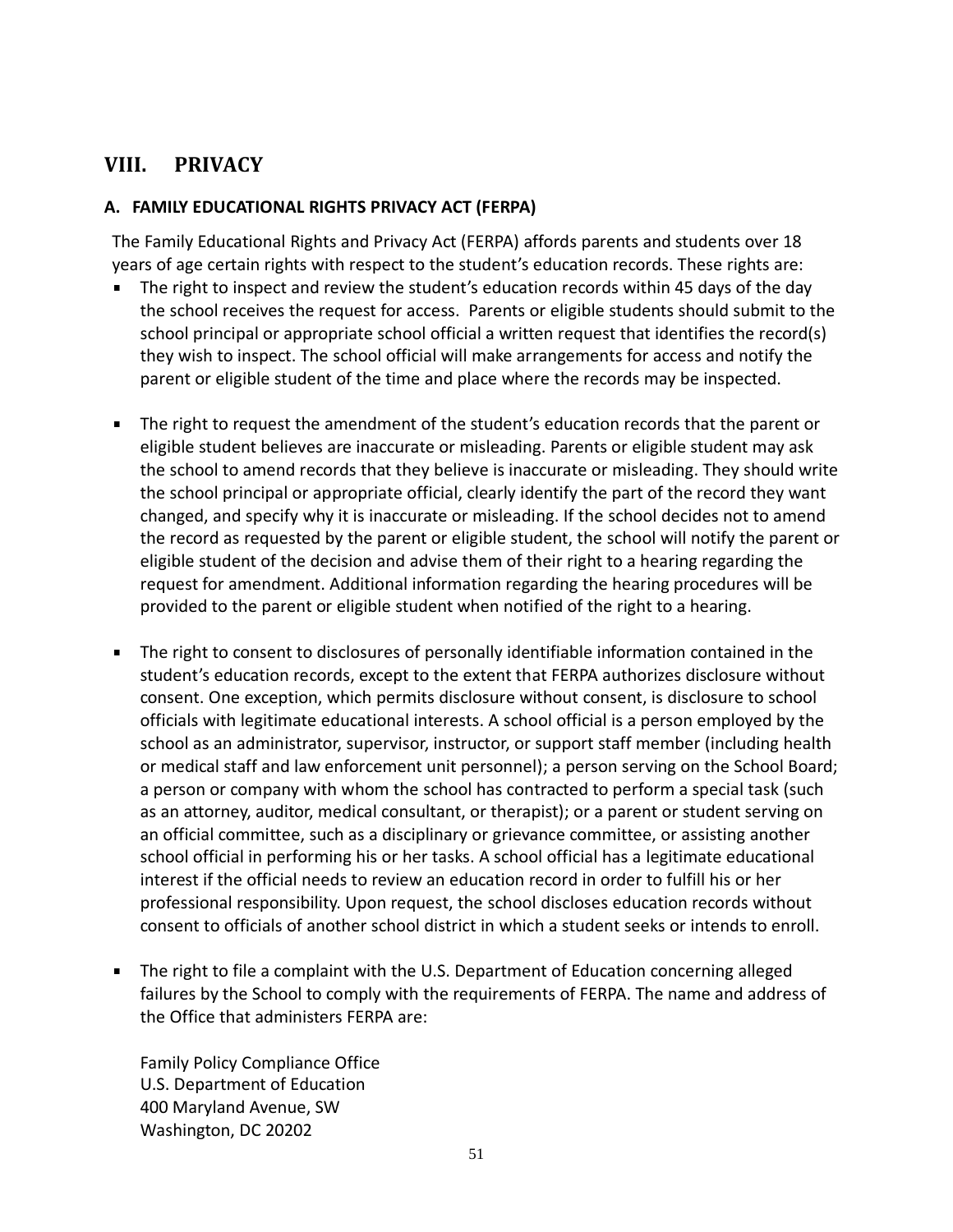#### <span id="page-51-0"></span>**B. PERSONALLY IDENTIFIABLE INFORMATION (PII) POLICY**

PII is defined as a person's name in association with any information that can be used to distinguish or trace an individual's identity, such as social security number, date of birth, place of birth, mother's maiden name, driver's license number, passport number, or any biometric, medical, educational, financial, or employment records. It is the policy of Pineapple Cove Classical Academy that PII shall not be sent in a plain text email or other unencrypted means. In general, PII should not be disseminated electronically. If electronic transmittal is unavoidable, then PII must be encrypted. Acceptable means of encryption include password protected files from versions of Excel, WinZip, and Adobe Acrobat (2010 or newer). The IT Director will determine whether an encryption method is suitable or not. Physical PII (e.g. paper copies of records) must be kept in secure locations (locked file drawers in lockable rooms), and access to these records must be limited to authorized individuals only in connection with official, school-related duties.

#### <span id="page-51-1"></span>**C. STUDENT INFORMATION RELEASE**

Certain "directory information," including the student's full name, address, and telephone number, will not be released without parental consent. Authorization for inclusion in the directory is on the enrollment form.

Students' names, participation in officially recognized activities and sports, dates of attendance, awards received, and other similar information may be released without parental consent unless the parent notifies the school. In addition, classroom activities and events sponsored by schools occasionally are photographed or videotaped by representatives of the news media for publication in newspapers or broadcast on television. If for any reason you DO NOT wish to have your student(s) photographed or video- taped for these purposes, you must notify the office in writing.

Student names and pictures will be included in the school yearbook unless permission is revoked in writing. Student names will not be listed with their pictures on the school website or in PCCA advertising publications.

*No identifying information regarding a student will be given via any avenue of communication without parent permission, unless required by law.*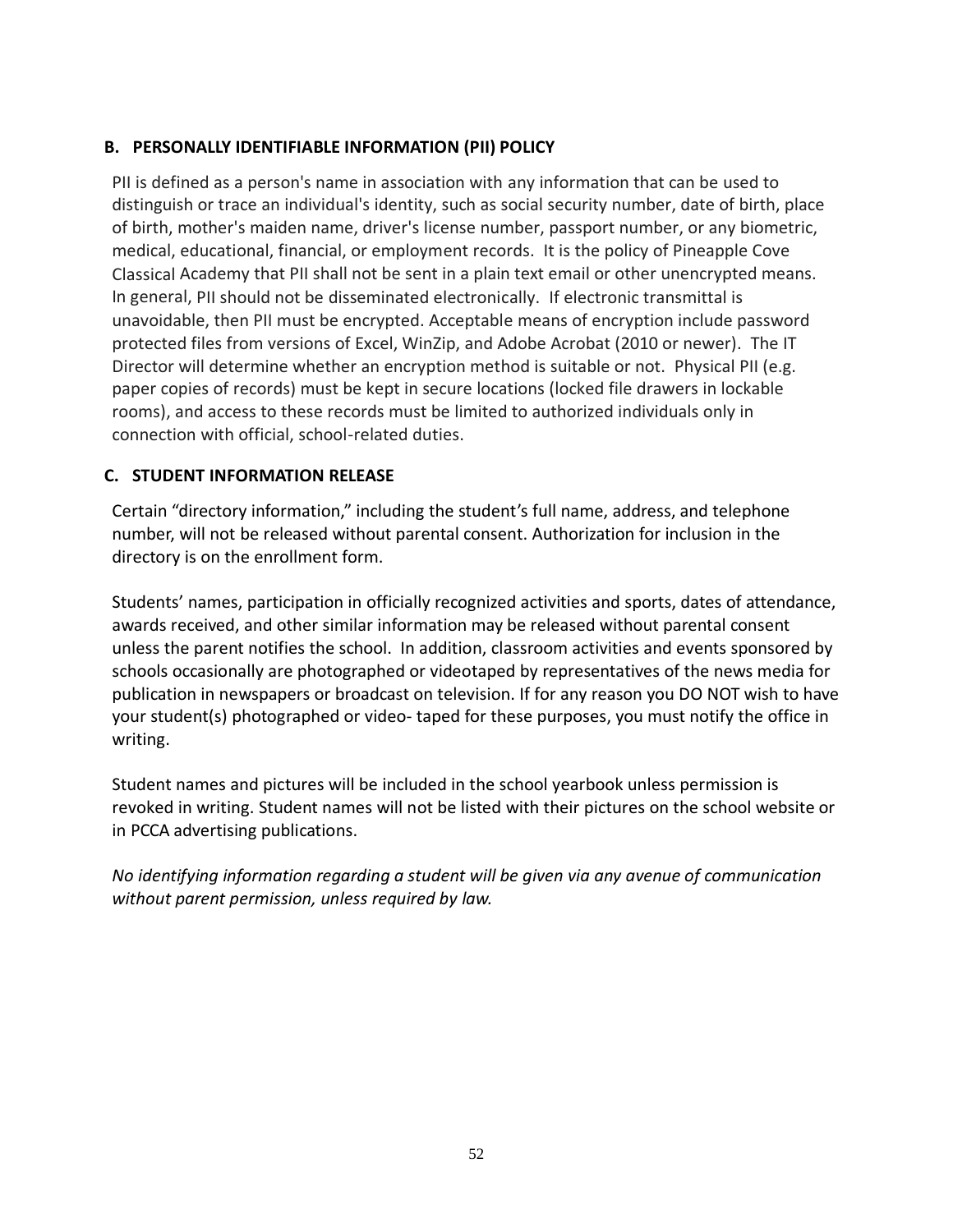<span id="page-52-0"></span>**Appendix A- Policies Regarding Athletics**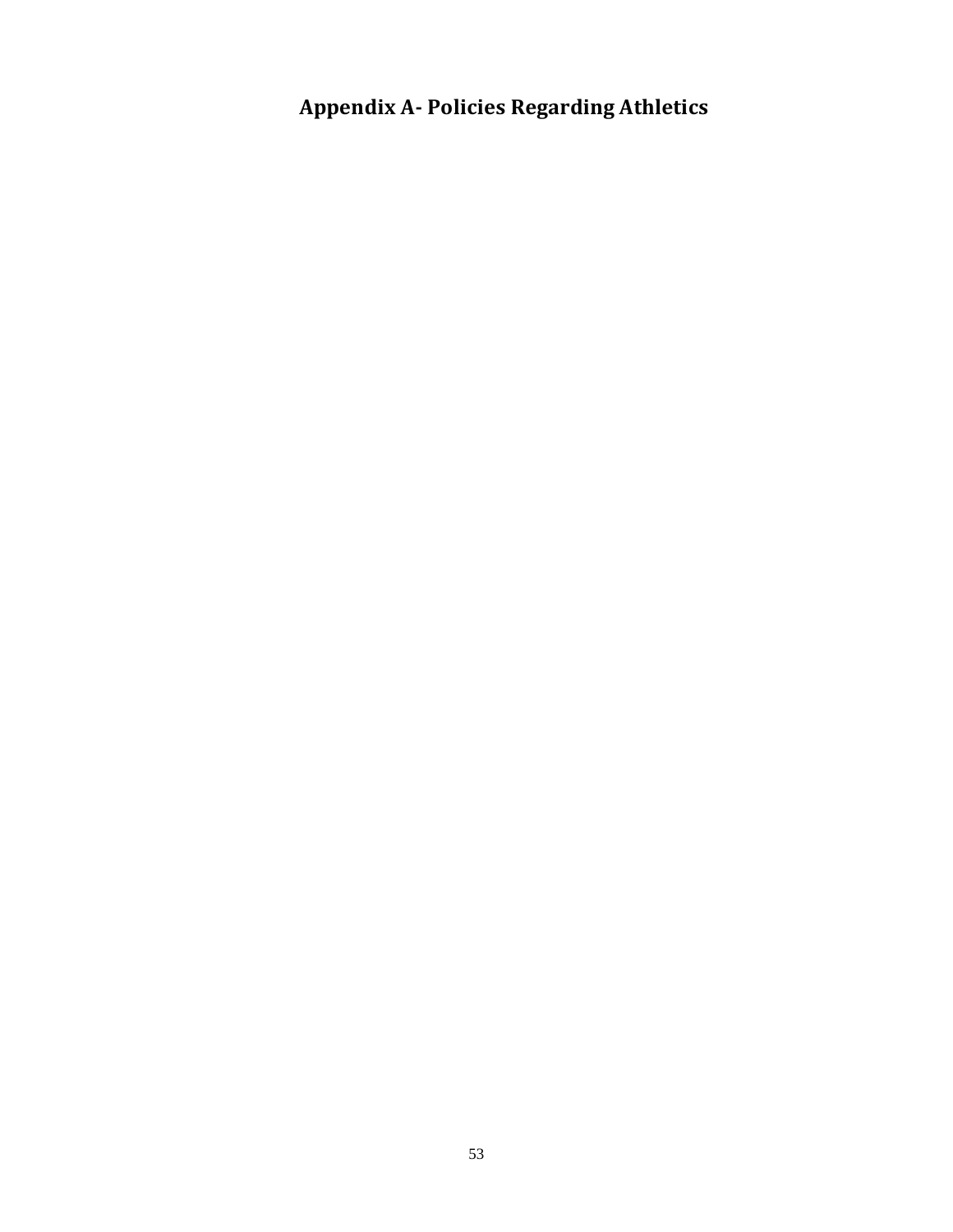#### <span id="page-53-0"></span>**A. ACADEMIC POLICY**

### **Eligibility**

To be eligible for PCCA roster participation, scholars will have their GPA's calculated as per FHSAA timing and grade level policy guidelines<sup>1</sup>.

PCCA Athletics also follows state statute s.1006.15(3)(a)1 and exercises the FHSAA policy 9.1 in setting our academic eligibility minimum GPA at 2.5 with a stipulated condition of no "F-grades" on a scholar's most recent semester's final report.

Pending this academic threshold is realized, coach-selected scholar-athletes are granted access to the team roster.

Athletic fees must be paid prior to the start of the sport.

#### **In-season academic requirements**

Scholar-athlete academic progress will be reviewed throughout the season. Should a scholarathlete's grades fall below the 2.5 GPA requirement, the following actions will occur:

| <b>GPA</b>    | <b>Missing</b>     | Probation /       | <b>Required Action</b> |
|---------------|--------------------|-------------------|------------------------|
|               | <b>Assignments</b> | <b>Suspension</b> |                        |
| Less than 2.5 | $0 - 2$            | Probation         | None                   |
| Less than 2.5 | $3 - 5$            | 1 game / match /  | Scholars will be       |
|               |                    | event suspension  | required to speak      |
|               |                    |                   | directly with their    |
|               |                    |                   | respective faculty to  |
|               |                    |                   | obtain a complete      |
|               |                    |                   | list of any and all    |
|               |                    |                   | missing                |
|               |                    |                   | assignments. All       |
|               |                    |                   | missing work must      |
|               |                    |                   | be completed and       |
|               |                    |                   | handed in within       |
|               |                    |                   | two weeks of their     |
|               |                    |                   | original disciplinary  |
|               |                    |                   | date.                  |
| Less than 2.5 | 6 or more          | 2 game / match /  | Scholars will be       |
|               |                    | event suspension  | required to speak      |
|               |                    |                   | directly with their    |
|               |                    |                   | respective faculty to  |
|               |                    |                   | obtain a complete      |
|               |                    |                   | list of any and all    |

<sup>&</sup>lt;sup>1</sup> See fhsaa.org for full details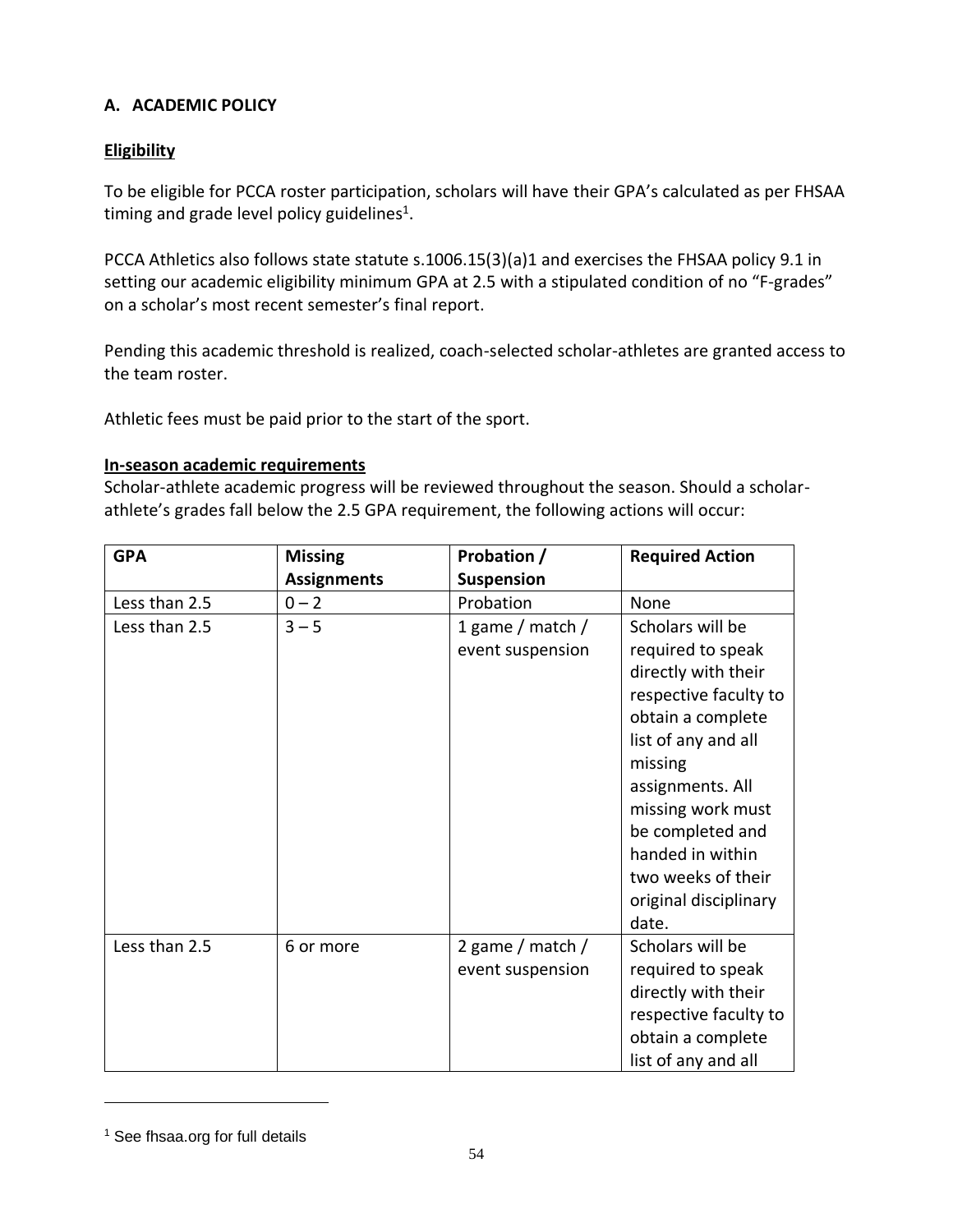|  | missing               |
|--|-----------------------|
|  | assignments. All      |
|  | missing work must     |
|  | be completed and      |
|  | handed in within      |
|  | two weeks of their    |
|  | original disciplinary |
|  | date.                 |

#### **In-season F-grade**

If during the season, a scholar-athlete's report has a grade average of "F" in any one of their classes, the scholar-athlete will be suspended from all play and practice until the grade level is no longer an "F".

#### **General notes on academic policy enforcement:**

- In accordance with PCCA's academic policy, any missing tests, quizzes or assignments that have surpassed the late-date threshold will not be counted or credited towards the scholar's final class grade calculations.
- In accordance with PCCA's absentee and illness policy, all due dates will be adjusted.
- If a scholar-athlete is placed on probation or suspended for 1 or 2 games / matches / events, the scholar-athlete's academic report will be subsequently reviewed on a biweekly basis. Should an additional missing test or any assignment occur, the scholarathlete will be immediately reviewed from the roster.
- If a scholar-athlete is suspended for 1 or 2 games / matches / events, the scholar-athlete will be required to attend those games but will not be allowed to dress in team uniform.
- If a scholar-athlete is suspended for 1 or 2 games / matches / events, the scholar-athlete may, at the discretion of their coach, participate in practices.

Under any Academic Policy administrative situations, scholar-athletes will not receive any Athletic Fee refund of any pro-rated amount. Moreover, should a scholar-athlete be removed from a roster and in accordance with standard athletic uniform agreements, the immediate return of all uniforms and associated Patriot Athletic apparel and equipment must occur. Failure to comply with the returning of school issued equipment will result in the non-issuance of academic reports and results until remedied.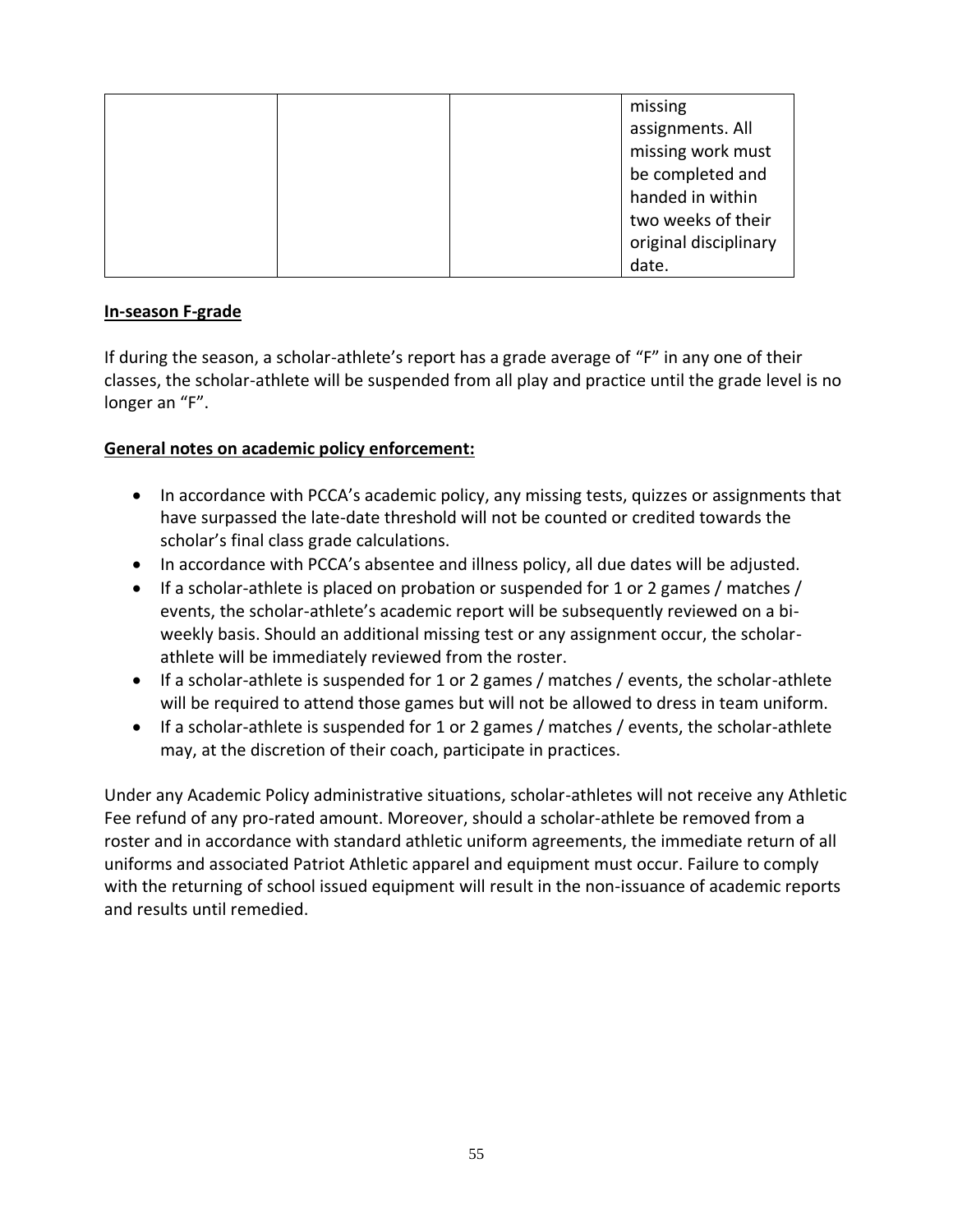#### <span id="page-55-0"></span>**B. Behavioral Conduct Policy**

PCCA athletes are required to consistently exhibit exemplary behavior subject to our school's virtues and at the discretion of scholar's faculty and academic administration.

#### **In-season behavioral requirements:**

Once rosters are approved, PCCA Athletic administration reviews scholar-athlete's disciplinary logs on a bi-weekly basis and administers the following actions accordingly:

| <b>Detentions</b><br>(whether through<br>accumulated<br>infractions or<br>administrative<br>decisions via<br>referrals) | Probation /<br>Suspension     | <b>Game Attendance</b>                                                                                                              | <b>Practice</b><br>Participation                                                                                                   |
|-------------------------------------------------------------------------------------------------------------------------|-------------------------------|-------------------------------------------------------------------------------------------------------------------------------------|------------------------------------------------------------------------------------------------------------------------------------|
| $0 - 2$                                                                                                                 | None                          | N/A                                                                                                                                 | N/A                                                                                                                                |
| 3                                                                                                                       | 1 game / match /<br>event     | The scholar athlete<br>must attend the<br>following 1<br>game/match/event but<br>may not dress in<br>Patriot/Pioneer<br>uniform     | The scholar athlete<br>may be allowed to<br>continue to practice<br>subject at the sole<br>discretion of their<br>respective coach |
| 5                                                                                                                       | 2 games / matches /<br>events | The scholar athlete<br>must attend the<br>following 2<br>games/matches/events<br>but may not dress in<br>Patriot/Pioneer<br>uniform | The scholar athlete<br>may be allowed to<br>continue to practice<br>subject at the sole<br>discretion of their<br>respective coach |
| $6+$                                                                                                                    | Roster removal                |                                                                                                                                     |                                                                                                                                    |

### **Suspensions (ISS/OSS):**

- At any point during a season including all dates from roster selection through the conclusion of playoffs – should a scholar-athlete be suspended via an In School Suspension (ISS) or via an Out of School Suspension (OSS), they will immediately suspended, at minimum, from the subsequent 1 game/match/event.
- Pursuant to the nature of the behavioral suspension, the extent of disciplinary action and return to roster participation will be at the sole discretion of the Principal.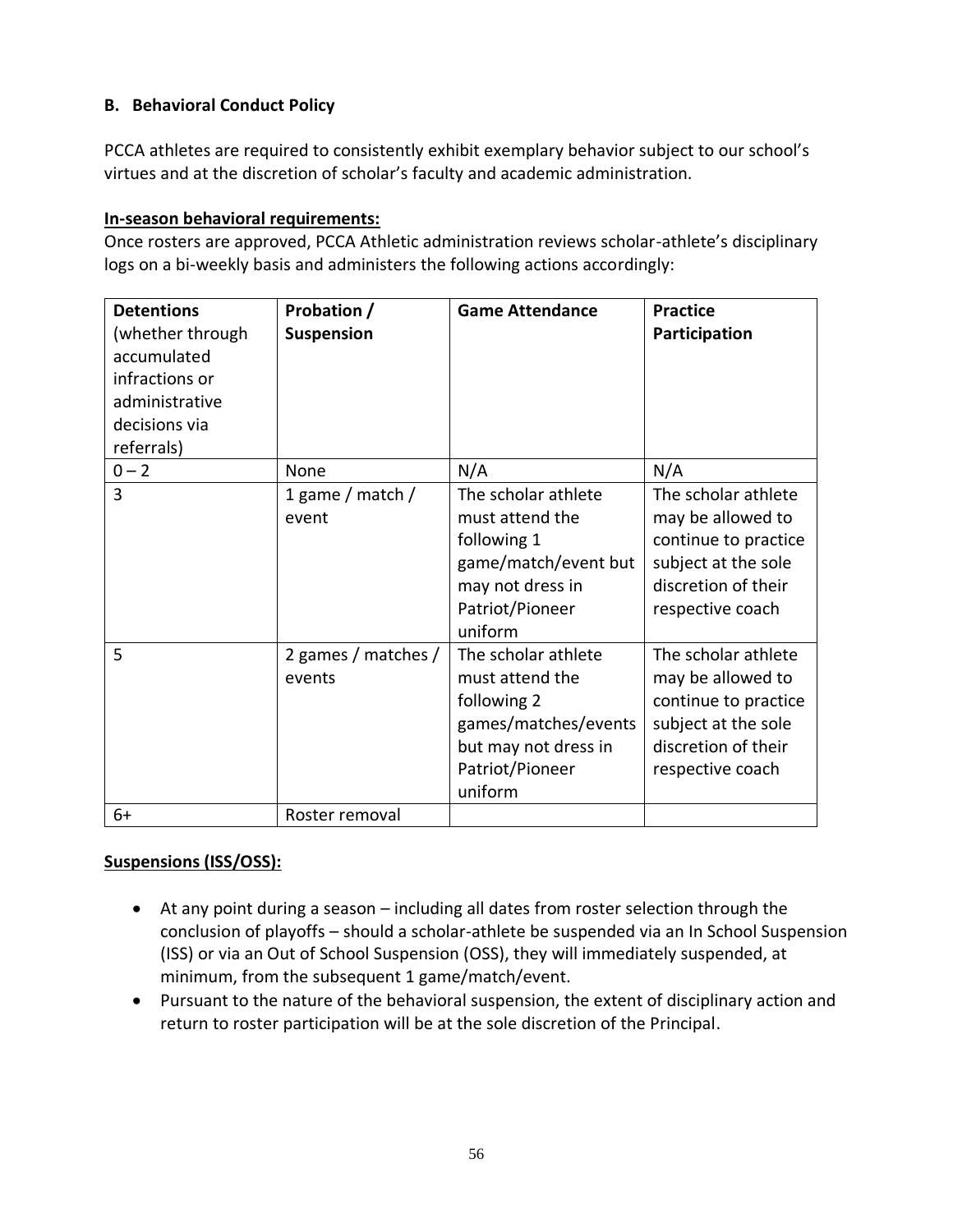#### **Subsequent Sporting Seasons:**

If a scholar-athlete has been removed from a roster due to behavioral-related conduct and, if that same scholar-athlete in subsequent same-year sports seasons is selected for another team, the thresholds for behavioral conduct is adjusted to the following:

| <b>Detentions</b><br>(whether through<br>accumulated<br>infractions or<br>administrative<br>decisions via<br>referrals) | Probation /<br>Suspension | <b>Game Attendance</b>                                                                                                    | <b>Practice</b><br>Participation                                                                                                         |
|-------------------------------------------------------------------------------------------------------------------------|---------------------------|---------------------------------------------------------------------------------------------------------------------------|------------------------------------------------------------------------------------------------------------------------------------------|
| 1                                                                                                                       | 1 game / match /<br>event | The scholar athlete must<br>attend the following 1<br>game/match/event but<br>may not dress in<br>Patriot/Pioneer uniform | The scholar<br>athlete may be<br>allowed to<br>continue to<br>practice subject at<br>the sole discretion<br>of their respective<br>coach |
| $\overline{2}$                                                                                                          | Roster removal            |                                                                                                                           |                                                                                                                                          |

If a scholar-athlete has been removed from two rosters throughout one academic/athletic year, the scholar-athlete will not be permitted to compete on any subsequent PCCA Athletic rosters in that year.

Under any Behavioral Policy administrative situations, scholar-athletes will not receive any Athletic Fee refund of any pro-rated amount. Moreover, should a scholar athlete be removed from a roster and in accordance with standard athletic uniform agreements, the immediate return of all uniforms and associated Patriot Athletic apparel and equipment must occur. Failure to comply with the returning of school issued equipment will result in the non-issuance of academic reports and results until remedied.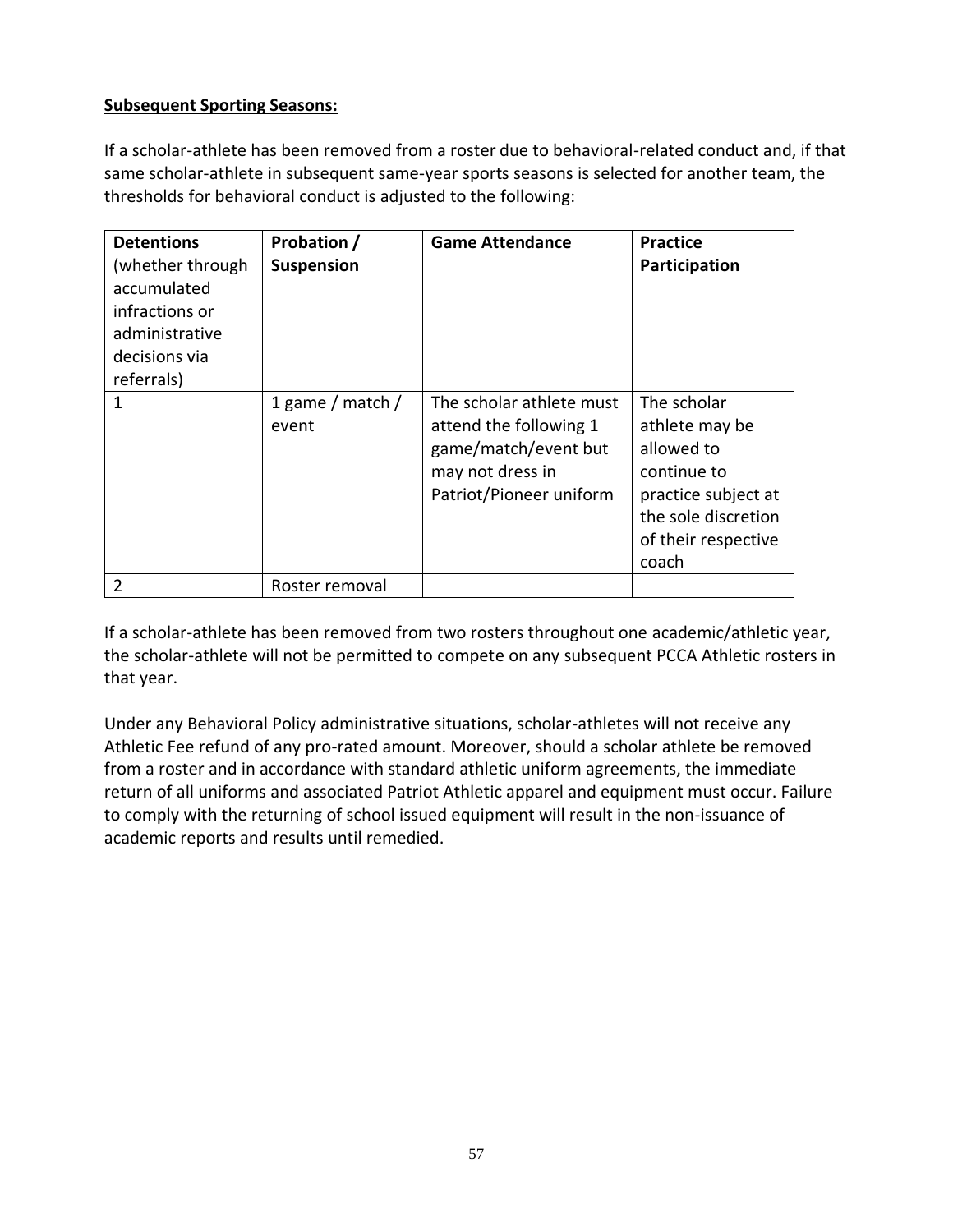### <span id="page-57-0"></span>**C. AGE AND GRADE LEVEL ELIGIBILITY POLICY**

PCCA Athletics aligns its age and grade level roster eligibility and participation policies in accordance with the respective FHSAA and SCCAA league requirement policies<sup>2</sup>. In addition, PCCA Athletics also follows the following age and eligibility policies:

- All scholar athletes in  $6<sup>th</sup>$  grade and below will play on the elementary sports teams. Sixth grade scholar-athletes may not play for middle school, junior varsity or varsity teams.
- If a 6<sup>th</sup> grade scholar is ineligible to play for an elementary team due to respective league age requirements, PCCA-based eligibility to tryout and participate with a middle school team will be at the sole discretion of the Principal.
- All scholar athletes in  $7<sup>th</sup>$  and  $8<sup>th</sup>$  grade will play for the middle school sports teams. If desired, a 7<sup>th</sup> or 8<sup>th</sup> grade scholar-athlete may opt to tryout and play for junior varsity or varsity teams.

<sup>&</sup>lt;sup>2</sup> See fhsaa.org and/or SCCAA annual policy manual for full details